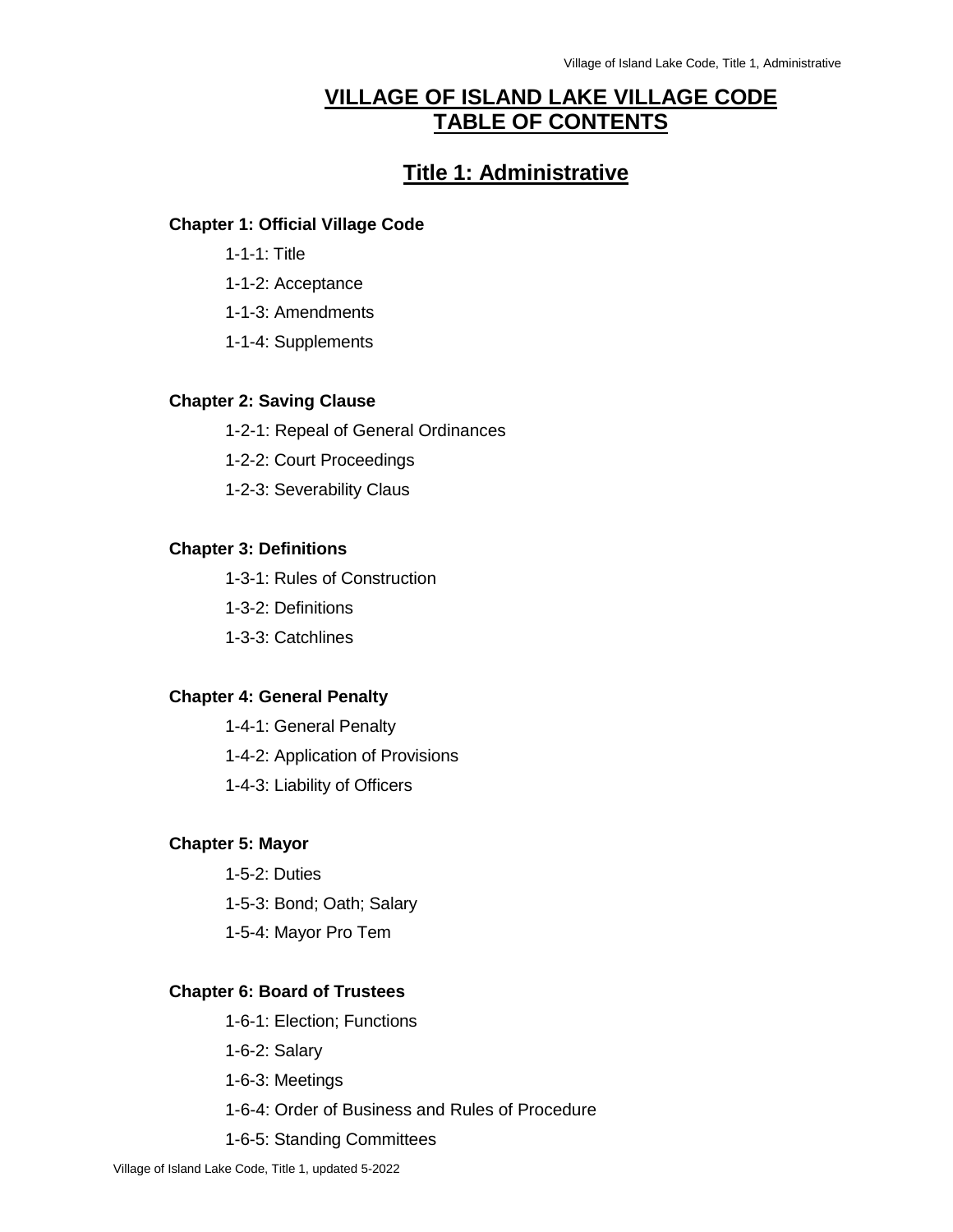- 1-6-6: Permission of Board for Any Action of Decision
- 1-6-7: Disturbing Meetings
- 1-6-8: Taping of Closed Session Meetings
- 1-6-9: Electronic Attendance at Meetings
- 1-6-10: Indemnification of Village Officers

#### **Chapter 7: Village Clerk**

- 1-7-1: Election; Term; Oath; Bond
- 1-7-2: Powers and Duties
- 1-7-3: Salary
- 1-7-4: Deputy Village Clerk

#### **Chapter 8: Officers and Employees**

- *Article A. Generally*
	- 1-8A-1: Effect
	- 1-8A-2: Appointment of Officers and Hiring, Review, Discipline and Termination of Employees
	- 1-8A-3: Terms of Office; Vacancies
	- 1-8A-4: Monies Received
	- 1-8A-5: Oaths
	- 1-8A-6: Salaries
	- 1-8A-7: Bond
	- 1-8A-8: Assignment of Duties
	- 1-8A-9: Powers and Duties
	- 1-8A-10: Termination of Office; Delivery of Books and Records
	- 1-8A-11: Prohibited Acts
	- 1-8A-12: Prevailing Wage Rate
	- *Article B: Village Treasurer*
	- 1-8B-1: Creation; Appointment
	- 1-8B-2: Bond
	- 1-8B-3: Salary
	- 1-8B-4: Powers and duties
	- *Article C: Village Attorney*
	- 1-8C-1: Creation; Appointment
	- 1-8C-2: Special Counsel
	- 1-8C-3: Powers and Duties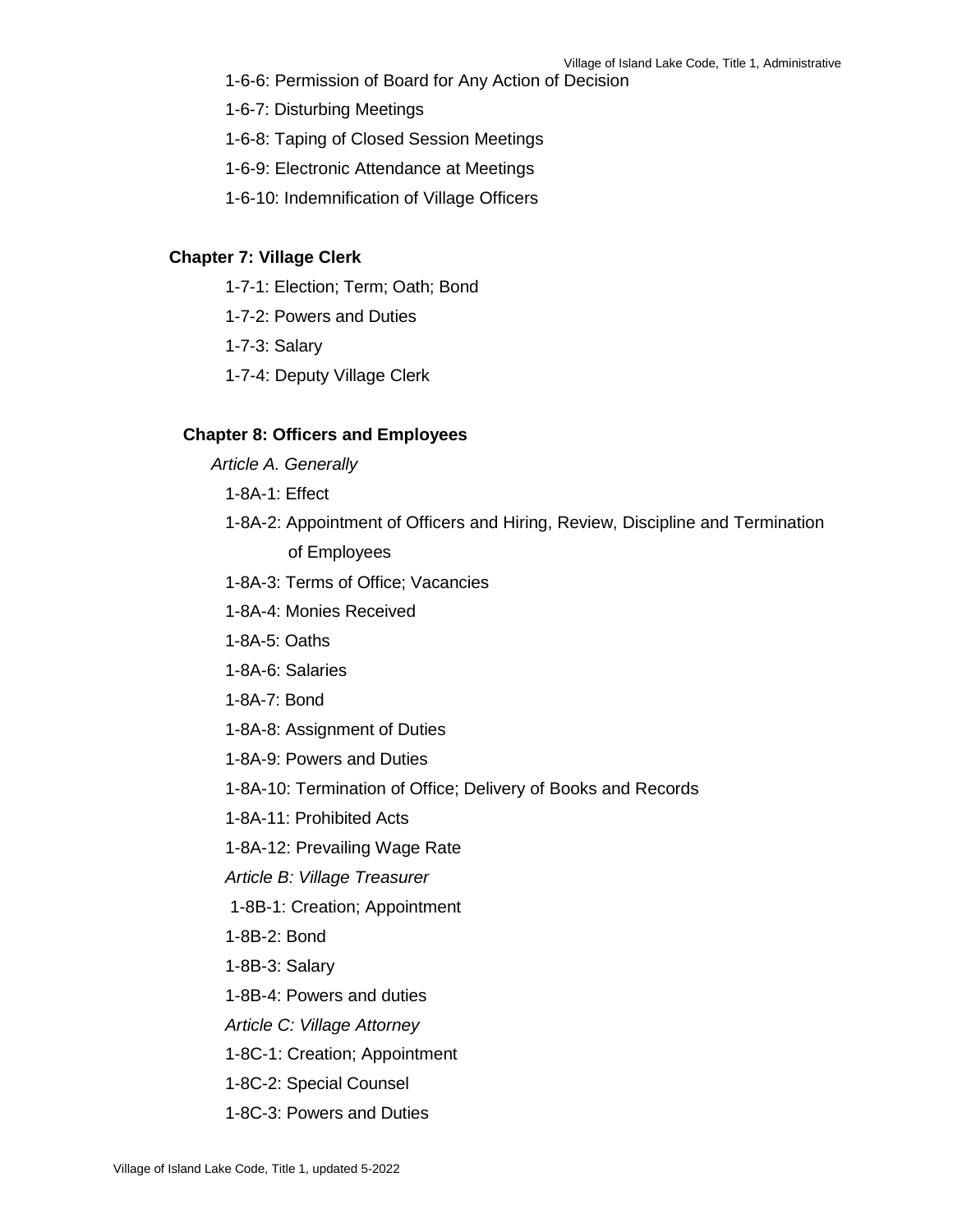*Article D: Building Commissioner and Code Enforcement Official*

- 1-8D-1: Creation; Appointment
- 1-8D-2: Powers and Duties
- 1-8D-3: Minimum qualifications of the Commissioner
- 1-8D-4: Salary
- 1-8D-5: Stop Order
- *Article E: Village Collector*
- 1-8E-1: Creation and Appointment
- *Article F: Legislative Counsel*
- 1-8F-1: Legislative Counsel

#### **Chapter 9: Miscellaneous Provisions**

1-9-1: Elections 1-9-2: Surety Bonds 1-9-3: Corporate Seal 1-9-4: Fiscal Year

#### **Chapter 10: Municipal Finances**

Reserved

#### **Chapter 11: Freedom of Information**

1-11-1: Requests for Access to Records

#### **Chapter 12: Official Comprehensive Plan**

1-12-1: Official Comprehensive Plan Adopted

#### **Chapter 13: Ethical Conduct**

1-13-1: Definitions

- 1-13-2: Prohibited Political Activities
- 1-13-3: Gift Ban
- 1-13-4: Ethics Advisor and Advisory Opinions
- 1-13-5: Ethics Commission
- 1-13-6: Penalties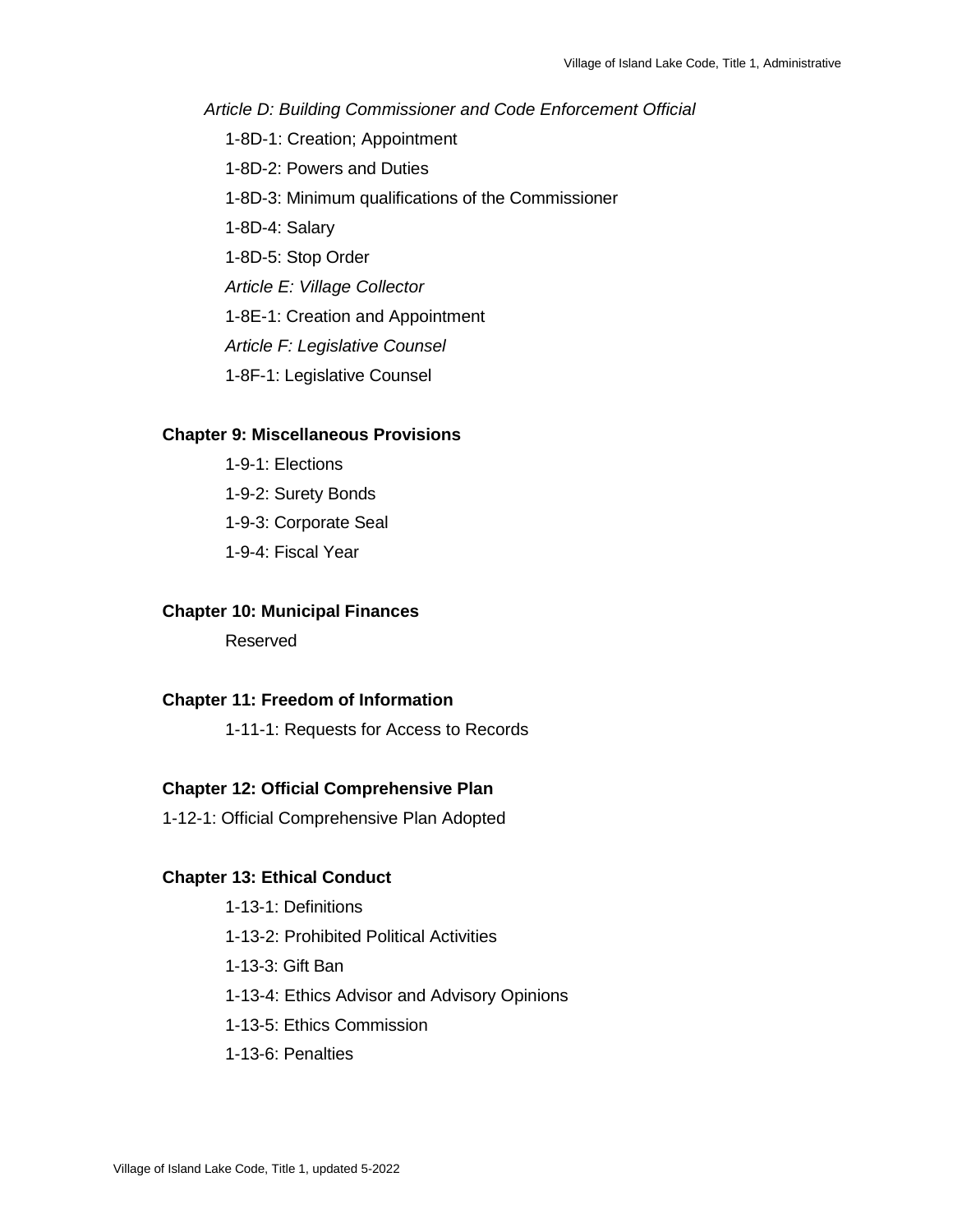#### **Chapter 14: Credit or Debit Card Payment**

- 1-14-1: Definitions
- 1-14-2: Acceptance Following Election
- 1-14-3: Relief from the Underlying Obligation
- 1-14-4: Liability of Village's Employees

#### **Chapter 15: Depositions Required for Developers and Others**

1-15-1: Payment and Reimbursement

#### **Chapter 16: Annual Fee Ordinance**

- 1-16-1: Purpose
- 1-16-2: Conflict
- 1-16-3: Schedule of Fees, Fines, and Penalties

#### **Chapter 17: Administrative Hearings**

- 1-17-1: Purpose; Reservation of Rights; Authority
- 1-17-2: Administrative Adjudication Division
- 1-17-3: Powers of the Administrative Law Judge
- 1-17-4: Powers of Administrator
- 1-17-5: Powers of System Administrator
- 1-17-6 Powers of Hearing Room Personnel
- 1-17-7: Selection and Appointment of Personnel
- 1-17-8: Compensation
- 1-17-9: Procedure
- 1-17-10: Administrative Hearings
- 1-17-11: Administrative Review
- 1-17-12: Judgement and Collection
- 1-17-13: Election of Remedies Nonexclusive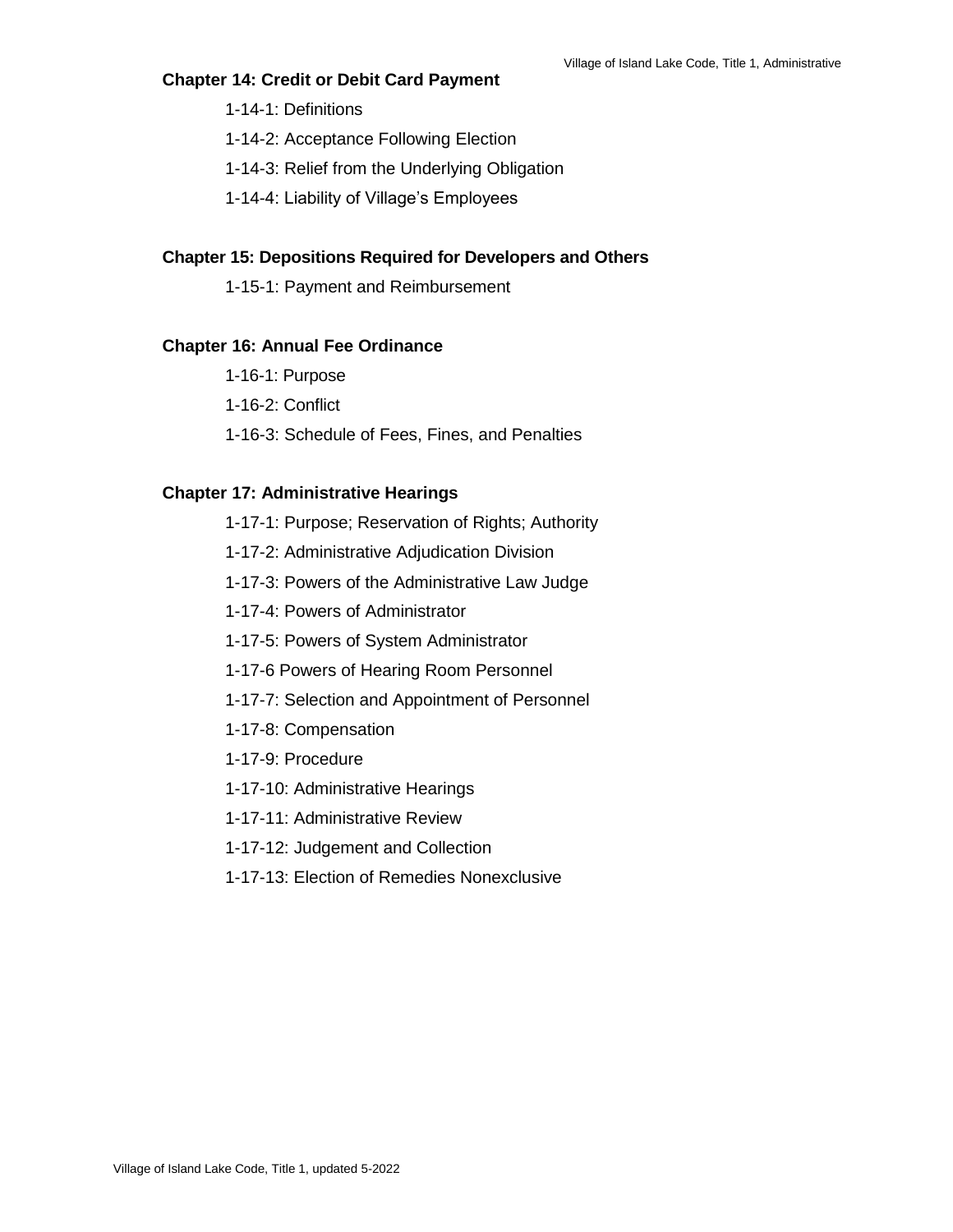#### **Title 1**

### **ADMINISTRATIVE**

#### **CHAPTER 1**

#### **OFFICIAL VILLAGE CODE**

#### **1-1-1 TITLE**

Upon adoption by the board of trustees, this Village Code is hereby declared to be and shall hereafter constitute the official Village Code of Island Lake. This Village Code of ordinances shall be known and cited as the *ISLAND LAKE VILLAGE CODE*, and it is hereby published by authority of the board of trustees and shall be kept up to date as provided in section 1-1-3 of this chapter under the direction of the Village Clerk and Village Attorney, acting for the Village Board. Any reference to the number of any section contained herein shall be understood to refer to the position of the same number, its appropriate chapter and title heading, and to the general penalty clause relating thereto, as well as to the section itself, when reference is made to this Village Code by title in any legal document.

#### **1-1-2 ACCEPTANCE**

This Village Code, as hereby presented in printed form, shall hereafter be received without further proof in all courts and in all administrative tribunals of this State as the ordinances of the Village of general and permanent effect, except the excluded ordinances enumerated in section 1-2-1 of this code.

#### **1-1-3 AMENDMENTS**

Any ordinance amending this Village Code shall reference the provision to be amended, and this shall constitute a sufficient compliance with any statutory requirement pertaining to the amendment or revision by ordinance of any part of this Village Code. All such amendments or revisions by ordinance shall be forwarded to the codifiers for insertion in its proper place in each copy of this Village Code.

#### **1-1-4 SUPPLEMENTS**

Any person having in his custody an official copy of this Village Code shall make every effort to maintain this code in an up to date and efficient manner, including insertion of replacement pages when received. The code books, when in actual possession of officials and other interested persons are the property of the Village and shall be returned to the office of the clerk upon expiration of the persons' term of office or termination of employment, as the case may be.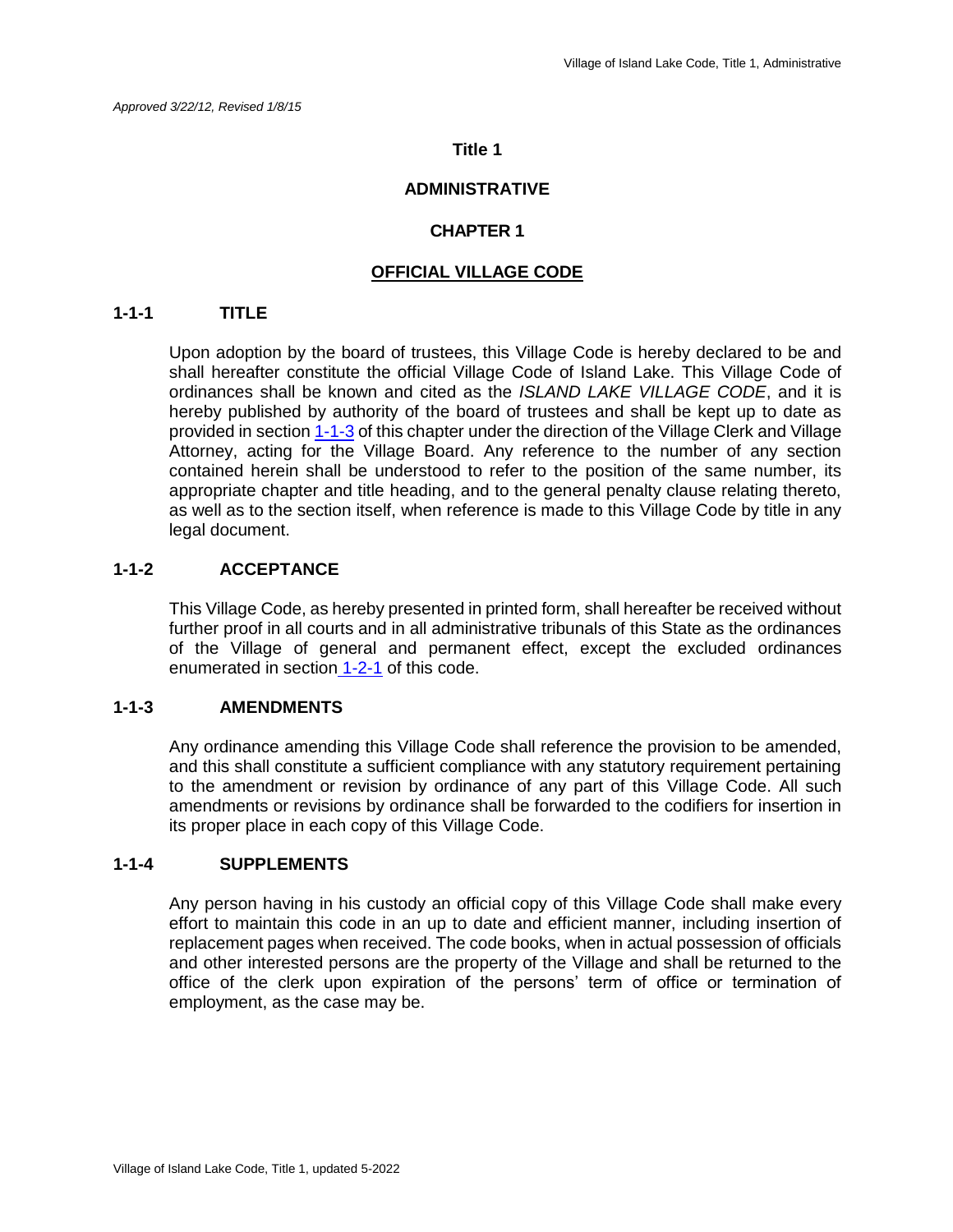#### **SAVING CLAUSE**

#### **1-2-1 REPEAL OF GENERAL ORDINANCES**

All general ordinances of the Village passed prior to the adoption of this Village Code are hereby repealed, except those included in this Village Code or those by necessary implication that are reserved from repeal (subject to the saving clauses contained in the following sections), and excluding the following ordinances which are not repealed: tax levy ordinances; appropriation ordinances; ordinances relating to boundaries and annexations; franchise ordinances and other ordinances granting special rights to persons or corporations; contract ordinances and ordinances authorizing the execution of a contract or the issuance of warrants; salary ordinances; ordinances establishing, naming or vacating streets, alleys or other public places; improvement ordinances; bond ordinances; ordinances relating to elections; ordinances relating to the transfer or acceptance of real estate by or from the village; and all special ordinances.

#### **1-2-2 COURT PROCEEDINGS**

No new ordinance shall be construed or held to repeal a former ordinance, whether such former ordinance is expressly repealed or not, as to any offense committed against such former ordinance or as to any act done, any penalty, forfeiture or punishment so incurred, or any right accrued or claim arising under the former ordinance, or in any way whatever to affect any such offense or act so committed or so done, or any penalty, forfeiture or punishment so incurred or any right accrued or claim arising before the new ordinance takes effect, save only that proceedings thereafter shall conform to the ordinance in force at the time of such proceeding, so far as practicable. If any penalty, forfeiture or punishment be mitigated by any provision of a new ordinance, such provision may be, by the consent of the party affected, applied to any judgment announced after the new ordinance takes effect.

This section shall extend to all repeals, either by express words or implication, whether the repeal is in the ordinance making any new provisions upon the same subject or in any other ordinance.

Nothing contained in this chapter shall be construed as abating any action now pending under or by virtue of any general ordinance of the Village herein repealed and the provisions of all general ordinances contained in this code shall be deemed to be continuing provisions and not a new enactment of the same provision; nor shall this chapter be deemed as discontinuing, abating, modifying or altering any penalty accrued or to accrue, or as affecting the liability of any person, firm or corporation, or as waiving any right of the Village under any ordinance or provision thereof in force at the time of adoption of this Village Code.

#### **1-2-3 SEVERABILITY CLAUSE**

If any section, subsection, subdivision, paragraph, sentence, clause or phrase of this Village Code or any part thereof is for any reason held to be unconstitutional or invalid or ineffective by any court of competent jurisdiction, such decision shall not affect the validity or effectiveness of the remaining portions of this code, or any part thereof. The Village board hereby declares that it would have passed each section, subsection, subdivision,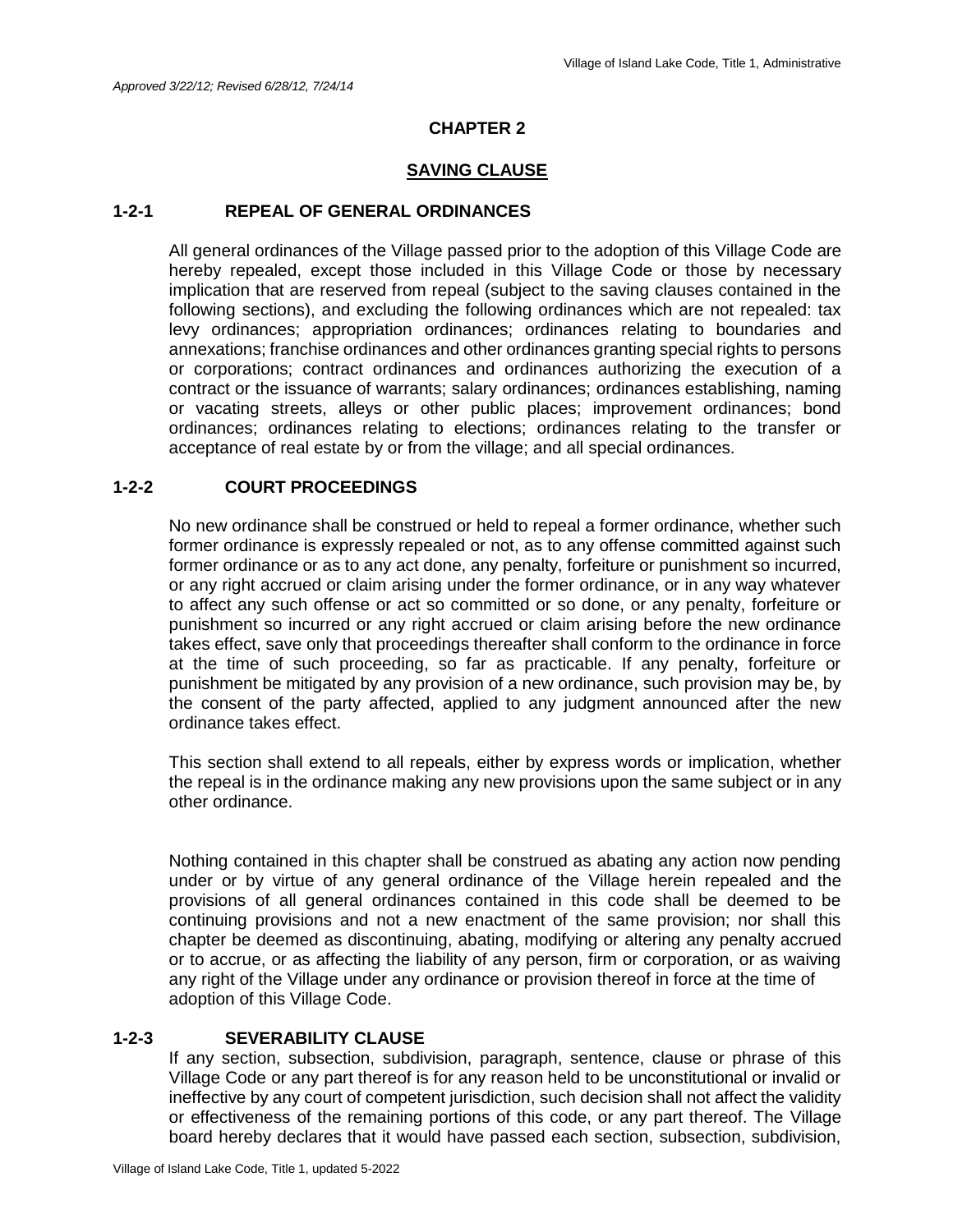#### Village of Island Lake Code, Title 1, Administrative

paragraph, sentence, clause or phrase thereof irrespective of the fact that any one or more sections, subsections, subdivisions, paragraphs, sentences, clauses or phrases be declared unconstitutional, invalid or ineffective.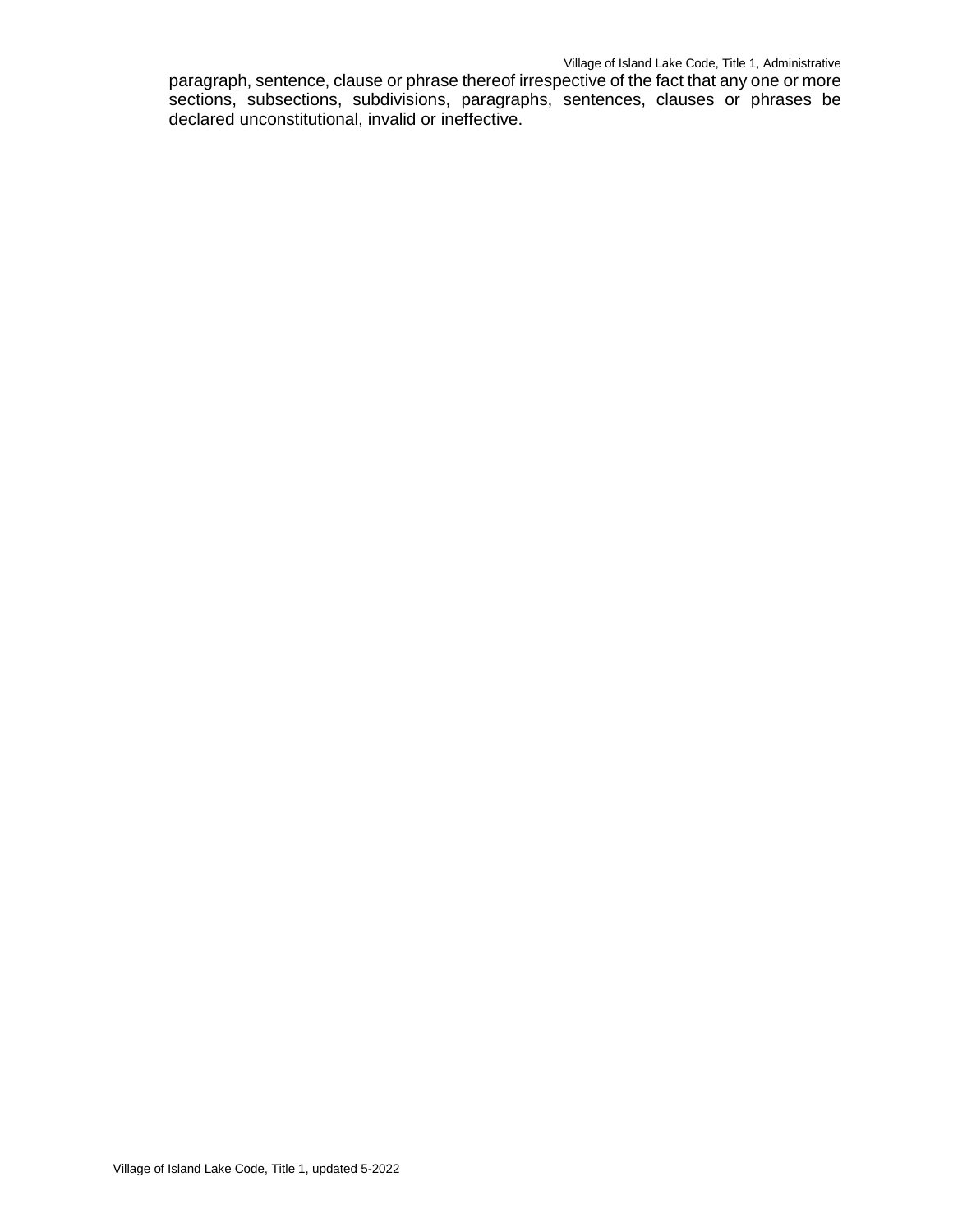#### **DEFINITIONS**

#### **1-3-1 RULES OF CONSTRUCTION:**

- A. Whenever any word in any section of this Village Code importing the plural number is used in describing or referring to any matters, parties or persons, any single matter, party or person shall be deemed to be included, although distributive words may not have been used. When any subject matter, party or person is referred to in this Village Code by words importing the singular number only, or the masculine gender, several matters, parties or per sons and females as well as males and bodies corporate shall be deemed to be included; provided, that these rules of construction shall not be applied to any section of this Village Code which contains any express provision excluding such construction or where the subject matter or content may be repugnant thereto. The word "ordinance" contained in the ordinances of the Village has been changed in the content of this Village Code to "title", "chapter", "section" and/or "subsection" or words of like import for organizational and clarification purposes only. Such change to the village's ordinances is not meant to amend the passage and effective dates of such original ordinances.
- B. In the construction of this code and of all ordinances, the rules and definitions set out in this chapter shall be observed unless such construction would be inconsistent with the manifest intent of the board of trustees. The rules of construction and definitions set out herein shall not be applied to any section of this code which shall contain any express provision excluding such construction or where the subject matter or the context of such section may be repugnant thereto.
- C. All general provisions, terms, phrases and expressions contained in this code shall be liberally construed in order that the true intent and meaning of the board of trustees may be fully carried out. In the interpretation and application of any provision of this code, they shall be held to be the minimum requirements adopted for the promotion of the public health, safety, comfort, convenience and general welfare. Where any provision of the code imposes greater restrictions upon the subject matter than the other provisions of the code, the provision imposing the greater restriction or regulation shall be deemed to be controlling.

#### **1-3-2 DEFINITIONS**

Whenever the following words or terms are used in this code, they shall have the meanings herein ascribed to them, unless the context makes such meaning repugnant.

AGENT: A person acting on behalf of another.

ANNUAL FEE ORDINANCE: That certain schedule of fees that is annually adopted by ordinance of the board of trustees setting forth the applicable fees, charges, penalties, and fines authorized by this code and by other ordinances of the village, as set out in chapter 16 of title 1 of this code.

BOARD OF TRUSTEES, CORPORATE AUTHORITIES, OR VILLAGE BOARD: The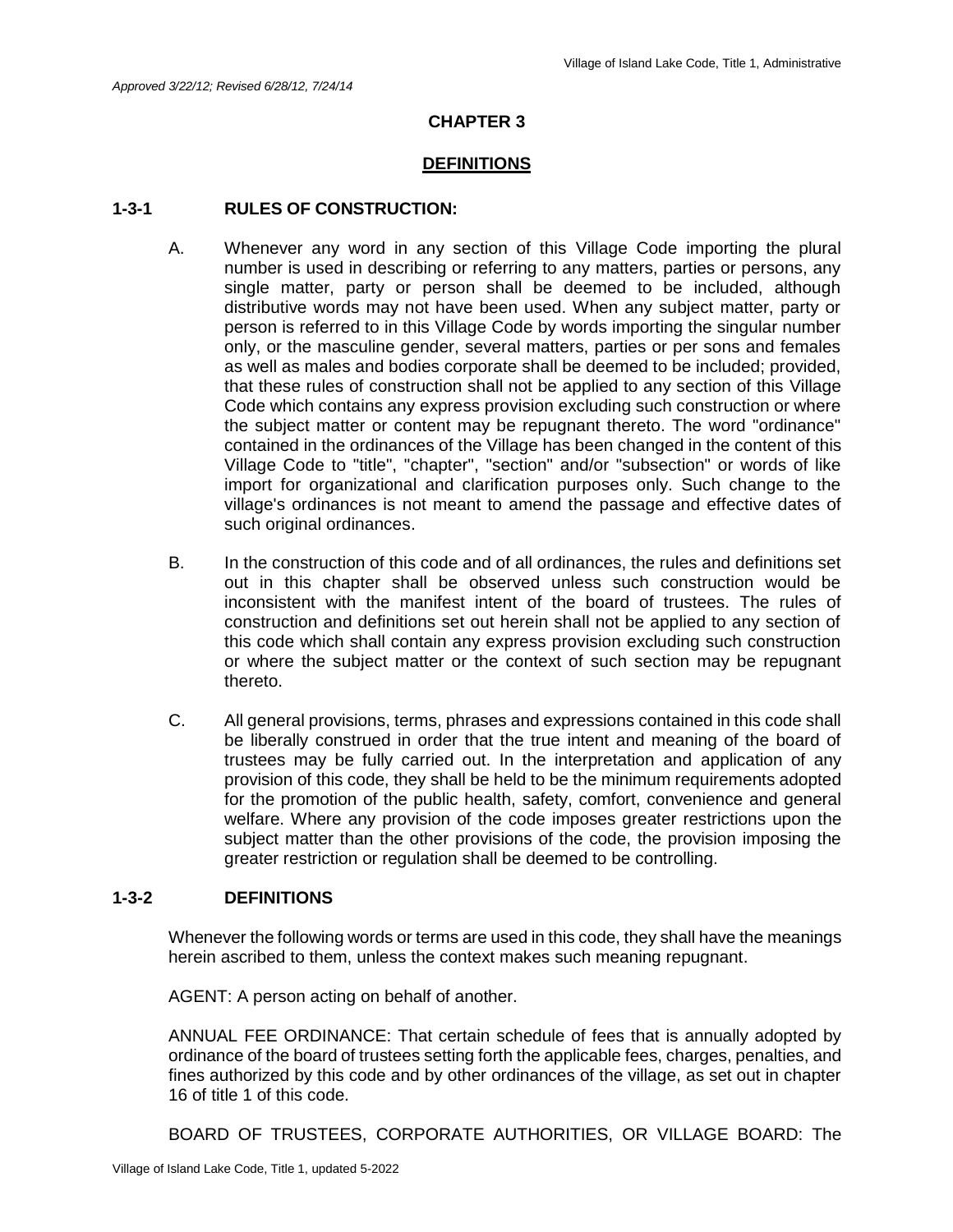board of trustees of the Village of Island Lake, which shall consist of the mayor and trustees.

CODE: The Village Code of Island Lake, Illinois and amendments

thereto. COUNTY: The Counties of Lake and McHenry, State of Illinois.

EMPLOYEES: Whenever reference is made in this code to a Village employee by title only, this shall be construed as though followed by the words "of the Village of Island Lake".

FEE: A sum of money charged by the Village for the carrying on of a business, profession or occupation.

LICENSE: The permission granted for the carrying on of a business, profession or occupation.

MAYOR: The mayor of the Village may be referred to as "President" or "mayor" of the village.

MISDEMEANOR: Any offense for which a sentence to a term of imprisonment in other than a penitentiary for less than one year may be imposed.

NUISANCE: Anything offensive or obnoxious to the health and welfare of the inhabitants of the village; or any act or thing repugnant to, or creating a hazard to, or having a detrimental effect on the property of another person or to the community.

OCCUPANT: As applied to a building or land, this term shall include any person who occupies the whole or any part of such building or land, whether alone or with others.

OFFENSE: Any act forbidden by any provision of this code or the omission of any act required by the provisions of this code.

OFFICERS: Whenever reference is made in this code to a Village officer by title only, this shall be construed as though followed by the words "of the Village of Island Lake".

OPERATOR: The person who is in charge of any operation, business or profession.

OWNER: As applied to a building or land, this term shall include any part owner, joint owner, tenant in common, joint tenant or lessee of the whole or of a part of such building or land.

PERSON: Any public or private corporation, firm, partnership, association, organization, government or any other group acting as a unit, as well as a natural person.

PERSONAL PROPERTY: Every description of money, goods, chattels, effects, evidence of rights in action and all written instruments by which any pecuniary obligation, right or title to property is created, acknowledged, transferred, increased defeated, discharged or diminished and every right of interest therein.

RETAILER: Unless otherwise specifically defined, this term shall be understood to relate to the sale of goods, merchandise, articles or things in small quantities direct to the consumer.

STATE: The State of Illinois.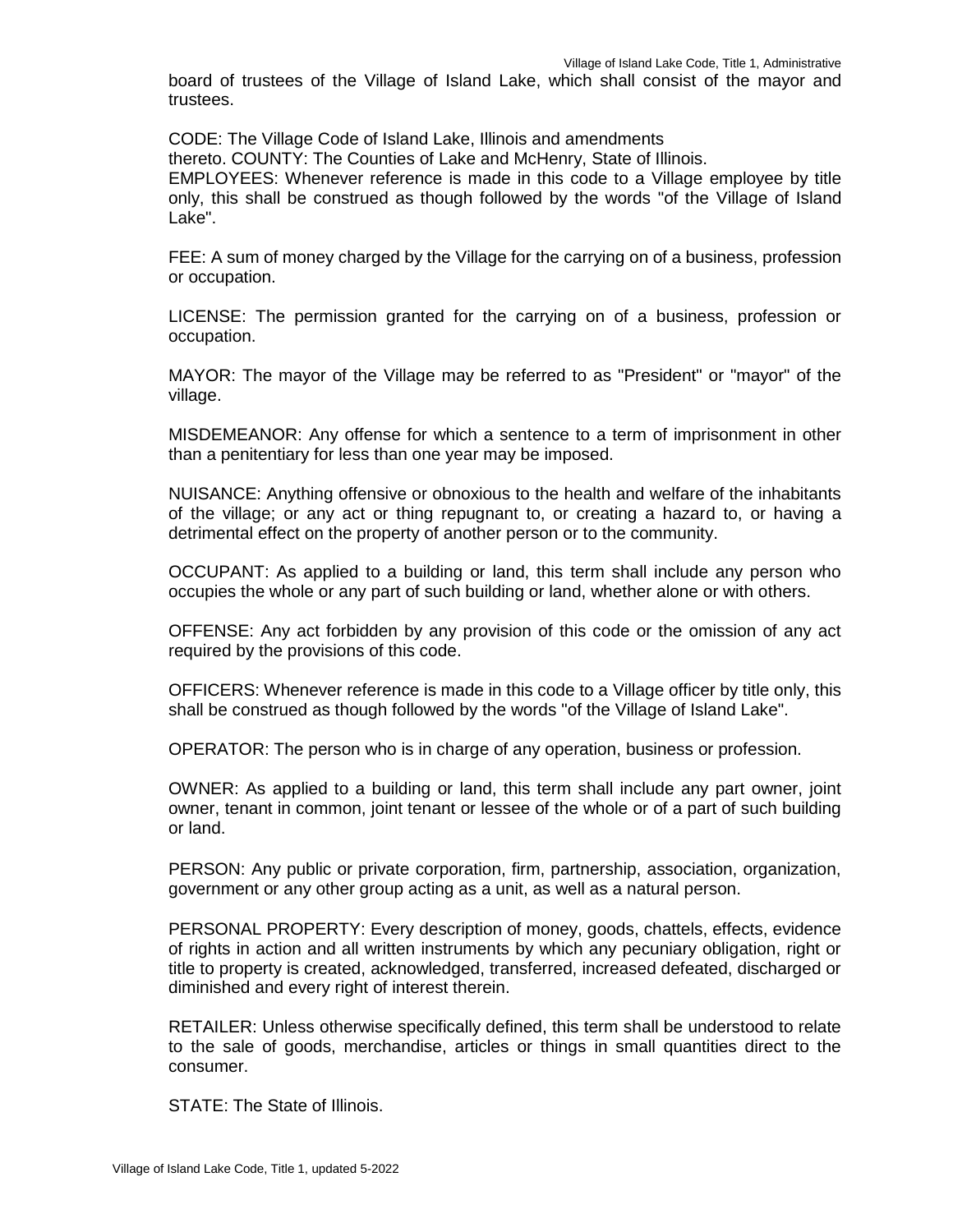STREET: This term shall include alleys, lanes, courts, boulevards, public squares, public places and sidewalks.

TENANT: As applied to a building or land, this term shall include any person who occupies the whole or any part of such building or land, whether alone or with others.

VILLAGE: The Village of Island Lake, Lake and McHenry Counties, State of

Illinois. VILLAGE PRESIDENT: See mayor.

WHOLESALER and WHOLESALE DEALER: Unless otherwise specifically defined, such terms shall be understood to relate to the sale of goods, merchandise, articles or things in quantity to persons who purchase for the purpose of resale.

WRITTEN, IN WRITING: These terms may include printing and any other mode of representing words and letters, but when the written signature of any person is required by law to any official or public writing or bond required by law, it shall be in the proper handwriting of such person, or in case he is unable to write, by his proper mark.

#### **1-3-3 CATCHLINES**

The catchlines of the several sections of this Village Code are intended as mere catchwords to indicate the content of the section and shall not be deemed or taken to be titles of such sections, nor be deemed to govern, limit, modify or in any manner affect the scope, meaning or intent of the provisions of any division or section hereof, nor unless expressly so provided, shall they be so deemed when any of such sections, including the catchlines, are amended or re-enacted.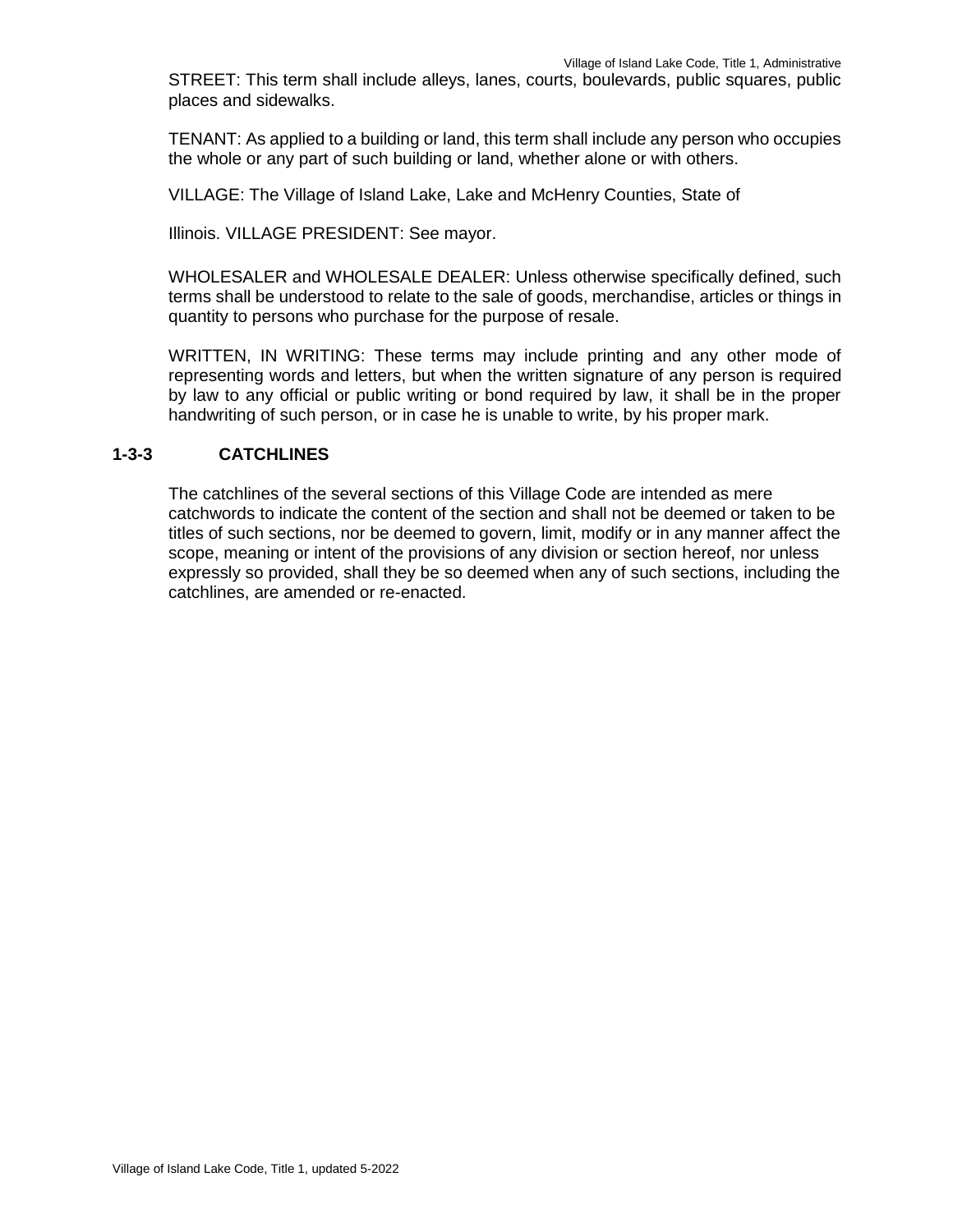#### **GENERAL PENALTY**

#### **1-4-1 GENERAL PENALTY**

Whenever in this code, or in any ordinance of the village, any act or omission is prohibited or is made or declared to be unlawful or an offense or a violation of this code, or whenever in this code or ordinance the doing of any act is required or the failure to do any act is declared to be unlawful or an offense or a violation of this code, where no specific penalty is provided therefor, the violation of any such provision of this code or any ordinance is hereby declared to be an offense and shall be punishable by a fine in the amount set forth in the annual fee ordinance schedule contained in section 1-16-3 of this code. A separate offense shall be deemed committed on each day or part thereof on which a violation occurs or continues or is permitted to occur or continue.

#### **1-4-2 APPLICATION OF PROVISIONS**

The penalty provided in this chapter shall be applicable to every section of this code the same as though it were a part of each and every separate section. Any person convicted of a violation of any section of this code where any duty is prescribed or obligation imposed, or where any action which is of a continuing nature is forbidden or is declared to be unlawful, shall be deemed guilty of a misdemeanor. A separate offense shall be deemed committed upon each day such duty or obligation remains unperformed or such act continues, unless otherwise specifically provided in this code.

In all cases where the same offense is made punishable or is created by different clauses or sections of this code, the prosecuting officer may elect under which to proceed; but not more than one recovery shall be had against the same person for the same offense; provided, that the revocation of a license or permit shall not be considered a recovery or penalty so as to bar any other penalty being enforced.

Whenever the doing of any act or the omission to do any act constitutes a breach of any section or provision of this code and there shall be no fine or penalty specifically declared for such breach, the provisions of this chapter shall apply.

#### **1-4-3 LIABILITY OF OFFICERS**

No provision of this code designating the duties of any officer or employee shall be so construed as to make such officer or employee liable for any fine or penalty provided for a failure to perform such duty, unless the intention of the board of trustees to impose such fine or penalty on such officer or employee is specifically and clearly expressed in the section creating the duty.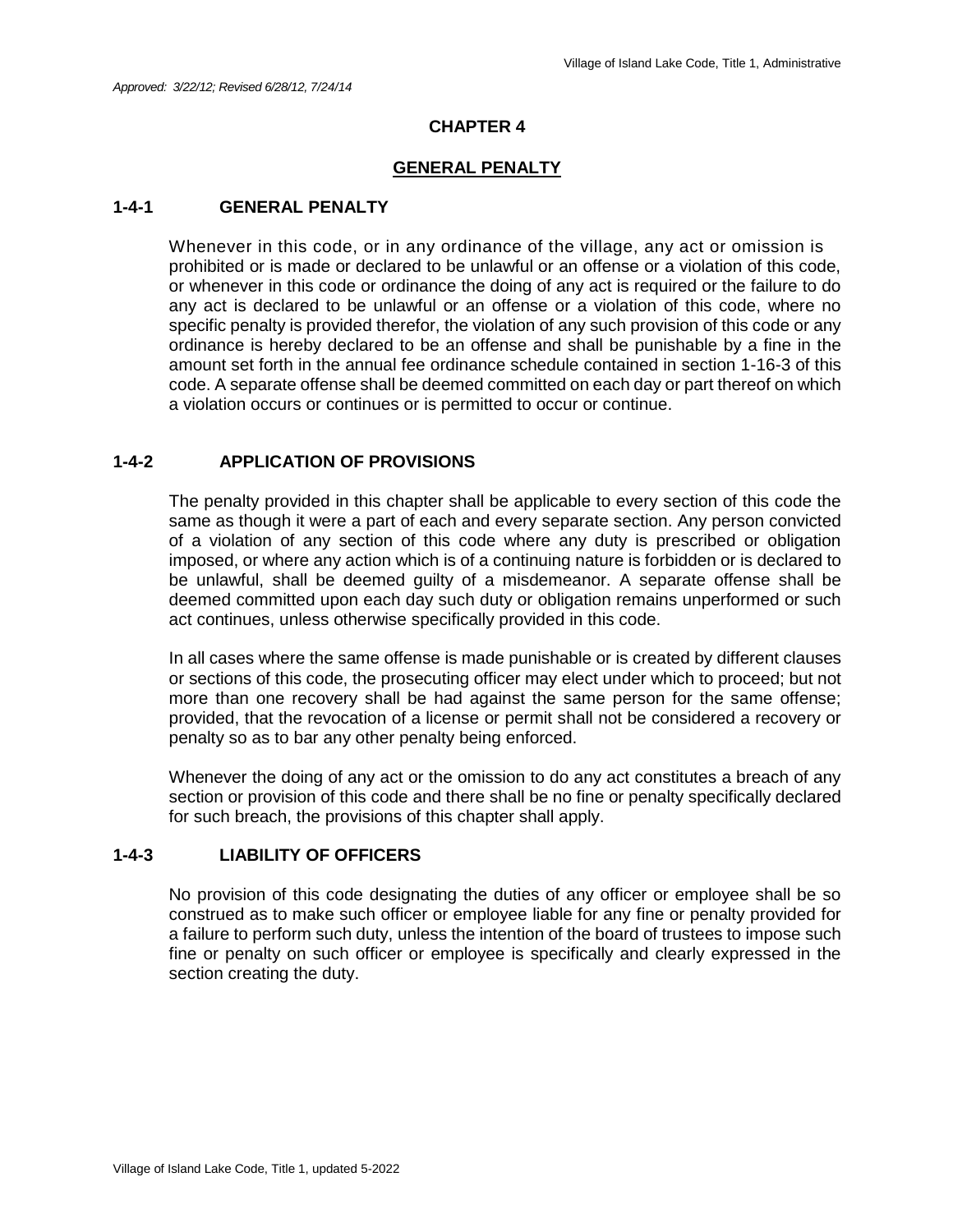*Approved: 3/22/12; Revised 6/28/12, 7/24/14, 8/25/16, 10/22/2020, 6/10/2, 8/12/20211*

## **CHAPTER 5**

## **MAYOR**

## **1-5-2 DUTIES (8/12/2021)**

The mayor shall:

- A. Be the chief executive officer of the Village and shall perform all such duties as may be required by statute or ordinance;
- B. Have supervision over all the executive officers of the Village and over all the employees of the village, who are not parties to a collective bargaining agreement with the Village, including hiring, discipline, promotions, employment suspension or termination and compensation;
- C. Report material employment decisions to the Village Board; and
- D. Have the power and authority to inspect all books and records kept by any Village officer or employee at any reasonable time.

#### **1-5-3 BOND; OATH; SALARY:**

The mayor shall take oath or affirmation of office and shall execute and deliver to the Village a bond in accordance with section 1-8A-7 of this code. Commencing on May 1, 2017, the mayor shall receive an annual mayoral salary of \$21,400.00 plus an annual salary of \$1,200 for performing the duties of liquor commissioner plus \$100 for each regular and special meeting of the Village board attended by the mayor. Meetings that are concurrent on the same date will be deemed to be one meeting. The mayor shall be physically present at the Village hall for an average of twenty (20) hours per week, exclusive of meetings attended, for which the mayor shall be entitled to participate in IMRF benefits. **(Revised 6/10/2021)**

#### **1-5-4 MAYOR PRO TEM**

During a temporary absence or disability of the mayor, the board of trustees shall elect one of its members to act as mayor pro-tem, who, during the absence or disability of the mayor, shall perform the duties pertaining to the office.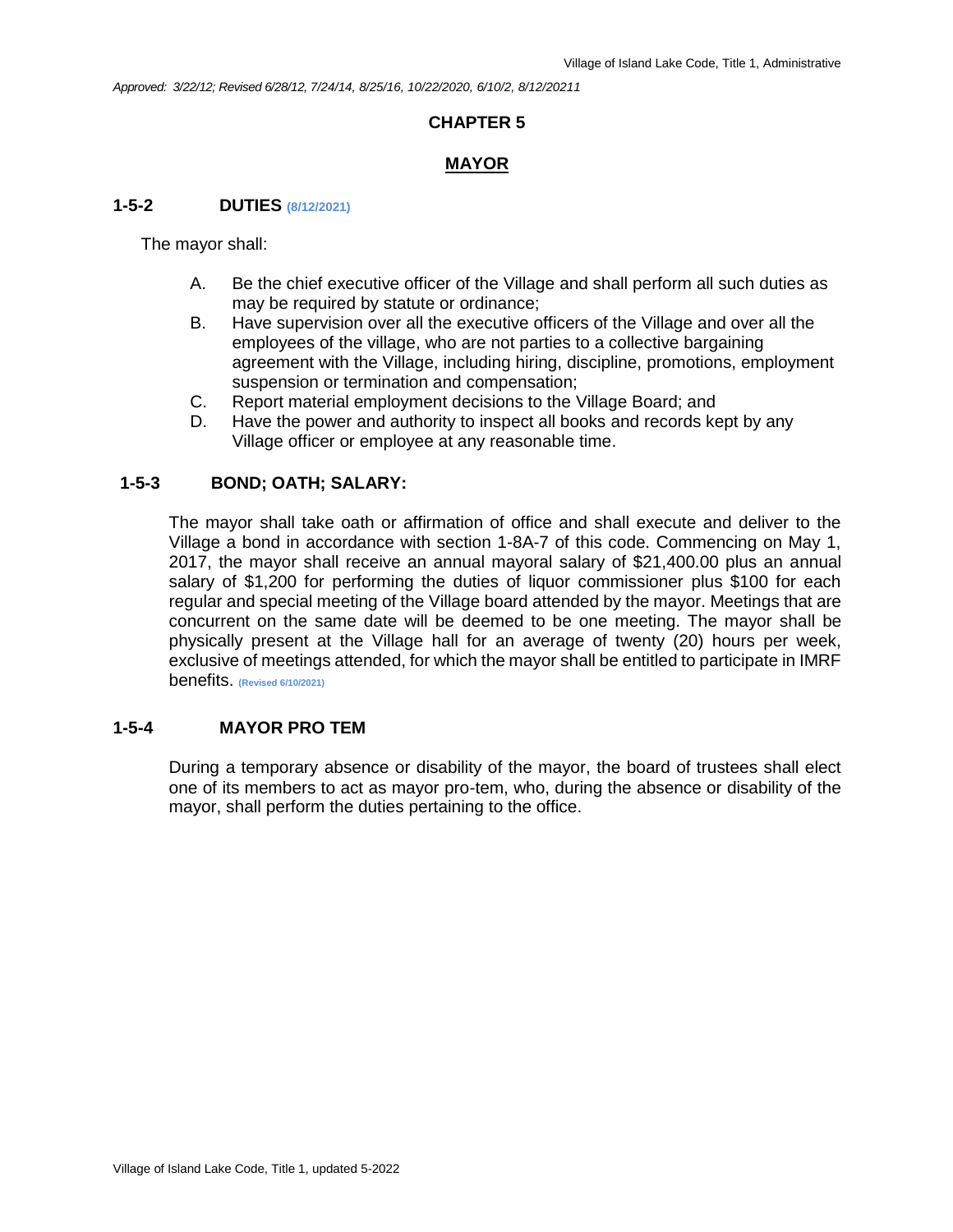## **BOARD OF TRUSTEES**

#### **1-6-1 ELECTION; FUNCTIONS**

The board of trustees, consisting of six (6) members, shall be elected to office for a four (4) year term, according to the method provided by statute. This board shall be the legislative department of the Village government, and shall perform such duties and have such powers as may be delegated by statute to it.

#### **1-6-2 SALARY**

Each trustee of the Village shall receive the sum of one hundred dollars (\$100.00) for each board and special meeting of the Village board attended by the trustee. Meetings that are concurrent on the same date will be deemed to be one meeting, and a trustee will receive the total sum of \$100 for the date regardless of how many meetings or what type of meetings are held and attended by that trustee.

#### **1-6-3 MEETINGS**

- A. Regular Meetings: Regular meetings of the board of trustees shall be held on the second and fourth Thursday evening of each month unless otherwise approved in accordance with the Illinois Open Meetings Act.
- B. Special Meetings: Special meetings may be held anytime on call of the mayor, or on the call of at least three (3) trustees, or as otherwise provided by state statute. The special call by the 3 trustees shall be in writing, duly signed by each sponsoring trustee, and shall be presented to the Village clerk, who shall proceed immediately to prepare the agenda and provide notice of the special meeting to the news media as required by the Illinois Open Meetings Act and cause the agenda and any supporting documents to be served on the mayor and members of the Village board by e-mail. Any notice of a special meeting must be in compliance with the Illinois Open Meetings Act, 5 ILCS 120/1.01 et seq. In accordance with state statute, no business other than that set forth in the agenda may be transacted or undertaken at any special meeting.
- C. Time and Location: All regular meetings are to be held at 7:00 P.M. local time in the Village hall, 3720 Greenleaf Avenue, Island Lake, Illinois, unless otherwise specified by the notice of the meeting or approved by the board of trustees.

## **1-6-4 ORDER OF BUSINESS AND RULES OF PROCEDURE**

- A. Quorum: A majority of the corporate authorities shall constitute a quorum to do business.
- B. Order of Business: Unless otherwise determined by a majority of the corporate authorities, the business shall be conducted in the following order:
	- 1. Call to order.
	- 2. Roll call.
	- 3. Pledge of allegiance.
	- 4. Correspondence/recognition of Village employees with family members in the military.
	- 5. Public comments
	- 6. Consent Agenda items.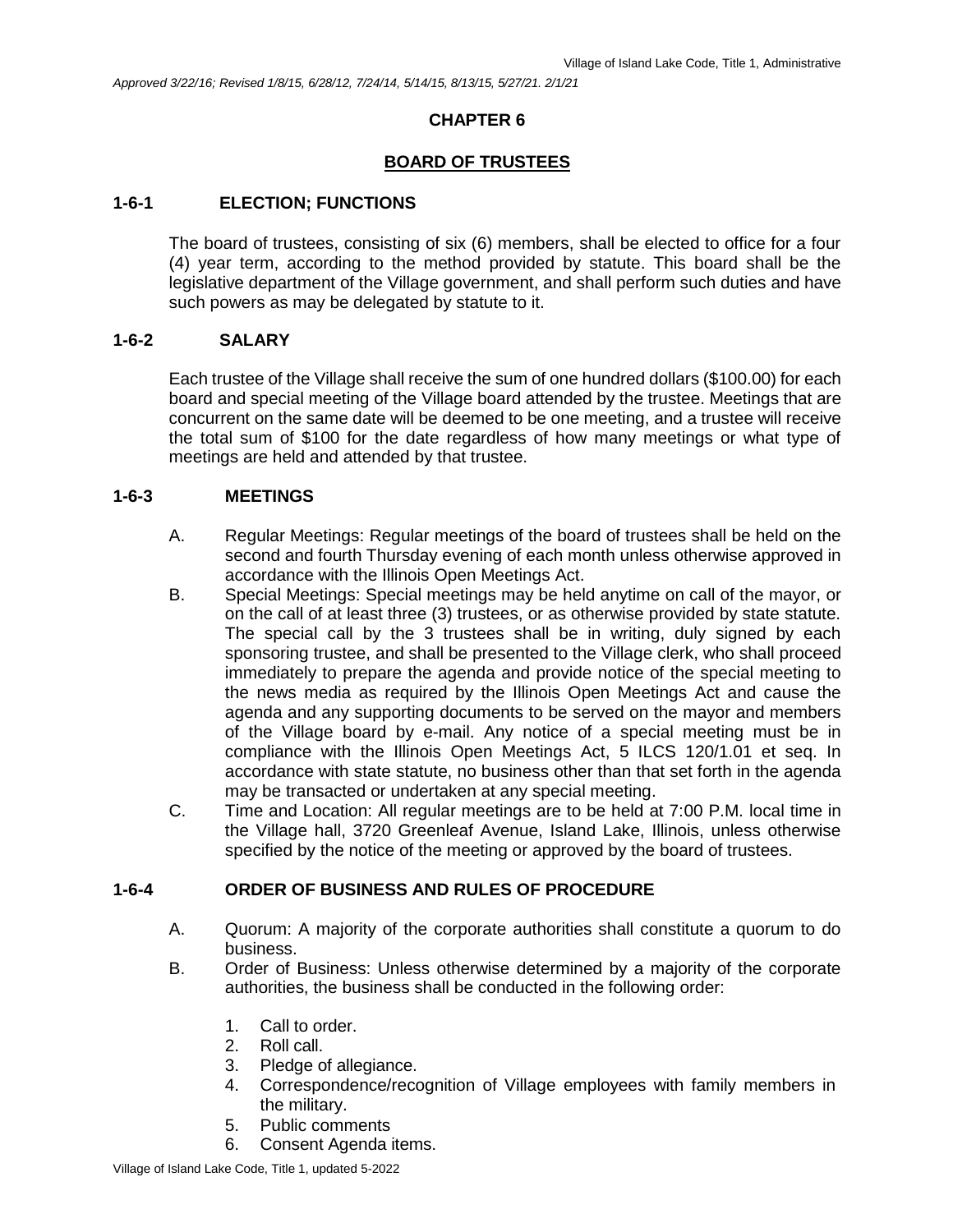- a. Approval of Minutes.
- b. Approval of Payments of Bills.
- c. Committee & Department Reports:
	- i. Finance and administration.
	- ii. Public works & Water.
	- iii. Building, zoning, and ordinance.
	- iv. Police and public safety.
	- v. Parks, recreation & education.
	- vi. Economic development.
- 7. Agenda items:
	- a. Old business.
	- b. New business.
- 8. Items from Village clerk, trustees and department heads.
- 9. Mayor's report.
- 10. Open to public comments
- 11. Executive session.
- 12. Reconvene to regular session.
- 13. Action on executive session items.
- 14. Adjourn.
- C. Agenda: Any matter of business before the board may be rescheduled on the agenda by majority vote of the members present.
- D. Voting, record yeas and nays:
	- 1. Upon request of any member, the yeas and nays upon any question shall be taken and entered upon the minutes.
	- 2. The results of all votes by yeas and nays shall be announced by the clerk, no member's vote may be changed after the result has been announced.
- E. Rules of Order: The rules of parliamentary procedure in the latest published edition of Robert's Rules of Order shall govern the board meetings in all cases to which they are applicable and in which they are not inconsistent with the rules of this board or the statutes of this state.
- F. Temporary Suspension of Rules: These rules may be temporarily suspended, repealed, altered or amended by a two-thirds vote of the corporate authorities.
- G. Meeting Procedures:
	- 1. The Mayor shall be the presiding officer and chair. If the mayor is absent the temporary chair shall be the presiding officer and chair. The presiding officer shall preserve order and decorum and may speak to points of order in the preference to other members and shall decide all questions of order.
	- 2. Members of the public are invited and permitted to speak any public, open meeting of the Village Board and any other commission, committee, board or other public entity created by or subject to the Village's ordinances (collectively, "Subcommittee"), subject to the following rules:
		- a. Individuals wishing to be heard may be recognized by the Mayor, or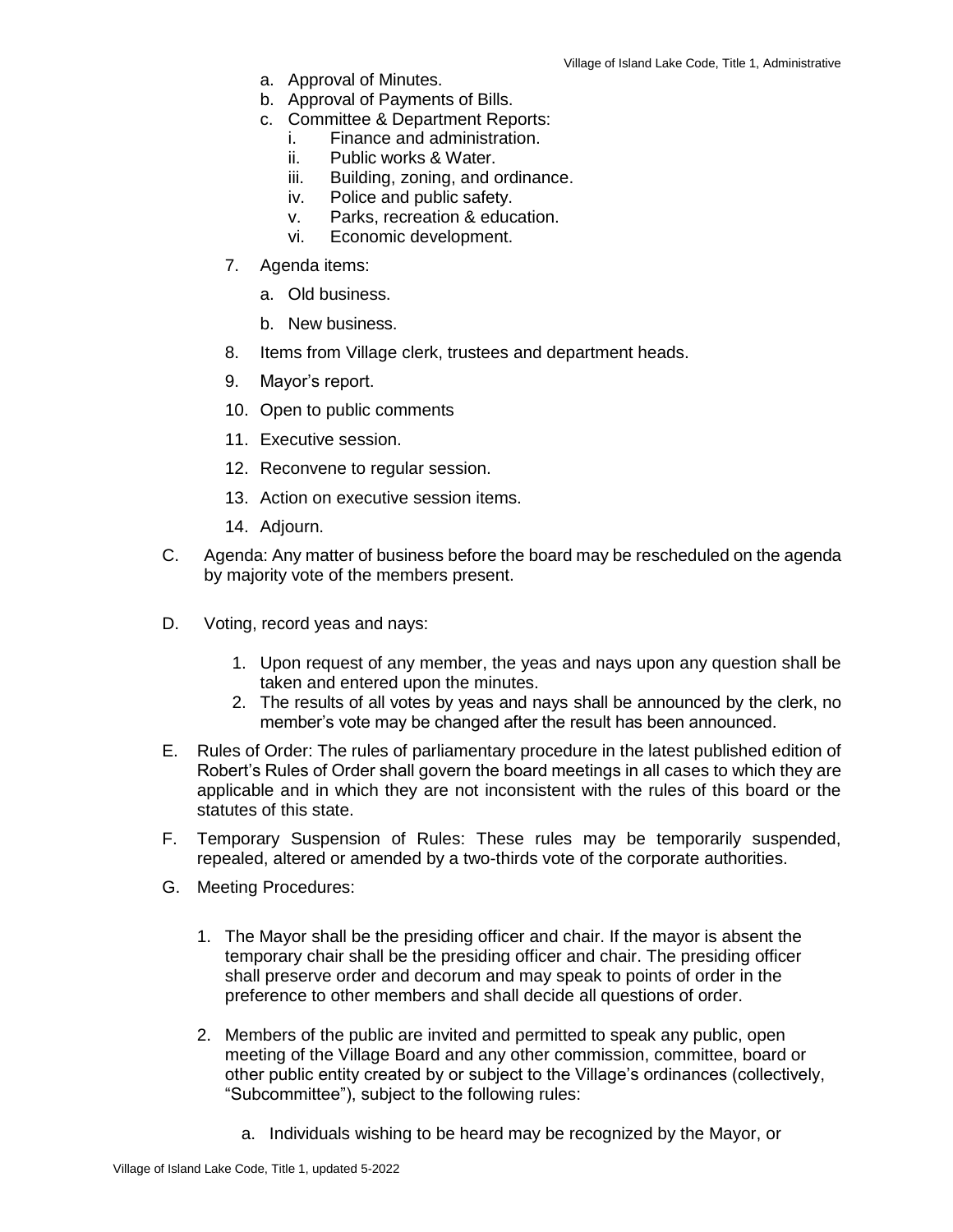Chairman of the Subcommittee, during the public comment portion(s) of each meeting. Further public comment will not be allowed during specific meeting agenda items unless allowed by the Mayor or Chairman of the Subcommittee.

- b. Public comment may be restricted to no more than five minutes for each individual speaker. The Mayor or Chairman of the Subcommittee may permit additional comment in his or her discretion taking into account the number of persons wishing to be heard on a matter ant the amount of business requiring attention.
- c. Members of the public may be asked to avoid repeating comments that have already been made, although they may be given the opportunity to indicate that they agree or disagree with an earlier speaker.
- d. Members of the public will be required to step forward to the podium and to identify themselves for the record. Members may be asked but are not required to provide an address for the record.
- e. Order and decorum shall be maintained at the public meetings. This includes prohibiting outbursts from the public or other behavior that is threatening, disorderly or disruptive to the public business. The Mayor or Chairman of the Subcommittee may eject from a public meeting any person who, in the sole opinion of the Mayor or Chairman, disrupts the order and decorum of the meeting or otherwise violates the rules of this section.
- f. Public comment shall be restricted to the portions of the meetings which are required to be open to the public under the Open Meetings Ace. Nothing in this Section shall be construed to allow public access to or public comment at closed sessions or any other meeting of public officials which is not required to be open to the public under the Open Meetings Act.

## **1-6-5: STANDING COMMITTEES (Revised 5/27/2021)**

The Mayor, with the advice and consent of the Village Board, shall have the power to appoint three (3) trustees as members of each committee and designate one as the chairperson. The chairperson shall oversee their respective departments and have a working knowledge of the personnel and procedures of the department.

- A. The standing committees of the board of trustees are:
	- 1. Police, Public Safety and Ordinances
	- 2. Lakes, Parks, Recreation and Education
	- 3. Economic Development
	- 4. Building and Zoning
	- 5. Public Works
	- 6. Finance and Administration
- B. The standing committees have the following responsibilities:
	- 1. Overall supervision and review of Village policies and procedures.
	- 2. Liaison with other governmental agencies.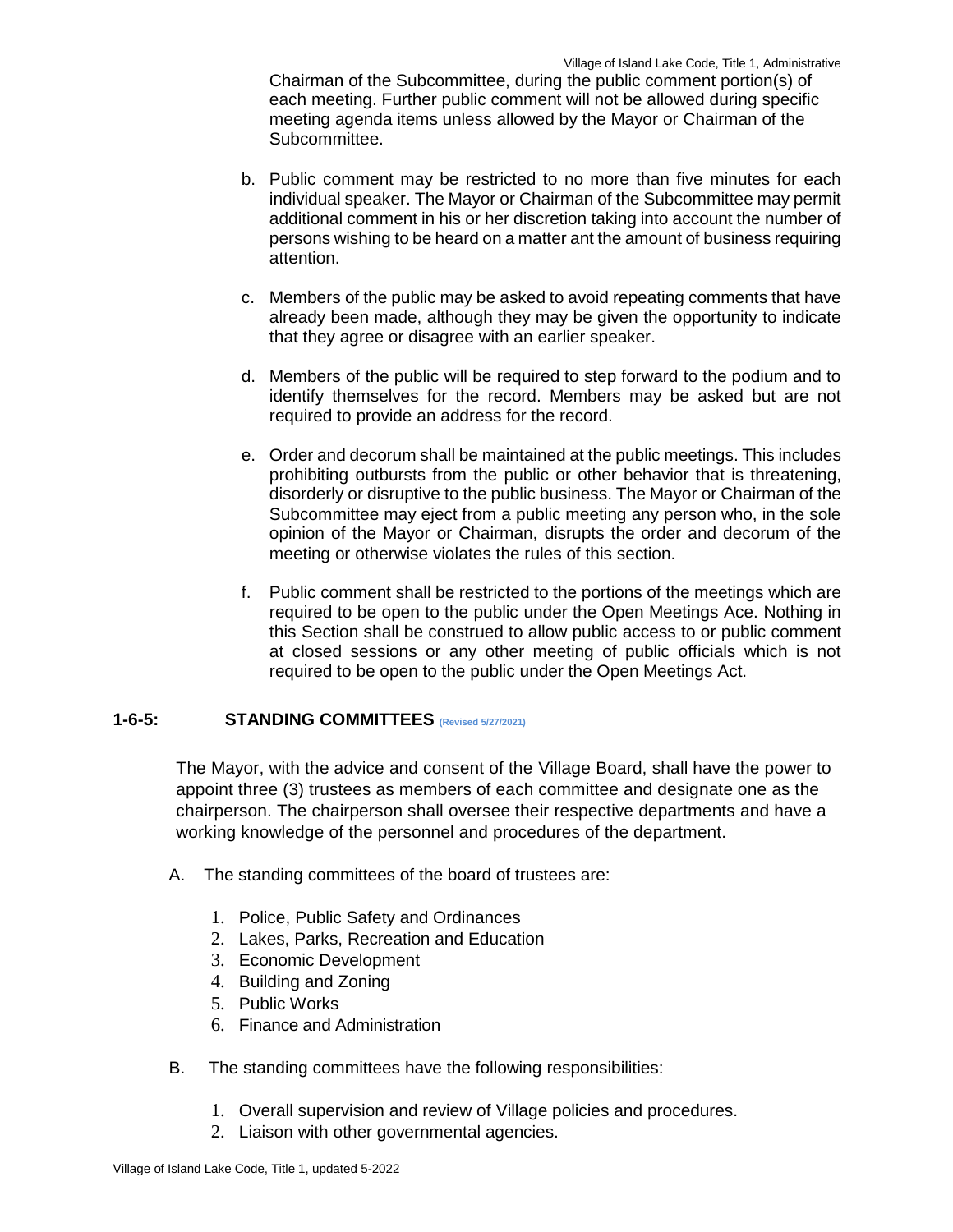- 3. Long-range planning.
- 4. Budget and fiscal responsibility.
- 5. Origination of ordinances and resolutions.
- 6. Coordination of Village staff.
- C. The responsibilities of each committee shall be to investigate and gather information on matters pending before the Village board, to initiate legislation and recommend to the Village board the adoption of ordinances and resolutions. The areas of responsibility of each committee shall include but not be limited to the following:
	- 1. Police, Public Safety and Ordinances.
		- a. Police department.
		- b. Traffic control.
		- c. Disaster (tornado, flood, riot control).
		- d. Animal control.
		- e. Coordination with Village emergency management agency.
		- f. Coordinate and update all ordinances.
	- 2. Lakes, Parks and Recreation.
		- a. Oversee Village recreation department.
		- b. Oversee Village parks and lake maintenance and development.
		- c. Oversee creative playtime pre-school and club.
		- d. Plan and run all Village special events.
	- 3. Economic Development and Grants
		- a. Attract new business to Village
		- b. Retain existing business base.
		- c. Find and write grant application supporting committee goals.
	- 4. Building and Zoning
		- a. Building code regulations
		- b. Permits and inspections
		- c. Annexations
		- d. Long-range planning
		- e. Coordinate with zoning board of appeals and plan commission
		- f. Public buildings
		- g. Update Village Comprehensive Plan
	- 5. Public Works
		- a. Roads and water systems
		- b. Local public improvements
		- c. Drainage issues
		- d. Electrical
		- e. Storm water detention
		- f. Environmental controls (9 wells, litter, weeds, garbage).
	- 6. Finance and Administration
		- a. Entire Village budget
		- b. Contracts
		- c. Appropriation and levy
		- d. License fees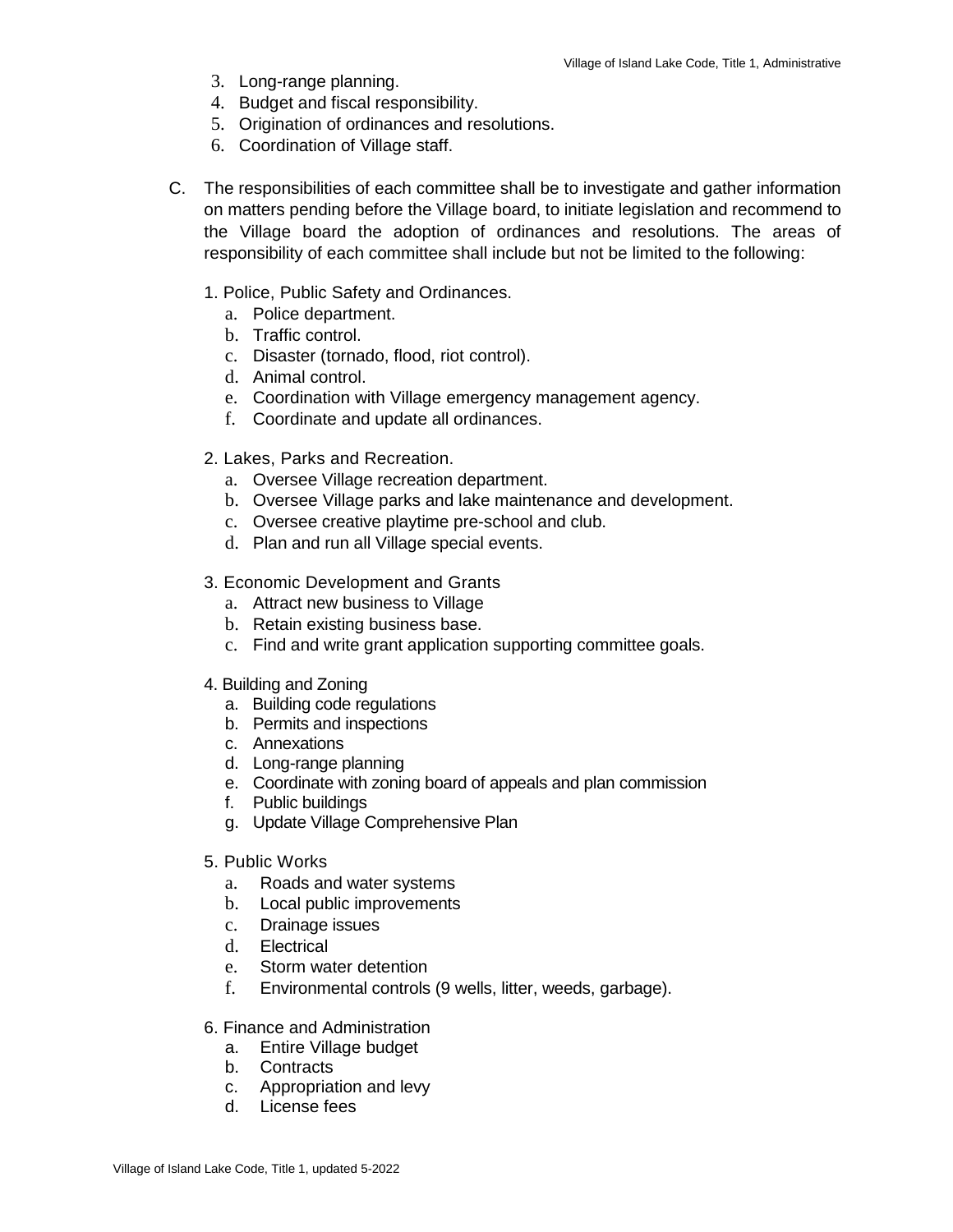## **1-6-6 PERMISSION OF BOARD FOR ANY ACTION OR DECISION**

- A. Any person desiring permission for any actions or decisions of the board of trustees which are not now included in the Village ordinances must file a written application or letter of intent. Such application or letter of intent must be in full detail as to the nature of the request and the action of the petitioner in the event the request is granted.
- B. In the event the board of trustees deem such action, if granted and not fulfilled, would place in jeopardy the health and welfare of the village, a cash bond, determined by the board of trustees, will be demanded to ensure such fulfillment.

#### **1-6-7 DISTURBING MEETINGS**

It shall be unlawful for any person to disturb any meeting of the board of trustees or of any committee thereof. Any person violating the provisions of this section shall be subject to the penalty provisions of chapter 4 of title 1 of this code for each offense.

#### **1-6-8 TAPING OF CLOSED SESSION MEETINGS**

It shall be unlawful for any person other than the Village clerk or other person specifically designated by the Village board at that specific meeting which is closed to the public to tape, film or record by other means any portion of a meeting which has been closed to the public pursuant to the Illinois open meetings act, 5 ILCS 120/1 et seq., as may be amended from time to time. Any tapes made by the Village clerk or such other person shall be kept as required by the Illinois open meetings act and the ordinances of the village. Any person who violates the provisions of this section shall be subject to the penalty provisions of chapter 4 of title 1 of this code for each offense.

#### **1-6-9 ELECTRONIC ATTENDANCE AT MEETINGS (Revised 2/11/21/)**

- A. Policy. It is the policy of the Village of Island Lake that any member of the Village board may attend any open meeting of the Village board via electronic means (such as by telephone, video or internet connection) provided that such attendance is in compliance with these rules and any applicable laws. For purposes of the Village Code, "meeting" shall be as defined in 5 ILCS 120/1.02 of the Open Meetings Act (as may be amended from time to time) and shall mean any gathering, whether in person or by video or audio conference, telephone call, electronic means (such as, without limitation, electronic mail, electronic chat and instant messaging), or other means of contemporaneous interactive communication, of a majority of a quorum of the members of a public body held for the purpose of discussing public business.
- B. Remote Attendance by Individual Board Members When a Quorum is Physically Present. A member of the Village board may attend a meeting electronically if the member meets the following conditions:
	- 1. The member should notify the Village clerk at least 48 hours before the meeting, unless impractical, so that necessary communications equipment can be arranged. Such notice shall be in writing, if possible.
	- 2. The member must assert one of the following three reasons why he or she is unable to physically attend the meeting.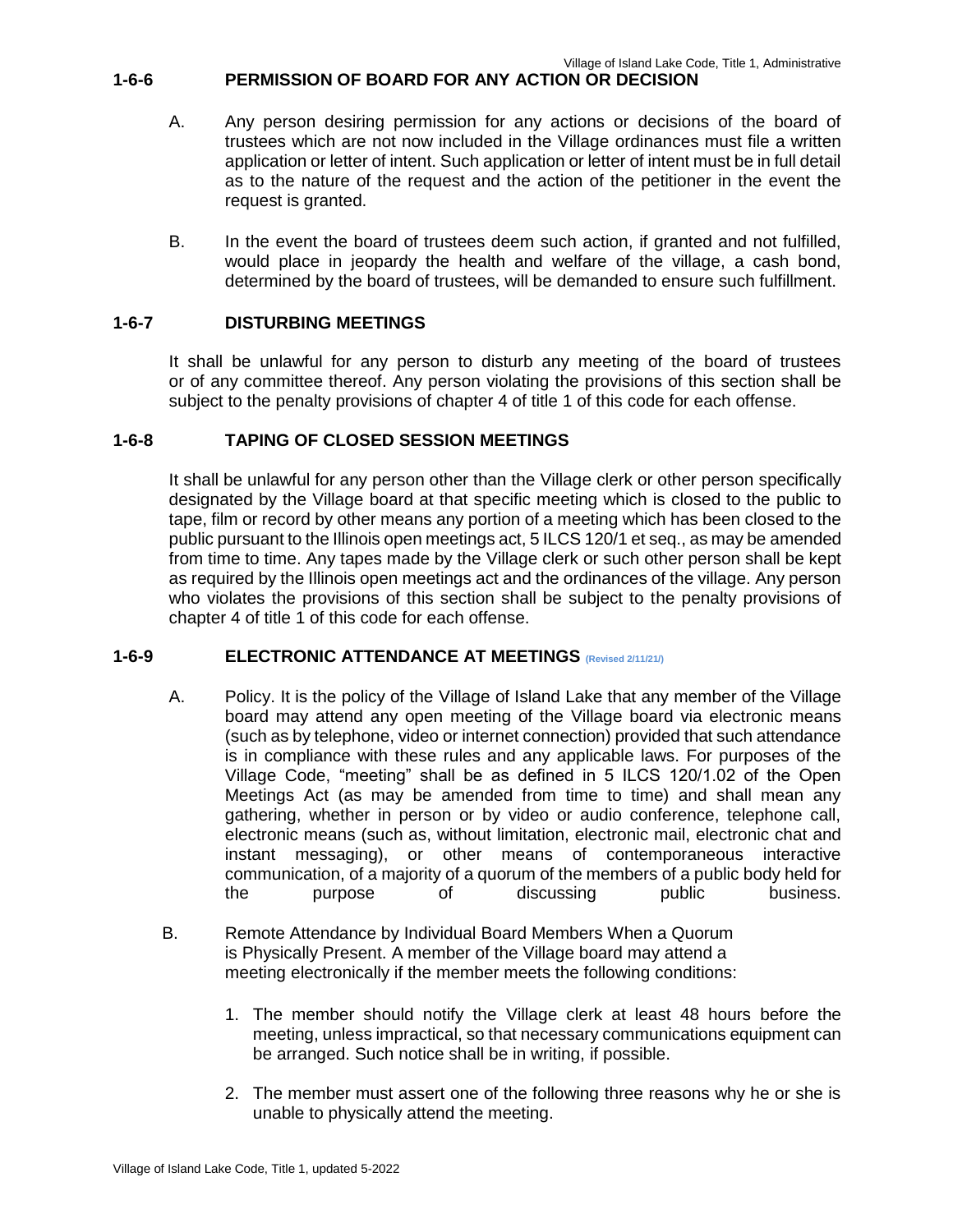- a. The member cannot attend because of personal illness or disability; or
- b. The member cannot attend because of employment purposes or the business of the village; or
- c. The member cannot attend because of a family or other emergency.
- 3. Authorization to Participate.
	- a. The clerk or his or her designee, after receiving the electronic attendance request, shall inform the Village board of the request for electronic attendance.
	- b. After establishing that there is a quorum physically present at a meeting where a member of the Village board desires to attend electronically, the presiding officer shall state that (i) a notice was received by a member of the Village board in accordance with these Rules, and (ii) the member will be deemed authorized to attend the meeting electronically unless a motion objecting to the member's electronic attendance is made, seconded, and approved by two-thirds of the members of the Village board physically present at the meeting. If no such motion is made and seconded or if any such motion fails to achieve the required vote by the members of the Village board, physically present at the meeting, then the request by the member to attend the meeting electronically shall be deemed approved by the Village board and the presiding officer shall declare the requesting member present. After such declaration by the presiding officer, the question of a member's electronic attendance may not be reconsidered.
- 4. Adequate Equipment Required. The member participating electronically and other members of the Village board must be able to communicate effectively, and members of the audience must be able to hear all communications at the meeting site. Before allowing electronic attendance at any meeting, the Village board shall provide equipment adequate to accomplish this objective at the meeting site.
- 5. Minutes. Any member attending electronically shall be considered an off-site attendee and counted as present electronically for that meeting if the member is allowed to attend. The meeting minutes shall also reflect and state specifically whether each member is physically present or present by electronic means
- 6. Rights of Remote Member. A member permitted to attend electronically will be able to express his or her comments during the meeting and participate in the same capacity as those members physically present, subject to all general meeting guidelines and procedures previously adopted and adhered to. The member attending electronically shall be heard, considered, and counted as to any vote taken. Accordingly, the name of any member attending electronically shall be called during any vote taken, and his or her vote counted and recorded by the clerk and placed in the minutes for the corresponding meeting. A member attending electronically may leave a meeting and return as in the case of any member, provided the member attending electronically shall announce his or her leaving and returning
- 7. Executive Session. No member shall be permitted to attend an executive session electronically.

.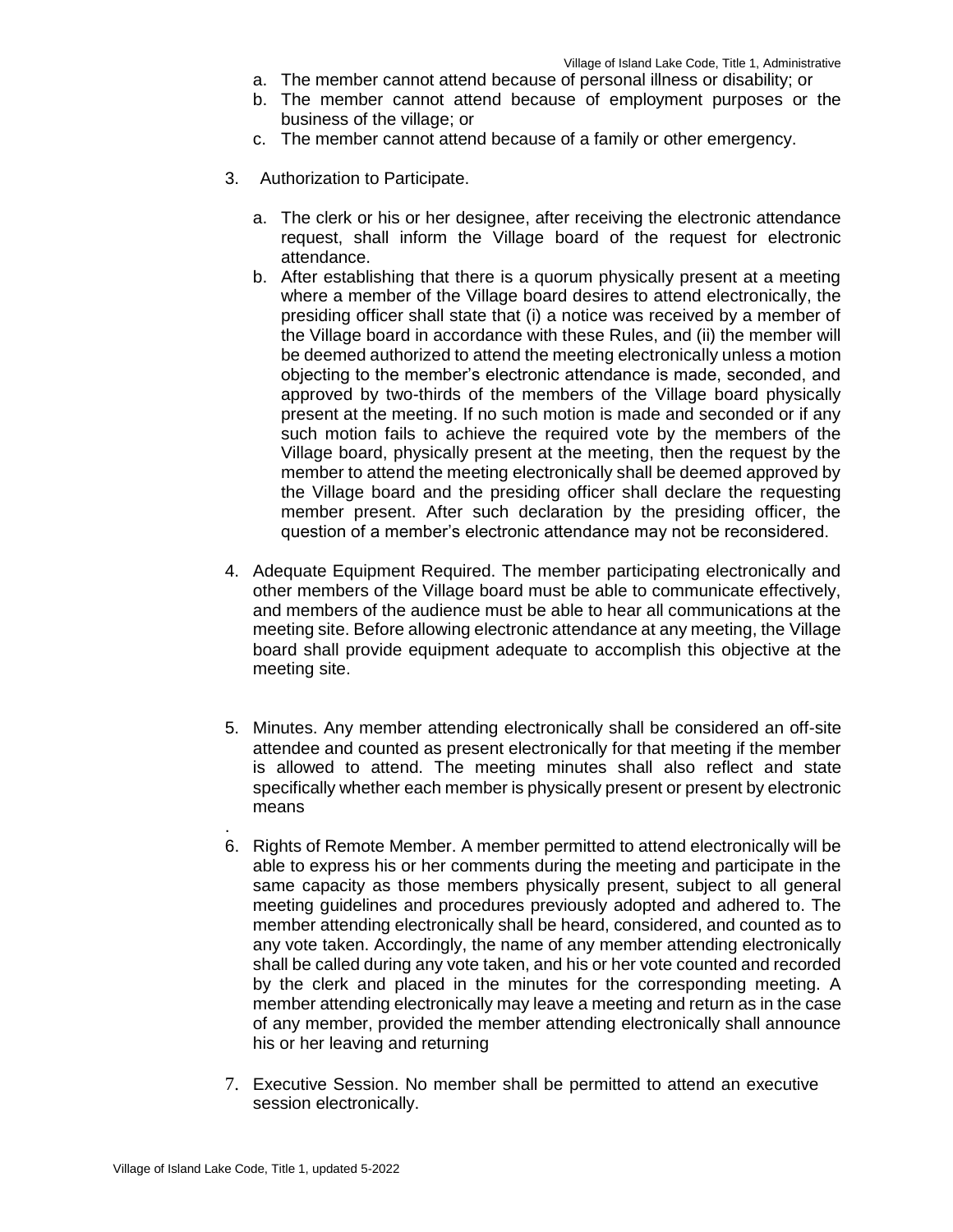- 8. Committees, Boards and Commissions.These rules shall apply to all committees, boards and commissions established by authority of the Village board.
- C. Remote Attendance Without a Quorum Physically Present in the Event of a Disaster Declaration. Notwithstanding the provisions of Section B above, any open or closed meeting of any Village body subject to the requirements of the Illinois Open Meetings Act (5 ILCS 120) may be conducted by audio or video conference, without the physical presence of a quorum of the members, so long as the requirements of the Illinois Open Meetings Act (as may be amended) for such meetings have been met.

#### **1-6-10 INDEMNIFICATION**

In the event a lawsuit is filed against any current elected Village Mayor or Trustee or currently appointed member of any Board or Commission established pursuant to Title 2 of the Village Code ("Officer") for acts relating to Village business affairs while in office, the Village Board may, in its sole discretion, upon review and approval of the Corporate Authorities of the Village, retain and pay counsel of its choice to defend and/or indemnify the Officer. The protection afforded to Officer in this Section shall apply where defense and indemnity is not adequately provided for by the Village's liability insurance carrier.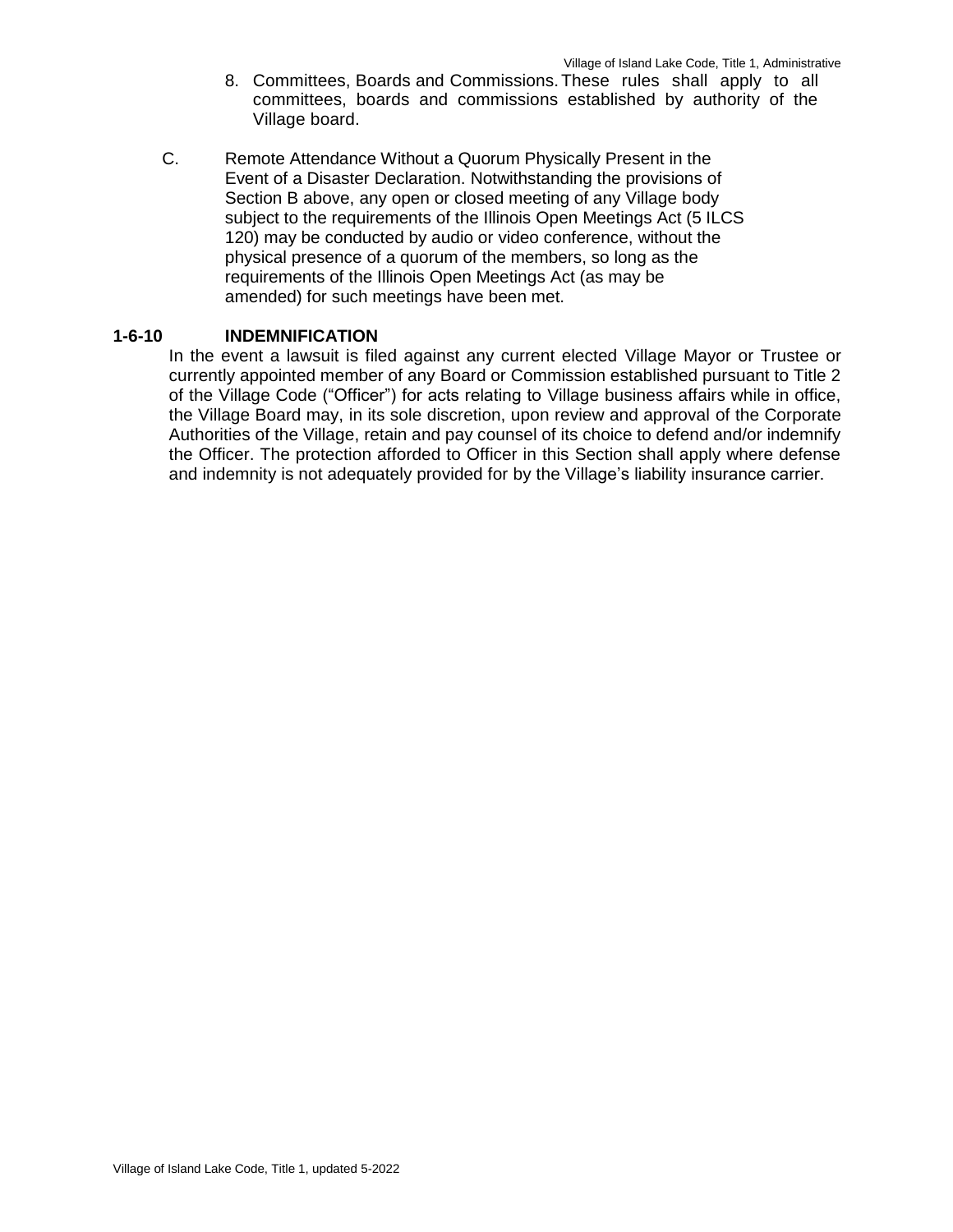#### **VILLAGE CLERK**

#### **1-7-1 ELECTION; TERM; OATH; BOND**

The Village clerk shall be elected and serve for a four (4) year term and until the clerk's successor is elected and qualified, as provided by statute. The clerk shall take an oath or affirmation of office and shall execute and deliver to the Village a bond in accordance with section 1-8A-7 of this code.

#### **1-7-2 POWERS AND DUTIES**

- A. Signatures: The Village clerk shall seal and attest all contracts of the Village and all licenses, permits and such other documents as shall require this formality.
- B. Money Collected: The clerk shall turn over all money received by the clerk on behalf of the Village to the collector promptly upon receipt of the same, and with such money he shall give a statement as to the source thereof.
- C. Minutes. The clerk shall be responsible for taking and keeping all minutes of the meetings of the corporate authorities.
- D. Records: In addition to the record of ordinances and other records which the clerk is required by statute to keep, the clerk shall keep a register of all licenses and permits issued, the payment thereon, a record showing all of the officers and regular employees of the Village and such other records as may be required by the board of trustees.
- E. Custodian of Seal: The clerk shall be the custodian of the Village seal and shall affix its impression on documents whenever this is required.
- F. Documents: The clerk shall be the custodian of all documents belonging to the Village which are not assigned to the custody of some other officer.
- G. Indices: The clerk shall keep and maintain a proper index to all documents and records kept by the clerk, so that ready access thereto and use thereof may be had.
- H. Additional Duties: In addition to the duties herein provided, the clerk shall perform such other duties and functions as may be required by statute or ordinance.

## **1-7-3 SALARY**

The clerk shall receive the sum of seventy five-dollars (\$75.00) for each board and special meeting of the Village board attended by the clerk. Meetings that are concurrent on the same date will be deemed to be one meeting, and the clerk will receive the total sum of \$75.00 for the date regardless of how many meetings or what type of meetings are held and attended by the clerk. The clerk shall also receive a salary in the amount of \$200.00 per month for performance of the duties set forth in this chapter 7, including the preparation of minutes of the meetings of the Village board.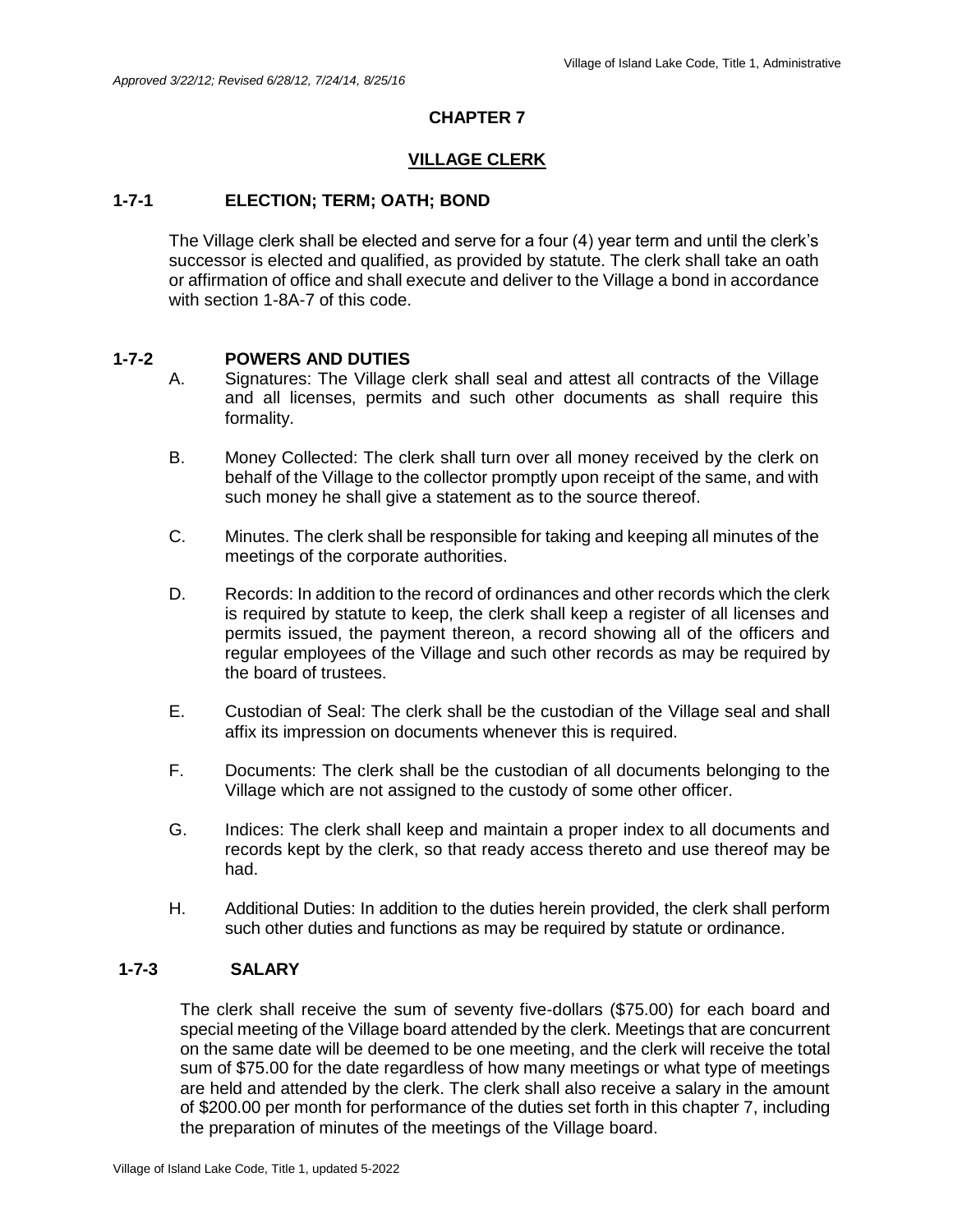## **1-7-4 DEPUTY VILLAGE CLERK**

The mayor, with the advice and consent of the Village board, may appoint one or more deputy Village clerks. The powers and duties of such deputy Village clerks shall be as delegated by the Village clerk.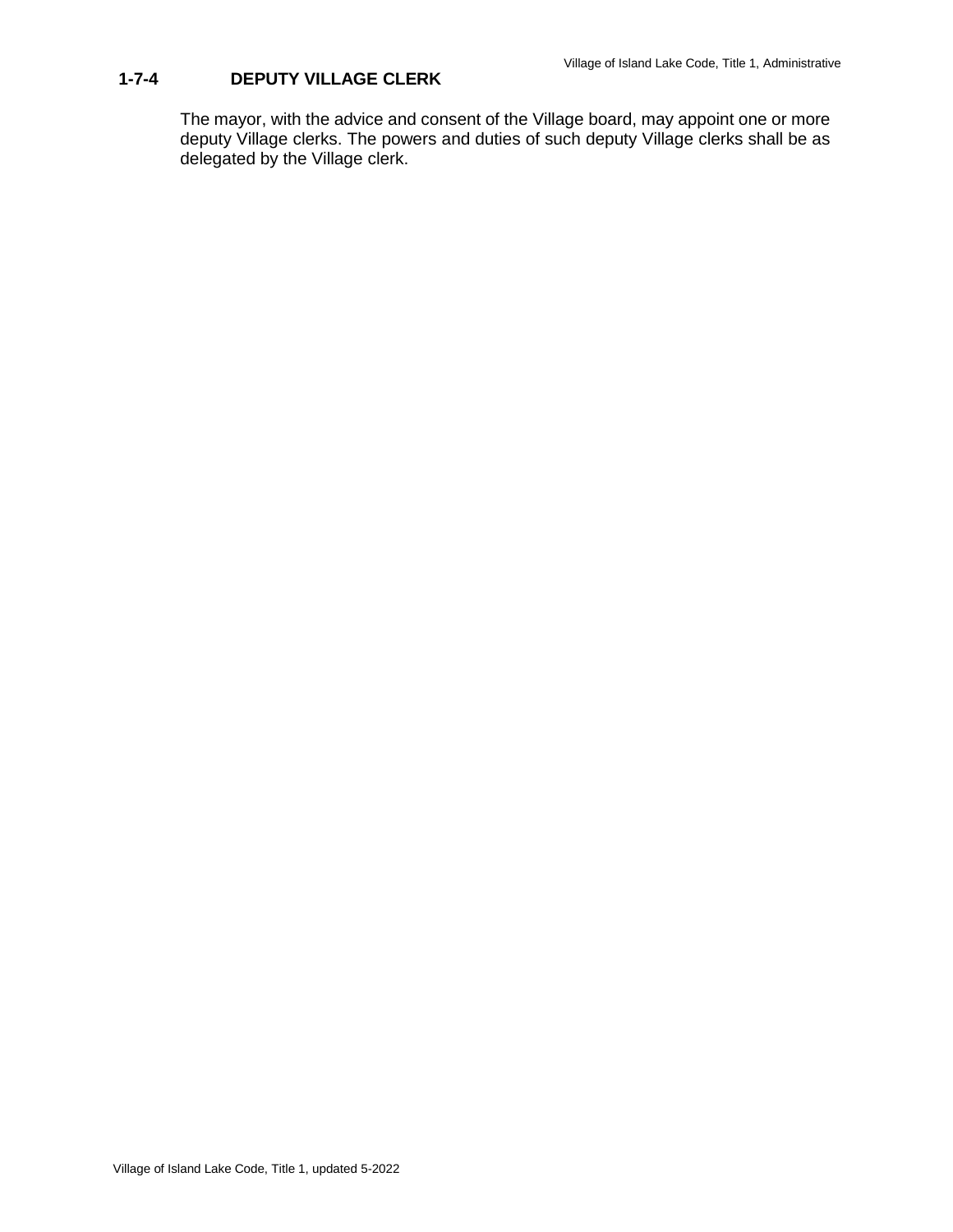*Approved 3/22/12; Revised 6/28/12, 7/24/14, 11/20/2015, 10/22/2020)*

## **CHAPTER 8**

## **OFFICERS AND EMPLOYEES**

## **ARTICLE A. GENERALLY**

#### **1-8A-1 EFFECT**

The provisions of this Article shall apply alike to all officers and employees of the village, regardless of the time of creation of the office or position or the time of appointment of the officer or employee.

#### **1-8A-2 APPOINTMENT OF OFFICERS AND HIRING, REVIEW, DISCIPLINE AND TERMINATION OF EMPLOYEES**

- A. Village Officers. All officers other than elective officers shall be appointed by the mayor with the advice and consent of the board of trustees. Removal of Village officers shall follow the procedure set forth in 65 ILCS 5/3.1-35-10, unless otherwise provided by statute.
- B. Except as provided for in any binding agreement to which the Village is a party and in the statutes that specifically provide otherwise, the hiring, compensation, discipline and termination of all Village employees shall be within the jurisdiction of the Village board of trustees. **(Revised 10/22/2020)**

## **1-8A-3 TERMS OF OFFICE; VACANCIES**

Every appointed officer of the Village shall hold office until May 1 following the officer's appointment or until the officer's successor is appointed and qualified, unless it is otherwise provided by ordinance or statute. Vacancies in an appointed office shall be filled in the same manner in which appointments or selections are made, in the absence of provisions in this ordinance or state law to the contrary.

## **1-8A-4 MONIES RECEIVED**

Every officer of the Village shall, at least once each month or more often if so required, turn over all money received by him in his official capacity, to the clerk or Collector with a statement showing the source from which the same was received.

#### **1-8A-5 OATHS**

Every officer of the Village shall, before entering upon his duties, take the oath of office prescribed by Statute.

#### **1-8A-6 SALARIES**

All officers and employees of the Village shall receive such salaries as may be from time to time provided by ordinance or resolution.

#### **1-8A-7 BOND**

Every officer and employee shall, if required by the board of trustees or state statute, upon entering upon the duties of office, give a bond in such amount and with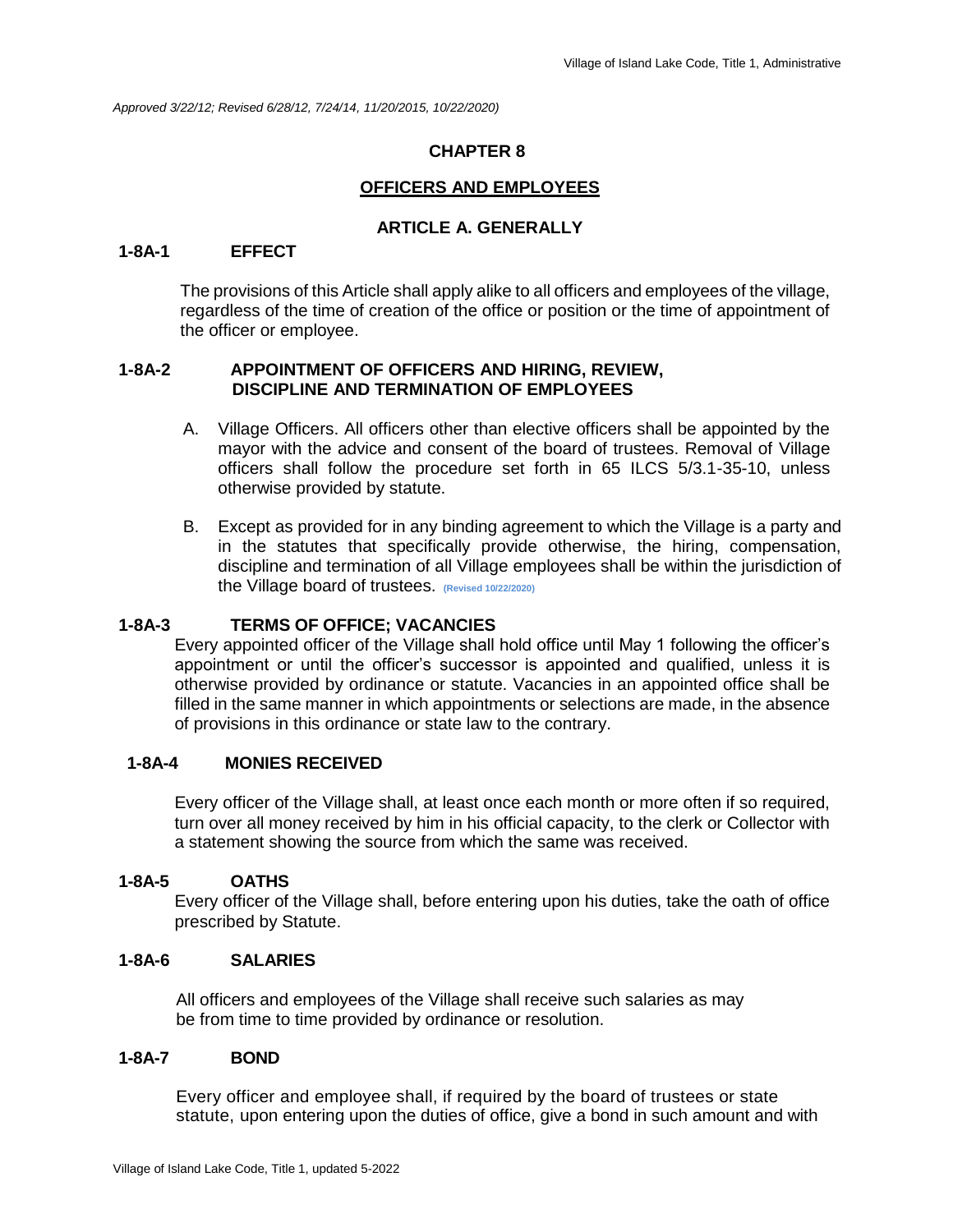such sureties as may be determined by the board or statute, conditioned upon the faithful performance of the duties of the office or position.

#### **1-8A-8 ASSIGNMENT OF DUTIES**

The mayor and board of trustees shall have the power to assign to any appointive officer any duty which is not assigned by ordinance to some other specific officer and shall determine disputes or questions relating to the respective powers or duties of officers.

#### **1-8A-9 POWERS AND DUTIES**

- A. Records: All records and books kept by any officer of the Village shall be open to inspection by the mayor, or any member of the Board of Trustees at all reasonable times, whether or not such records or books are required to be kept by statute or ordinance.
- B. Arrests: The mayor, members of the board of trustees, as well as every member of the police department, are hereby declared to be conservators of the peace with such powers to make arrests as are given to conservators of the peace by statute; provided, however, that to qualify as a conservator of the peace, an individual must first have received a certificate attesting to the successful completion of a training course as required by 65 ILCS 5/3.1-15-25.

#### **1-8A-10 TERMINATION OF OFFICE; DELIVERY OF BOOKS AND RECORDS**

Every officer and employee of the village, upon the expiration of his term for any cause whatsoever, shall deliver to his successor all books and records which may be the property of the village, and if no successor has been appointed within one week after the termination of office, such property shall be delivered to the Village clerk or Village treasurer.

## **1-8A-11 PROHIBITED ACTS**

- A. Impersonation: It shall be unlawful for any person to impersonate, without lawful authority, any Village officer or employee.
- B. Interference with Officers: It shall be unlawful to interfere with or hinder any officer or employee of the Village while engaged in the duties of his office or employment.
- C. Penalty: Any person violating any provision of this section shall be subject to the penalty provisions of chapter 4 of title 1 of this code for each offense.

#### **1-8A-12 PREVAILING WAGE RATE**

A. To the extent and as required by the state prevailing wage act, the general prevailing rate of wages in this locality for laborers, mechanics and other workers engaged in the construction of public works coming under the jurisdiction of the Village is hereby ascertained to be the same as the current prevailing rate of *7/24/14* wages for construction work in Lake and McHenry Counties as determined by the department of labor of the state of Illinois (the "department") from time-to-time, and as established on an annual basis by ordinance adopted by the board of trustees.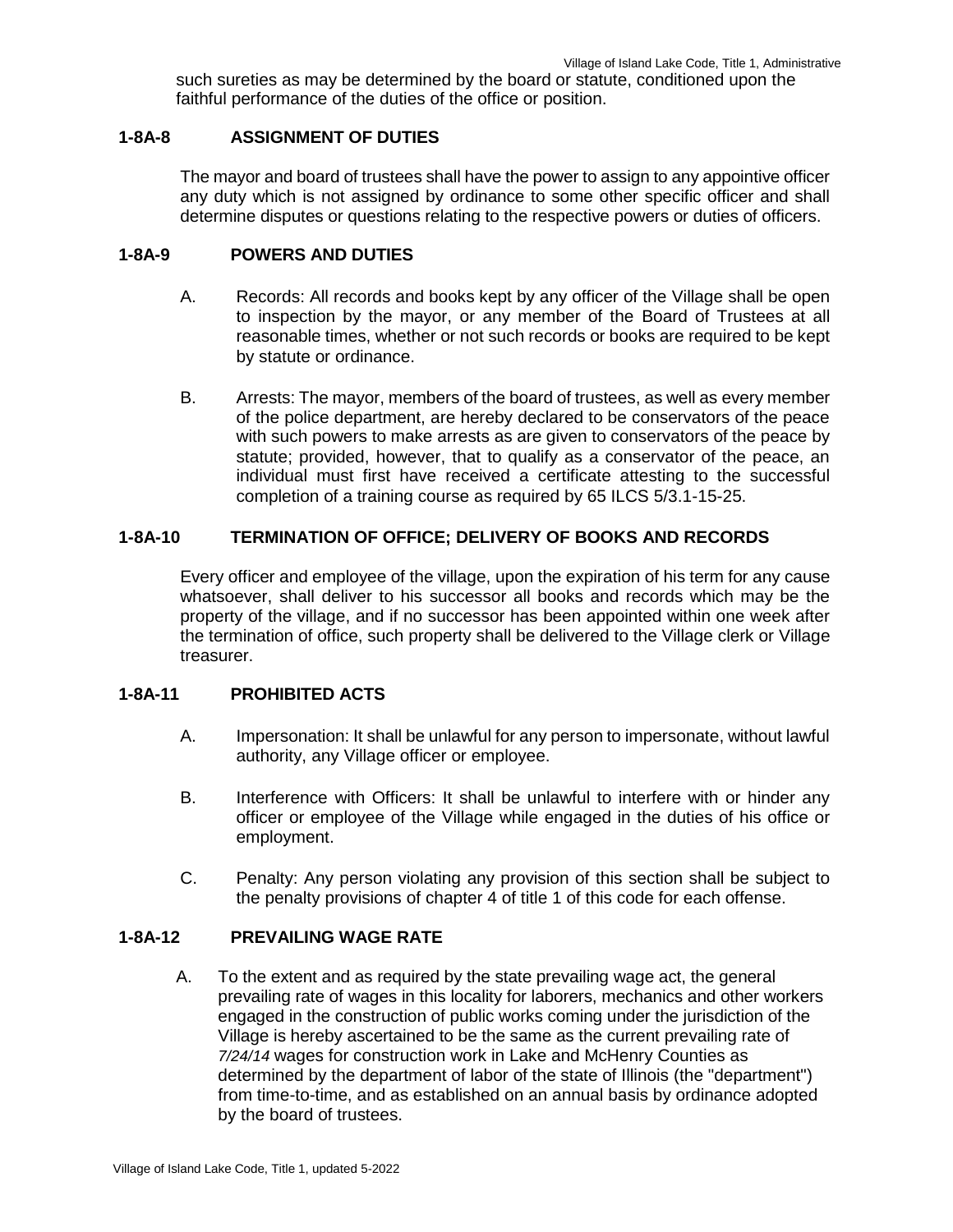- B. Nothing herein is intended to apply or shall be construed to apply said prevailing rate of wages as herein ascertained to any work or employment performed on behalf of this Village except public works construction to the extent required by the act.
- C. The Village clerk shall publicly post or keep available for inspection by any interested party in the Village hall this determination of prevailing rate of wages. A copy of this determination or of the current revised determination of prevailing rate of wages then in effect shall be attached to all contract specifications.
- D. By July 15 of each year, the Village clerk shall file a certified copy of the ordinance codified herein with the secretary of state of Illinois in Springfield and with the Illinois department of labor.
- E. Within thirty (30) days after filing a certified copy of the ordinance codified herein with the secretary of state, the Village clerk shall cause to be published in a newspaper of general circulation within the area a notice that this determination is effective and constitutes the determination of this public body.
- **F.** The Village clerk shall mail a copy of the ordinance codified herein to any employer, to any association of employers, and to any person or association of employees who have filed their names and addresses requesting copies of any determination stating the particular rates and the particular class of workers whose wages will be affected by such rates.

## **ARTICLE B. VILLAGE TREASURER**

## **1-8B-1: CREATION; APPOINTMENT**:

There is hereby created the office of Village Treasurer, who shall annually be appointed by the Mayor, by and with the advice and consent of the Board of Trustees as prescribed by 65 ILCS 5/3.1-30-5.

## **1-8B-2: BOND**:

The Village Treasurer shall bond in such sum as may be required by the Board of Trustees, with sureties to be approved by the Board of Trustees. This bond shall be conditioned upon the faithful performance of the Treasurer of his duties of office and to indemnify the Village of any loss due to neglect of duty or wrongful act on the part of the Treasurer; provided that such bond shall be in an amount determined by the Board of Trustees at the time of appointment but in no event less than \$50,000.

## **1-8B-3**: **SALARY**:

The compensation for the Village Treasurer shall be determined from time to time by the Board of Trustees at the time of appointment.

#### 1-8B-4: **POWERS AND DUTIES**:

A. Generally: The Village Treasurer shall perform such duties as may be prescribed by applicable statutes (65 ILCS 5/3.1 et. seq.), ordinance or by motion of the Corporate Authorities. The Village Treasurer shall pay out money only on vouchers or orders properly signed by the Mayor and Village Clerk.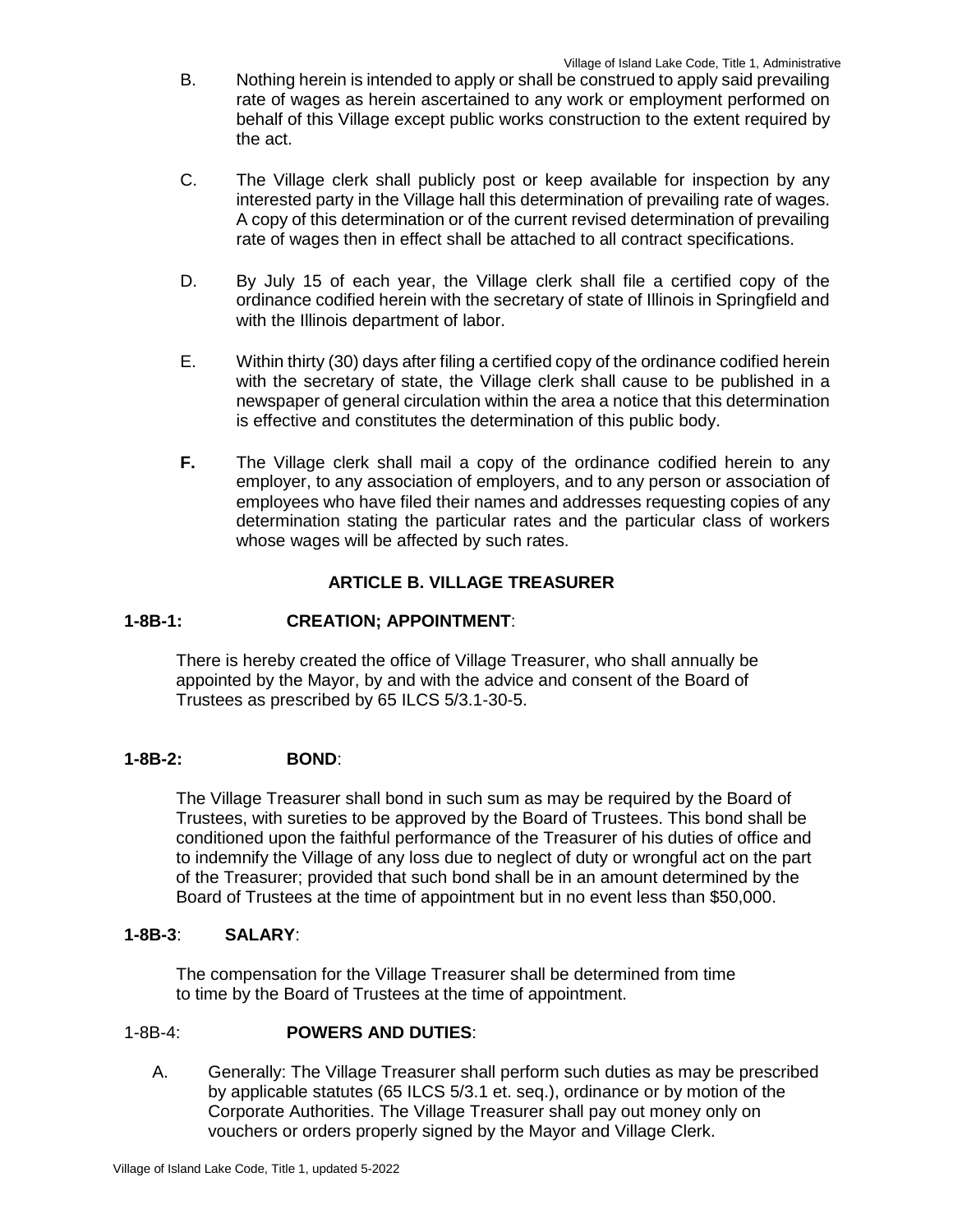- B. Deposit of Funds: The Village Treasurer shall deposit the Village funds in such depositories as may be selected from time to time as provided by law.
- C. Records: The Village Treasurer shall keep records showing all monies received, the source from which it was received, and the purpose for which it was paid out, and keep a record showing at all times the financial status of the Village. The Village Treasurer shall keep such books and accounts as may be required by the Board of Trustees and in a manner as required by the Board of Trustees, and shall make monthly reports showing the state of finance together with records substantiating same.
- D. Accounting: The Village Treasurer shall keep a register of all warrants, bonds, or orders filed with him or paid, and all vouchers and purchase orders, as is required by statute.

## **ARTICLE C. VILLAGE ATTORNEY**

## **1-8C-1 CREATION; APPOINTMENT**

There is hereby created the office of Village attorney, an executive office of the village. The Village attorney shall be appointed by the mayor, by and with the advice and consent of the board of trustees.

## **1-8C-2 SPECIAL COUNSEL**

The mayor, with the consent of the board of trustees may, from time to time, retain an attorney to represent or advise the Village on legal matters if no Village attorney has been appointed. The mayor may likewise retain special counsel to advise or represent the Village on special matters or to assist the Village attorney.

## **1-8C-3 POWERS AND DUTIES**

- A. Suits and Actions: The Village attorney shall prosecute or defend any and all suits or actions at law or equity to which the Village may be a party, or in which it may be interested, or which may be brought against, or by, any officer of the Village on behalf of the Village or in the capacity of such person as an officer of the village.
- B. Judgments: It shall be the duty of the Village attorney to see to the full enforcement of all judgments or decrees entered in favor of the village, and of all similar interlocutory orders.
- C. Advice: The Village attorney shall be the legal advisor of the Village and shall render advice on all legal questions affecting it, whenever requested to do so by any Village official. Upon request by the mayor or a majority of the board of trustees, the Attorney shall reduce any such opinion to writing.

#### **ARTICLE D. BUILDING COMMISIONER AND CODE ENFORCEMENT OFFICIAL**

#### **1-8D-1 CREATION; APPOINTMENT**

There is hereby created the Department of Building and Code Compliance. The duties of the building inspector, zoning and code enforcement officer shall be combined to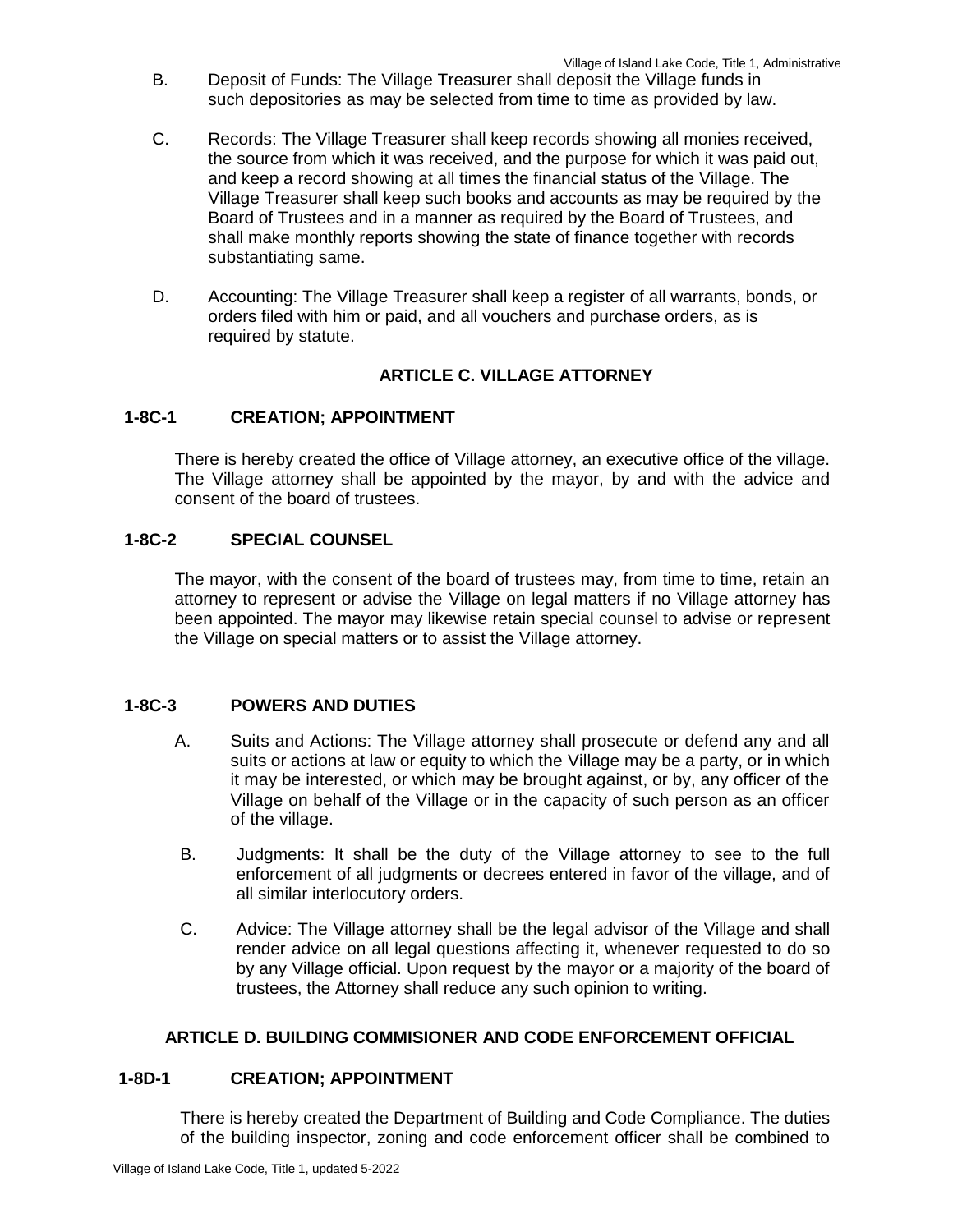create the position of *Building Commissioner and Code Enforcement Official*  ("Commissioner") who shall be appointed by the mayor with the advice and consent of the board of trustees.

#### **1-8D-2 POWERS AND DUTIES**

- A. The Commissioner shall be the head of the Department of Building and Code Compliance under the direction of the mayor. The Commissioner is hereby authorized and directed to enforce the provisions of the Island Lake Village Code as it relates to building, zoning and code compliance. The Commissioner shall review permit applications and construction documents for the erection and/or alteration of buildings and structures. The Commissioner shall inspect all construction for which permits have been approved and document the progress of the project. When necessary, the Commissioner shall work in coordination with other departments and agencies before approving Certificates of Occupancy. The Commissioner shall also ensure compliance as it relates to property management and residential rental inspections. The Commissioner shall require current Certificates of Insurance from contractors who work within the village.
- B. The Commissioner shall supervise the consulting Plumbing and Electrical Inspectors.
- C. The Commissioner shall act in the capacity of Zoning Enforcement Officer who shall work with the Planning and Zoning Commission on relative ordinances as Referenced in Titles 9 and 10 of the Village Code.
- D. The Commissioner shall act as the Code Enforcement Official and in that capacity insure compliance as it relates to nuisances within the village. When vehicles are in violation, the Commissioner shall work with the police department to insure compliance. The Commissioner shall also conduct periodic boat patrols to monitor the condition of piers, docks, and shoreline on Island Lake.
- E. The Commissioner shall interact with residents, elected officials, other Department heads and employees as well as contractors and business owners In a courteous, professional and effective manner.

#### **1-8D-3 MINIMUM QUALIFICATIONS OF THE COMMISSIONER**

- A. International Code Council certification as a residential building inspector
- B. Demonstrated experience and knowledge in code enforcement and interpretation
- C. Knowledge of water safety regulations and boat operations by Coast Guard or similar agency. (certification within six months of hire)
- D. Possess a valid Illinois Driver's License.
- E. Knowledge of computer programs and functions and ability to understand office policies and procedures.
- F. Possess oral and written communication skills and perform multiple tasks.

Village of Island Lake Code, Title 1, updated 5-2022 G. Ability to function effectively under stress, walk, climb flights of stairs and to maneuver around construction areas when required. Reasonable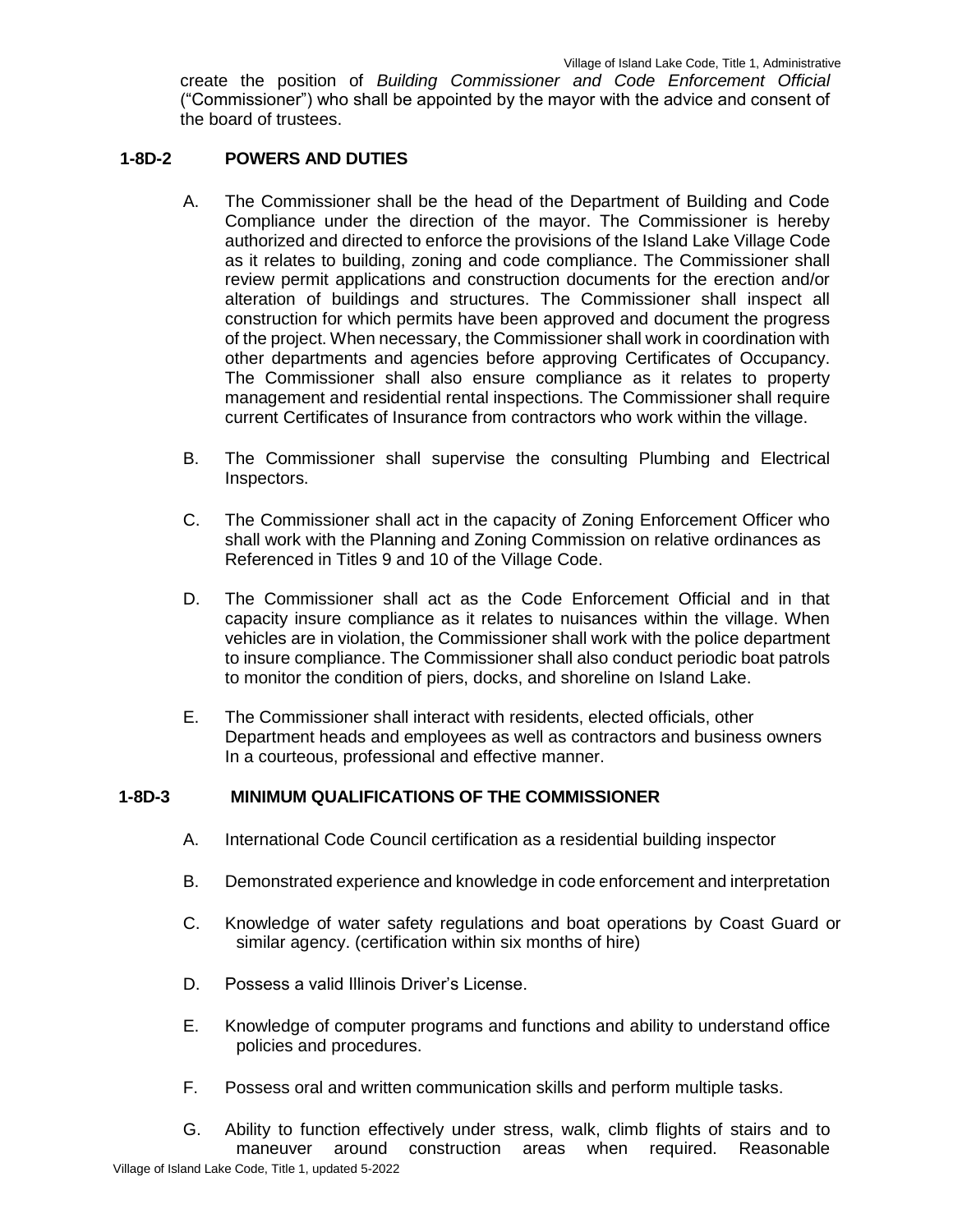accommodations may be made to enable individuals with disabilities to perform essential functions. While performing the duties of this job, the employee frequently works in outside weather conditions and is occasionally exposed to wet and slippery surfaces, humid conditions and extreme cold and heat.

**1-8D-4 SALARY** determined by the Village Board

#### **1-8D-5 STOP ORDER**

- A. The Commissioner shall have the power to order all work stopped on Construction, alteration or repair of buildings in the Village when such work is Being done in violation of any applicable zoning law. Work shall not be resumed After the issuance of such order except on the written permission of the Commissioner, provided, however, that if the stop order is verbal, it shall be Followed by a written stop order within an hour.
- B. Such stop order may be served by the Commissioner or by police officer.
- C. Penalty: any person who shall continue to work in violation of a stop order of the Building Inspector shall be subject to the penalty provisions of Chapter 4 of Title 1 of this code for each offense.

## **ARTICLE E. VILLAGE COLLECTOR**

#### **1-8E-1 CREATION AND APPOINTMENT**

There is hereby created the office of Village collector. The mayor, with the advice and consent of the Village board, may appoint the clerk or some other person to perform all of the duties of the collector at such a salary as shall be established from time to time by the Village board. The collector shall keep accounts showing all money received by the clerk, the source and disposition thereof and such other accounts as may be required by statute or ordinance.

#### **ARTICLE F. LEGISLATIVE COUNSEL**

#### **1-8F-1 LEGISLATIVE COUNSEL**

The Village trustees are authorized to retain legislative counsel to advise the trustees on matters relating to their legislative duties such as the drafting of ordinances, opinions on the powers of the legislative branch, and providing other advice on matters within the purview of the legislative branch of municipal government. Trustees may seek legal counsel regarding any matters within the range of items specified above. The legislative counsel will indicate on their invoices the trustee who initiated the contact with them and will also provide a general description of the services provided. The legislative counsel shall be retained as an independent contractor at a rate authorized by the Village board for a term in excess of one year but not exceeding the term of the mayor. No department or office of legislative counsel is hereby created.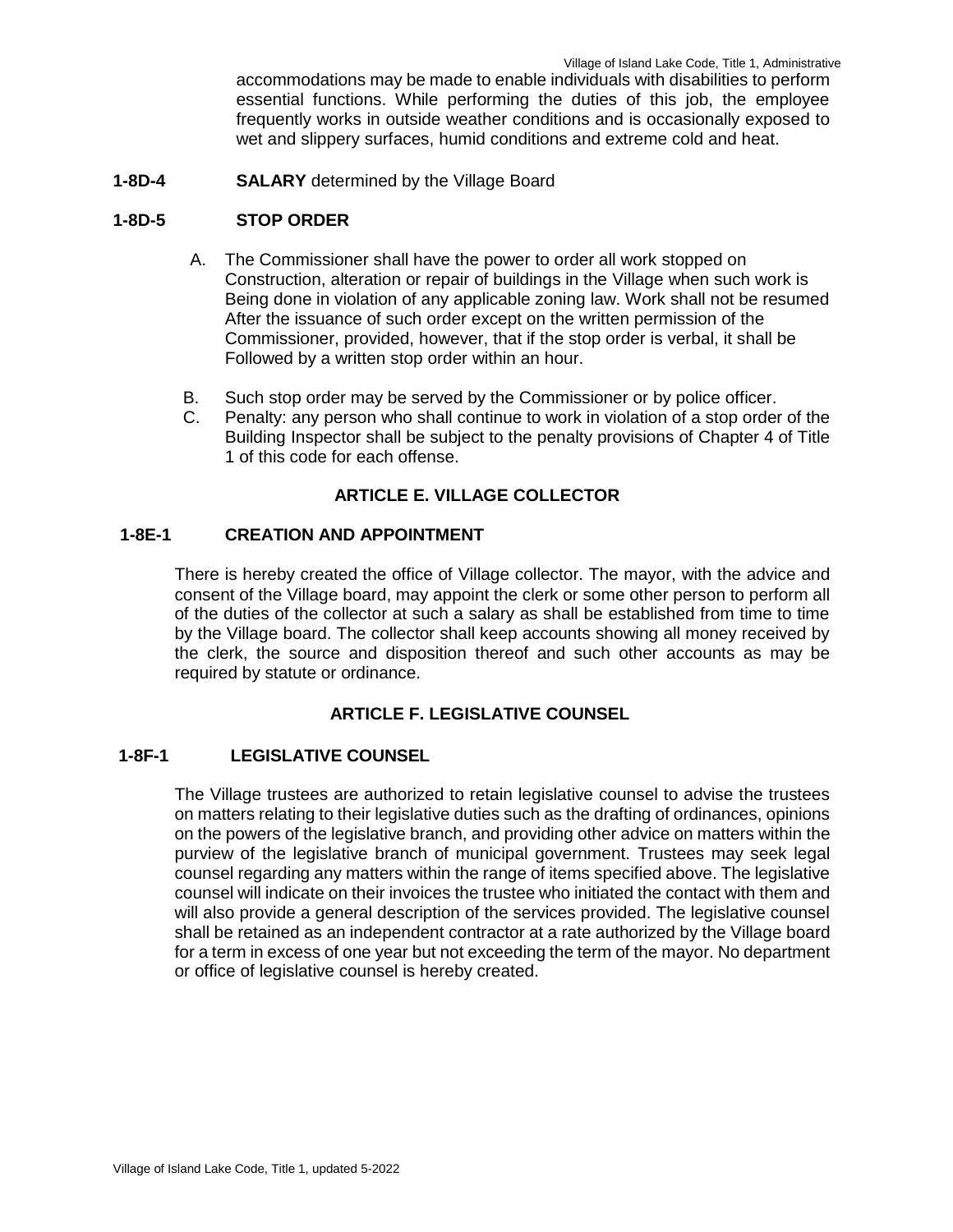#### **MISCELLANEOUS PROVISIONS**

#### **1-9-1 ELECTIONS**

Elections for Municipal offices shall be held as provided by Statute and at the time prescribed by Statute.

#### **1-9-2 SURETY BONDS**

- A. In the absence of any provision by ordinance to the contrary, whenever a bond to indemnify the Village is required as a prerequisite to exercising the duties of any office or position, or to the issuance of a license or permit or for the exercise of any special privilege, the surety on such a bond shall be a corporation licensed and authorized to do business in the State.
- B. Whenever in its opinion additional sureties or an additional surety may be needed on any bond to indemnify the Village against loss or liability because of the insolvency of the existing surety or sureties or for any other reason, the Village may order a new surety or sureties to be secured for such bond. If such new surety or sureties are not procured within ten (10) days from the time such order is transmitted to the principal on the bond, or his assignee, the board shall declare the bond to be void and thereupon such principal or assignee shall be deemed to have surrendered the privilege or position as condition of which the bond was required.

#### **1-9-3 CORPORATE SEAL**

The Corporate Seal of the Village shall be as follows: A circular disc, so designed as to impress the words "Village of Island Lake, Lake-McHenry County, Illinois" on the periphery thereof and "Village Seal" in the center.

#### **1-9-4 FISCAL YEAR**

The fiscal year for the Village shall begin on May 1 of each year and end on April 30 of the following year.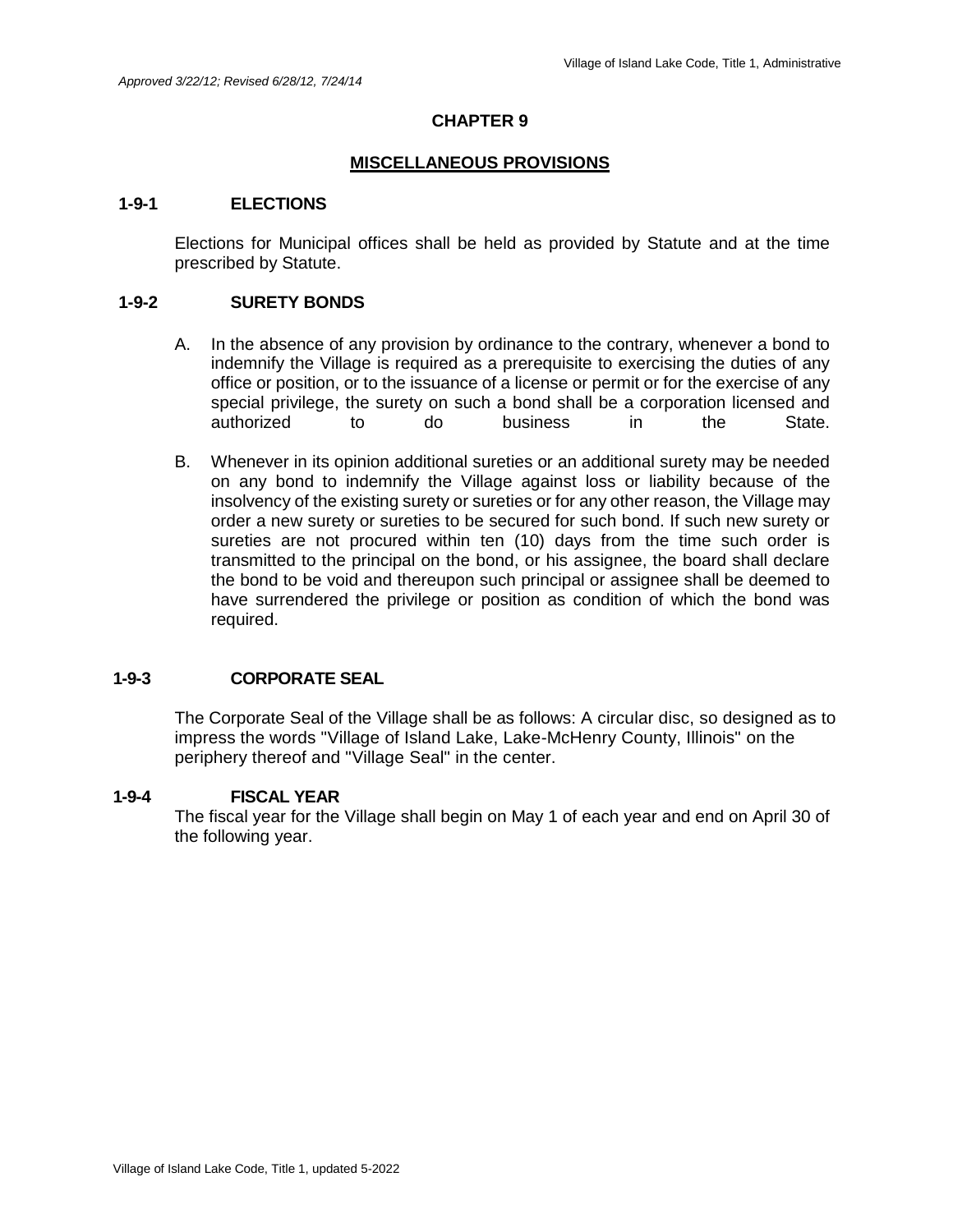#### **MUNICIPAL FINANCES**

#### (Reserved)

#### **CHAPTER 11**

#### **FREEDOM OF INFORMATION**

#### **1-11-1 REQUESTS FOR ACCESS TO RECORDS**

Requests for access to the records of the Village are to be referred to the Village's Freedom of Information Act officer. The Village board may designate one or more officials or employees to act as its Freedom of Information Act officer. All requests for inspection or copies of public records must be submitted in writing in accordance with the Village of Island Lake freedom of information act policy, which policy is available for inspection at the office of the Village.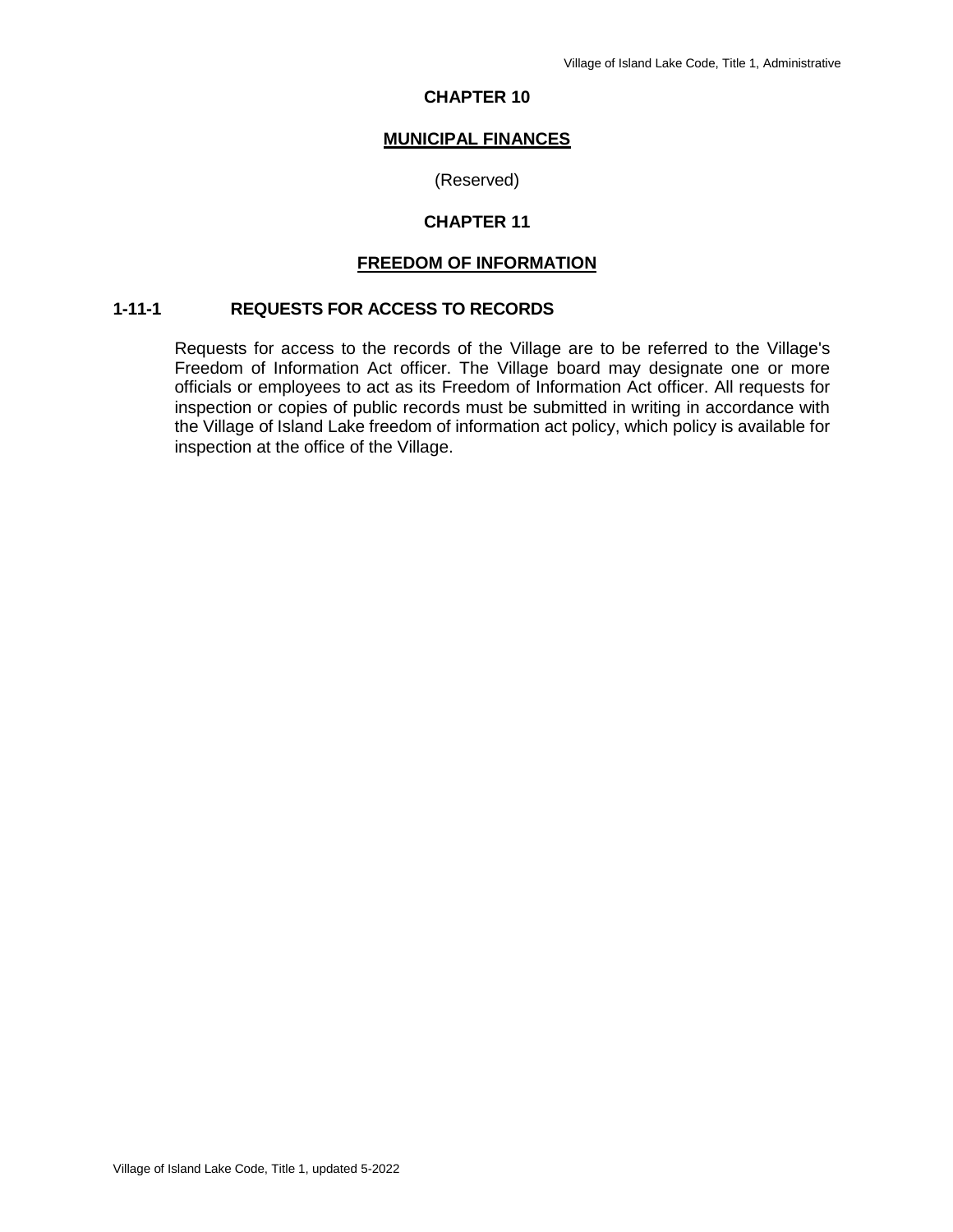## **OFFICIAL COMPREHENSIVE PLAN**

## **1-12-1 OFFICIAL COMPREHENSIVE PLAN ADOPTED**

The document attached to Ordinance 1218-04, hereinafter referred to as the official comprehensive plan of the Village of Island Lake, is hereby adopted as the official comprehensive plan of the Village.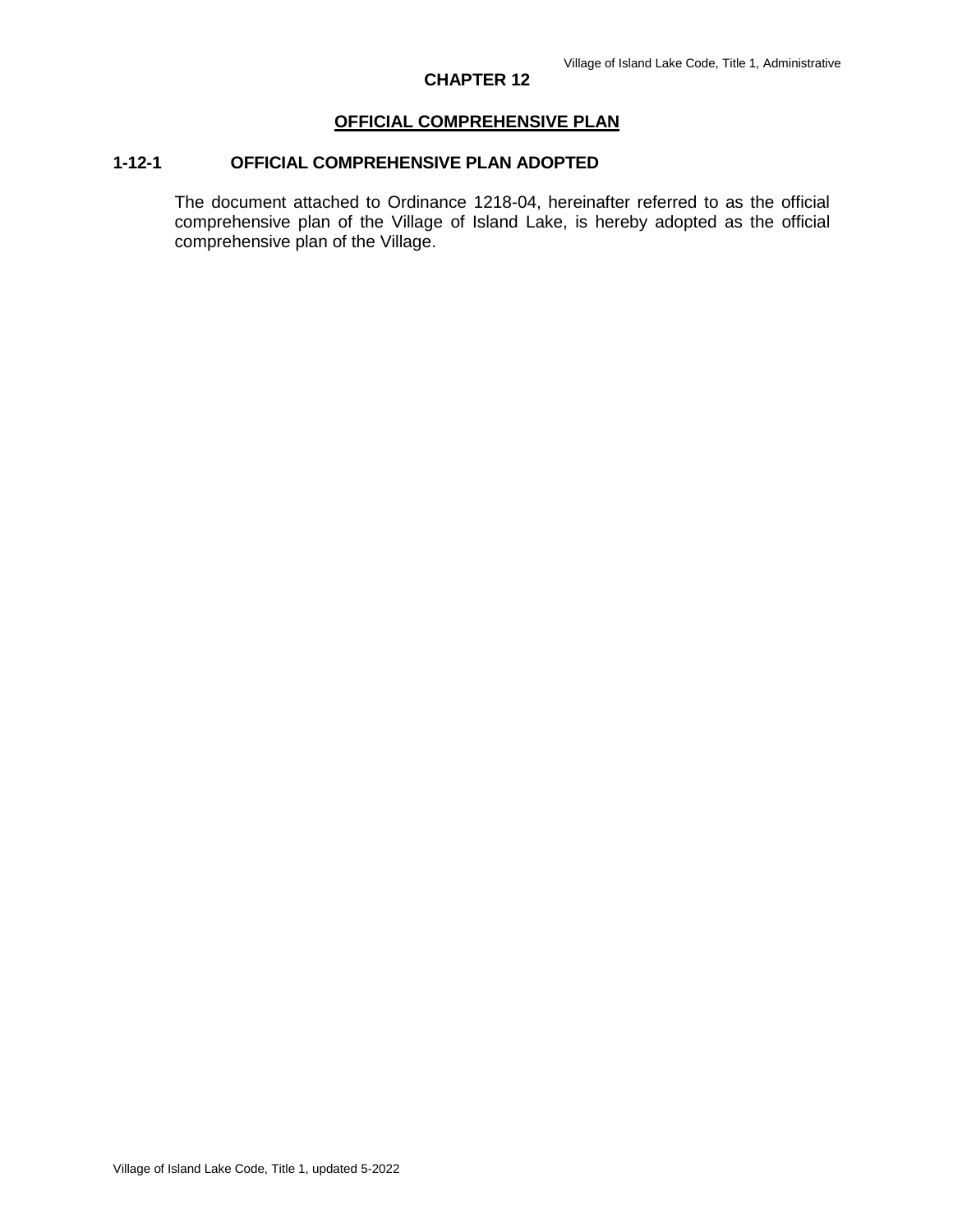#### **ETHICAL CONDUCT**

#### **1-13-1 DEFINITIONS**

For purposes of this chapter, the following terms shall be given these definitions:

CAMPAIGN FOR ELECTIVE OFFICE: Any activity in furtherance of an effort to influence the selection, nomination, election, or appointment of any individual to any federal, state, or local public office or office in a political organization, or the selection, nomination, or election of presidential or vice presidential electors, but does not include activities: a) relating to the support or opposition of any executive, legislative, or administrative action, b) relating to collective bargaining, or c) that are otherwise in furtherance of the person's official duties.

CANDIDATE: A person who has filed nominating papers or petitions for nomination or election to an elected office, or who has been appointed to fill a vacancy in nomination, and who remains eligible for placement on the ballot at a regular election, as defined in section 1-3 of the election code.

COLLECTIVE BARGAINING: Has the same meaning as that term is defined in Section 3 of the Illinois Public Labor Relations Act.

COMPENSATED TIME: With respect to an employee, any time worked by or credited to the employee that counts toward any minimum work time requirement imposed as a condition of his or her employment, but for purposes of this chapter, does not include any designated holidays, vacation periods, personal time, compensatory time off or any period when the employee is on a leave of absence. With respect to officers or employees whose hours are not fixed, "compensated time" includes any period of time when the officer is on premises under the control of the employer and any other time when the officer or employee is executing his or her official duties, regardless of location.

COMPENSATORY TIME OFF: Authorized time off earned by or awarded to an employee to compensate in whole or in part for time worked in excess of the minimum work time required of that employee as a condition of his or her employment.

CONTRIBUTION: Has the same meaning as that term is defined in section 9-1.4 of the election code**<sup>3</sup>** .

EMPLOYEE: A person employed by the Village of Island Lake, whether on a full time or part time basis or pursuant to a contract, whose duties are subject to the direction and control of an employer with regard to the material details of how the work is to be performed, but does not include an independent contractor.

EMPLOYER: The Village of Island Lake.

GIFT: Any gratuity, discount, entertainment, hospitality, loan, forbearance, or other tangible or intangible item having monetary value including, but not limited to, cash, food and drink, and honoraria for speaking engagements related to or attributable to government employment or the official position of an officer or employee.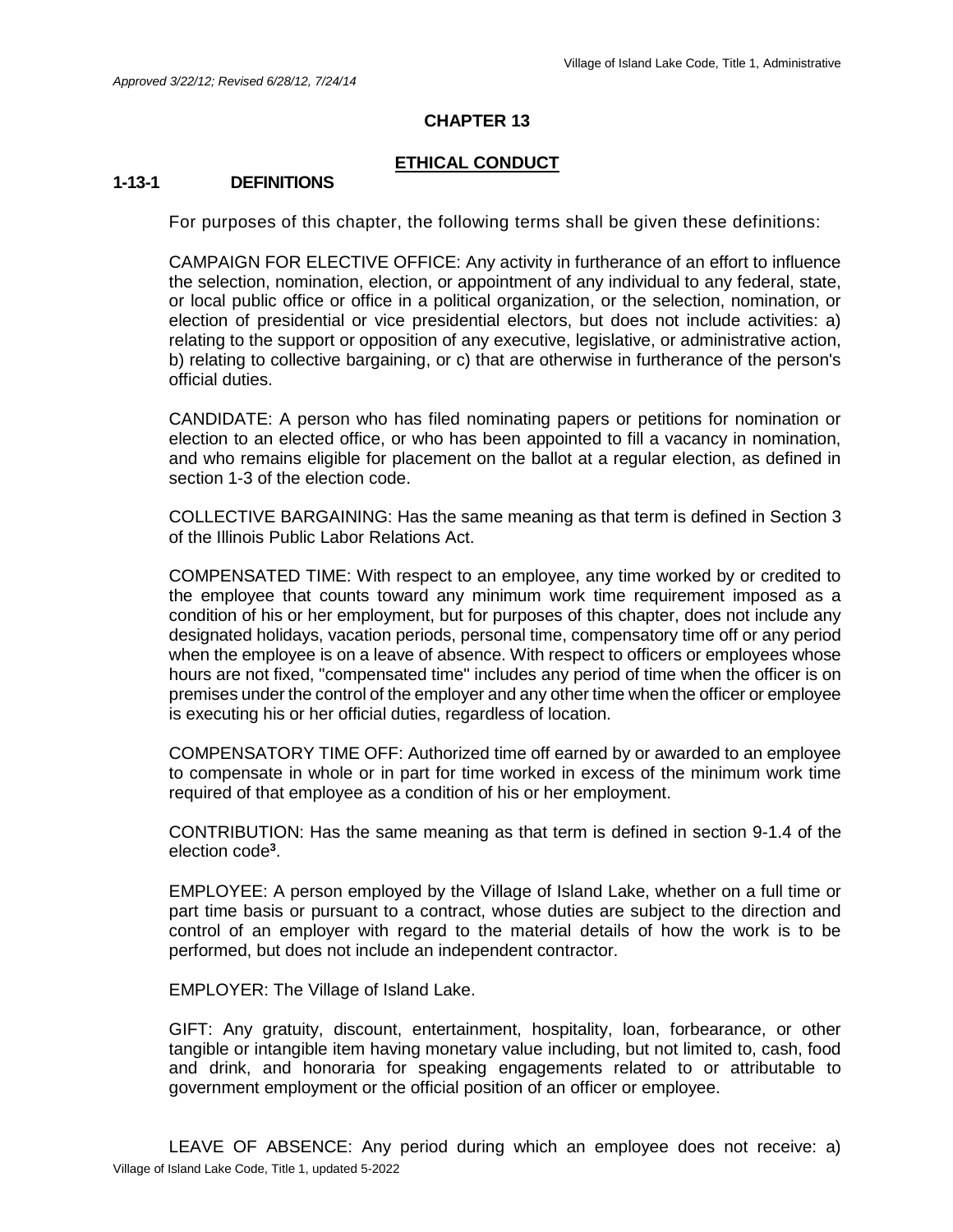compensation for employment, b) service credit towards pension benefits, and c) health insurance benefits paid for by the employer.

OFFICER: A person who holds, by election or appointment, an office created by statute or ordinance, regardless of whether the officer is compensated for service in his or her official capacity.

POLITICAL ACTIVITY: Any activity in support of or in connection with any campaign for elective office or any political organization, but does not include activities: a) relating to the support or opposition of any executive, legislative, or administrative action, b) relating to collective bargaining, or c) that are otherwise in furtherance of the person's official duties.

POLITICAL ORGANIZATION: A party, committee, association, fund, or other organization (whether or not incorporated) that is required to file a statement of organization with the state board of elections or a county clerk under section 9-3 of the election code, but only with regard to those activities that require filing with the state board of elections or a county clerk.

#### PROHIBITED POLITICAL ACTIVITY:

- A. Preparing for, organizing, or participating in any political meeting, political rally, political demonstration, or other political event.
- B. Soliciting contributions, including, but not limited to, the purchase of, selling, distributing, or receiving payment for tickets for any political fundraiser, political meeting, or other political event.
- C. Soliciting, planning the solicitation of, or preparing any document or report regarding anything of value intended as a campaign contribution.
- D. Planning, conducting, or participating in a public opinion poll in connection with a campaign for elective office or on behalf of a political organization for political purposes or for or against any referendum question.
- E. Surveying or gathering information from potential or actual voters in an election to determine probable vote outcome in connection with a campaign for elective office or on behalf of a political organization for political purposes or for or against any referendum question.
- F. Assisting at the polls on Election Day on behalf of any political organization or candidate for elective office or for or against any referendum question.
- G. Soliciting votes on behalf of a candidate for elective office or a political organization or for or against any referendum question or helping in an effort to get voters to the polls.
- H. Initiating for circulation, preparing, circulating, reviewing, or filing any petition on behalf of a candidate for elective office or for or against any referendum question. Making contributions on behalf of any candidate for elective office in that capacity or in connection with a campaign for elective office.
- I. Making contributions on behalf of any candidate for elective office in that capacity or in connection with a campaign for elective office.
- J. Preparing or reviewing responses to candidate questionnaires.
- K. Distributing, preparing for distribution, or mailing campaign literature, campaign signs, or other campaign material on behalf of any candidate for elective office or for or against any referendum question.
- L. Campaigning for any elective office or for or against any referendum question.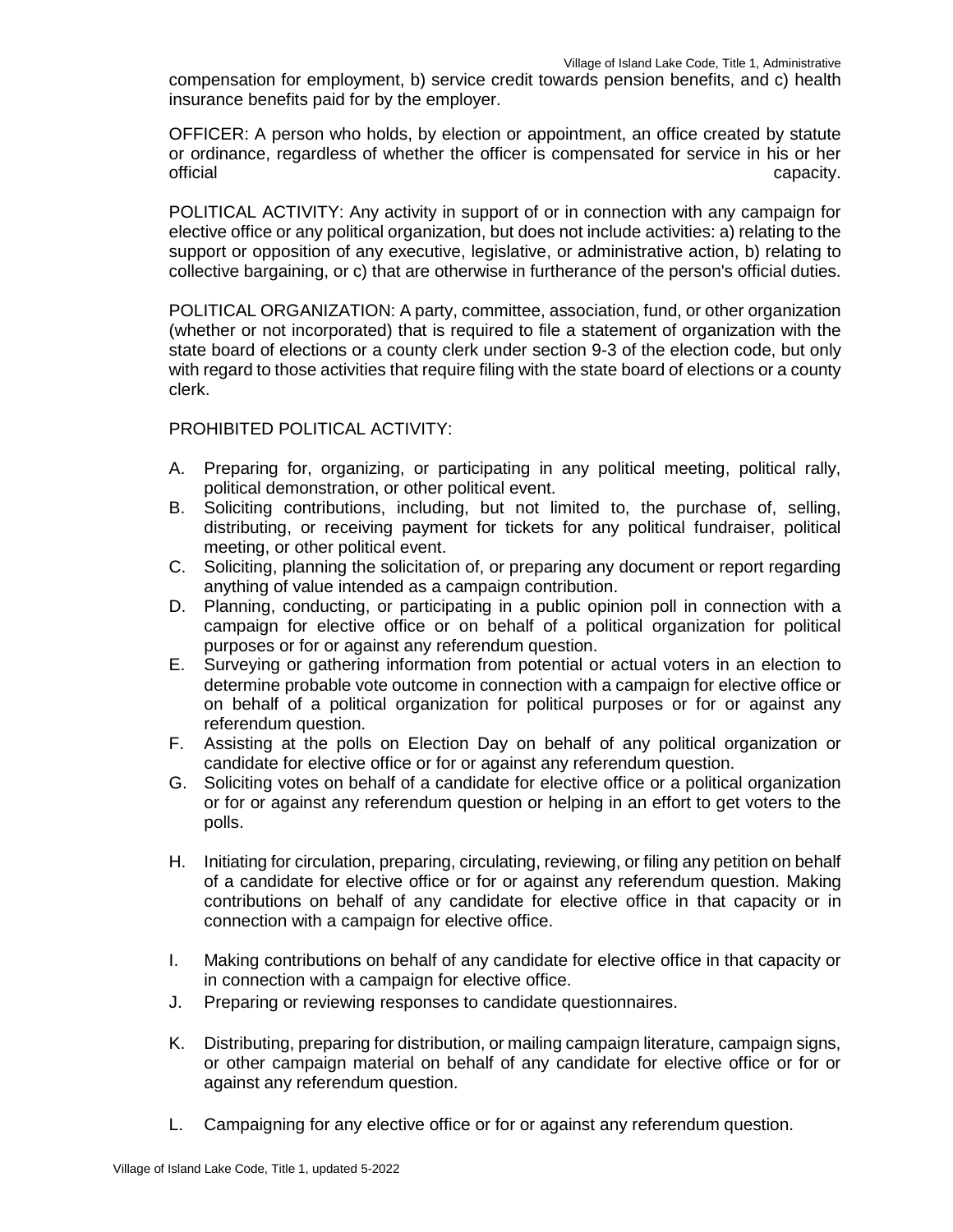- M. Managing or working on a campaign for elective office or for or against any referendum question.
- N. Serving as a delegate, alternate, or proxy to a political party convention.
- O. Participating in any recount or challenge to the outcome of any election.

PROHIBITED SOURCE: Any person or entity who:

- A. Is seeking official action: 1) by an officer or 2) by an employee, or by the officer or another employee directing that employee;
- B. Does business or seeks to do business: 1) with the officer or 2) with an employee, or with the officer or another employee directing that employee;
- C. Conducts activities regulated: 1) by the officer or 2) by an employee, or by the officer or another employee directing that employee; or
- D. Has interests that may be substantially affected by the performance or nonperformance of the official duties of the officer or employee.

#### **1-13-2 PROHIBITED POLITICAL ACTIVITIES**

- A. No officer or employee shall intentionally perform any prohibited political activity during any "compensated time", as defined herein. No officer or employee shall intentionally use any property or resources of the Village of Island Lake in connection with any prohibited political activity.
- B. At no time shall any officer or employee intentionally require any other officer or employee to perform any prohibited political activity: 1) as part of that officer's or employee's duties, 2) as a condition of employment, or 3) during any compensated time off (such as holidays, vacation or personal time off).
- C. No officer or employee shall be required at any time to participate in any prohibited political activity in consideration for that officer or employee being awarded additional compensation or any benefit, whether in the form of a salary adjustment, bonus, compensatory time off, continued employment or otherwise, nor shall any officer or employee be awarded additional compensation or any benefit in consideration for his or her participation in any prohibited political activity.
- D. Nothing in this section prohibits activities that are permissible for an officer or employee to engage in as part of his or her official duties, or activities that are undertaken by an officer or employee on a voluntary basis which are not prohibited by this chapter.
- E. No person either: 1) in a position that is subject to recognized merit principles of public employment or 2) in a position the salary for which is paid in whole or in part by federal funds and that is subject to the federal standards for a merit system of personnel administration applicable to grant in aid programs, shall be denied or deprived of employment or tenure solely because he or she is a member or an officer of a political committee, of a political party, or of a political organization or club.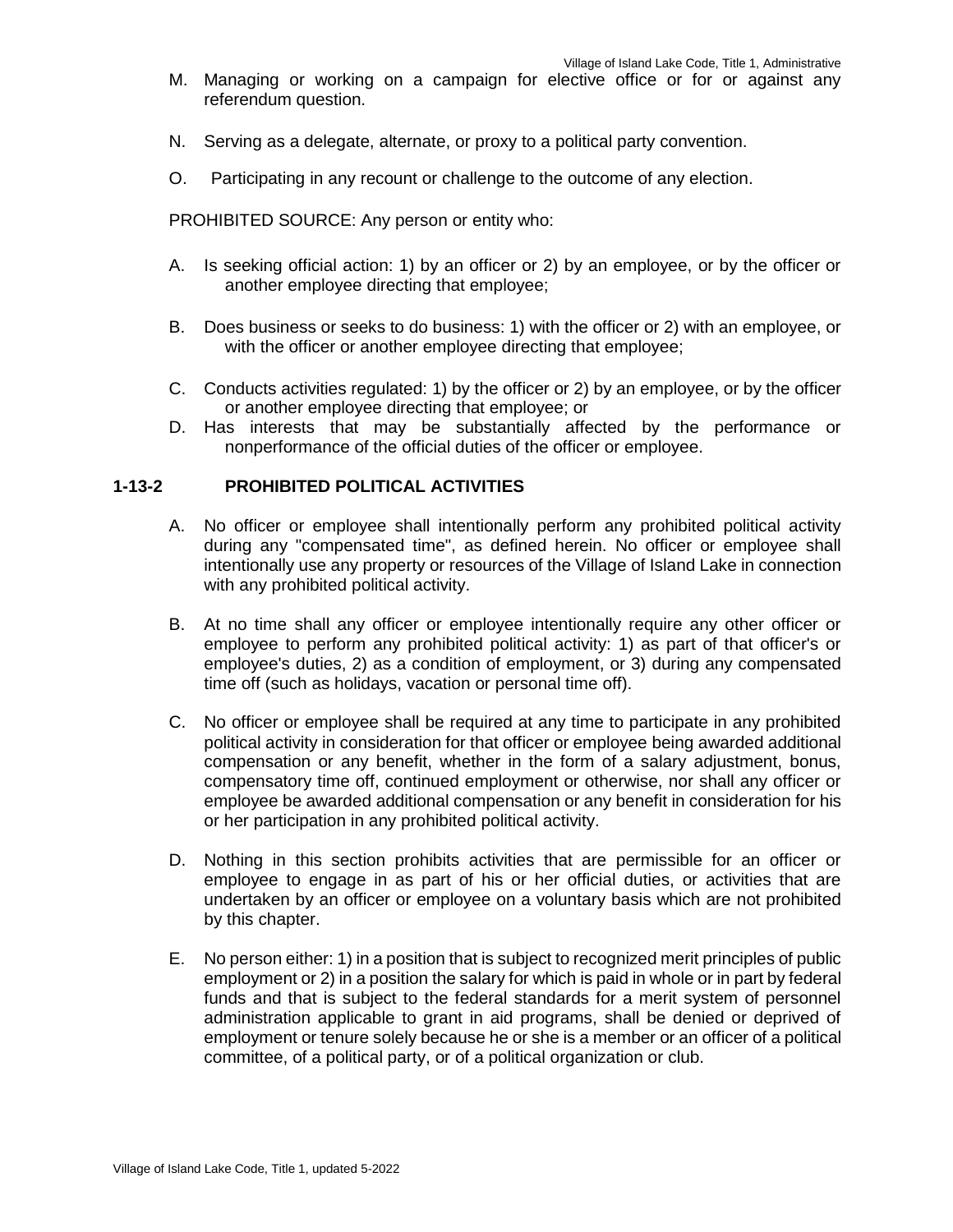## **1-13-3 GIFT BAN**

- A. Solicitation And Acceptance Of Gifts: Except as permitted by this section, no officer or employee, and no spouse of or immediate family member living with any officer or employee (collectively referred to herein as "recipients"), shall intentionally solicit or accept any gift from any "prohibited source", as defined herein, or which is otherwise prohibited by law or ordinance. No prohibited source shall intentionally offer or make a gift that violates this section.
- B. Exceptions: Subsection A of this section is not applicable to the following:
	- 1. Opportunities, Benefits and Services: Opportunities, benefits, and services that are available on the same conditions as for the general public.
	- 2. Fair Market Value: Anything for which the officer or employee, or his or her spouse or immediate family member, pays the fair market value.
	- 3. Fundraising: Any: a) contribution that is lawfully made under the election code or b) activities associated with a fundraising event in support of a political organization or candidate.
	- 4. Education: Educational materials and missions.
	- 5. Travel Expenses: Travel expenses for a meeting to discuss business.
	- 6. Gifts From Relatives: A gift from a relative, meaning those people related to the individual as father, mother, son, daughter, brother, sister, uncle, aunt, great aunt, great uncle, first cousin, nephew, niece, husband, wife, grandfather, grandmother, grandson, granddaughter, father-in-law, mother-in-law, son-inlaw, daughter-in-law, brother-in-law, sister-in-law, stepfather, stepmother, stepson, stepdaughter, stepbrother, stepsister, half-brother, half-sister, and including the father, mother, grandfather, or grandmother of the individual's spouse and the individual's fiancé or fiancée.
	- 7. Gifts of Friendship: Anything provided by an individual on the basis of a personal friendship unless the recipient has reason to believe that, under the circumstances, the gift was provided because of the official position or employment of the recipient or his or her spouse or immediate family member and not because of the personal friendship. In determining whether a gift is provided on the basis of personal friendship, the recipient shall consider the circumstances under which the gift was offered, such as: a) the history of the relationship between the individual giving the gift and the recipient of the gift, including any previous exchange of gifts between those individuals; b) whether to the actual knowledge of the recipient the individual who gave the gift personally paid for the gift or sought a tax deduction or business reimbursement for the gift; and c) whether to the actual knowledge of the recipient the individual who gave the gift also at the same time gave the same or similar gifts to other officers or employees, or their spouses or immediate family members.
	- 8. Food: Food or refreshments not exceeding seventy five dollars (\$75.00) per person in value on a single calendar day; provided that the food or refreshments are: a) consumed on the premises from which they were purchased or prepared or b) catered. For the purposes of this section, "catered" means food or refreshments that are purchased ready to consume which are delivered by any means.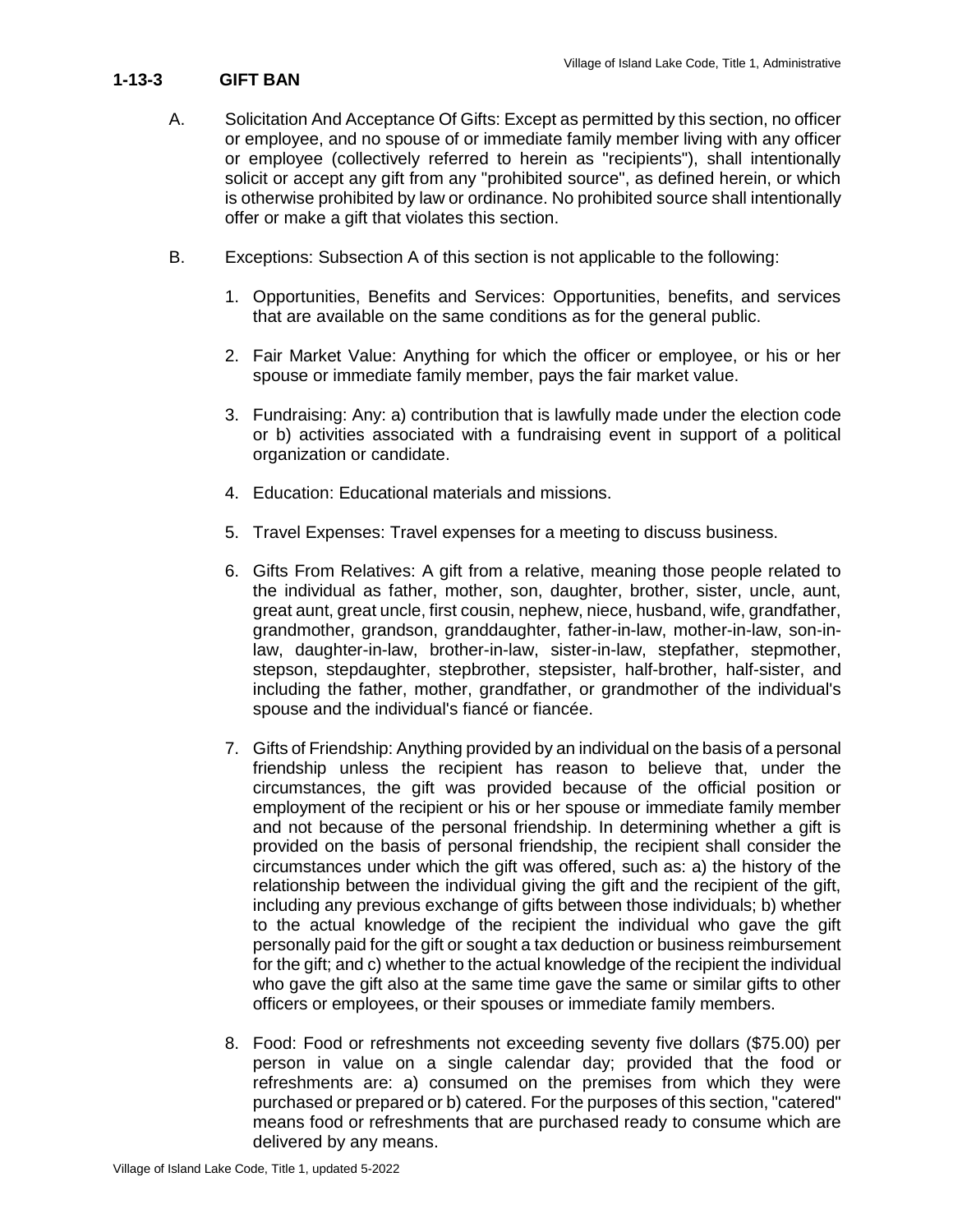- 9. Benefits From Outside Business Activities: Food, refreshments, lodging, transportation, and other benefits resulting from outside business or employment activities (or outside activities that are not connected to the official duties of an officer or employee), if the benefits have not been offered or enhanced because of the official position or employment of the officer or employee, and are customarily provided to others in similar circumstances.
- 10. Intragovernmental And Intergovernmental Gifts: For the purpose of this section, "intragovernmental gift" means any gift given to an officer or employee from another officer or employee, and "intergovernmental gift" means any gift given to an officer or employee by an officer or employee of another governmental entity.
- 11. Inheritances: Bequests, inheritances, and other transfers at death.
- 12. Items Less Than One Hundred Dollars: Any item or items from any one prohibited source during any calendar year having a cumulative total value of less than one hundred dollars (\$100.00).

Each of the exceptions listed in this section is mutually exclusive and independent of every other.

C. Disposition Of Gifts: An officer or employee, his or her spouse or an immediate family member living with the officer or employee, does not violate this chapter if the recipient promptly takes reasonable action to return a gift from a prohibited source to its source or gives the gift or an amount equal to its value to an appropriate charity that is exempt from income taxation under section 501(c)(3) of the internal revenue code of 1986, as now or hereafter amended, renumbered, or succeeded

#### **1-13-4 ETHICS ADVISOR AND ADVISORY OPINIONS**

- A. The mayor, with the advice and consent of the board of trustees, shall designate an ethics advisor for the Village of Island Lake. The ethics advisor will be a member of the ethics commission.
- B. Upon the concurring vote of a majority of the corporate authorities of the village, after a complaint is filed by any party, or upon their own motion, the corporate authorities may request an advisory opinion of the ethics commission. The purpose of such advisory opinion shall be to provide guidance to the officers and employees of the Village of Island Lake concerning the interpretation of or compliance with the provisions of this chapter, state ethics laws, Village ordinances, and any other matters deemed appropriate by the corporate authorities, including all duties as may be delegated by the corporate authorities.
- C. An advisory opinion requested pursuant to this section shall be rendered in writing by the ethics commission and returned to the corporate authorities. A recommendation by the ethics commission shall require the concurrence of at least two (2) members of the commission. The ethics commission shall not have any power to enforce the recommendations of an advisory opinion or to refer the matter to anybody other than the corporate authorities for further action. If the ethics commission determines, after being referred a matter for an advisory opinion, that there are no disputed issues of material fact that would prevent the advisor or the commission from rendering an advisory opinion in a summary matter, then upon such determination, no evidentiary hearing shall be held and the ethics commission shall forthwith render its summary opinion on the issue presented. Advisory opinions of the ethics commission are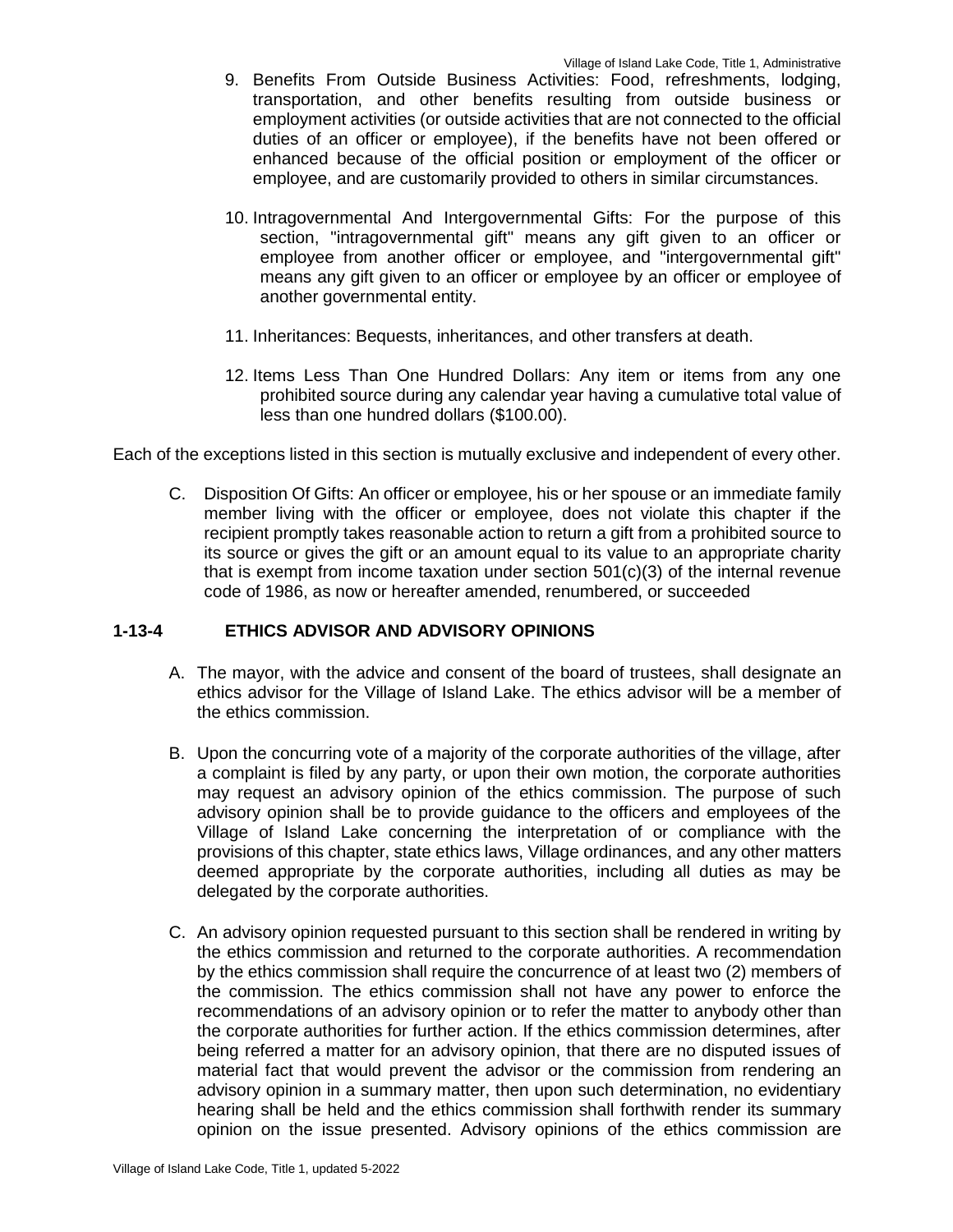unenforceable and may be accepted or rejected or have no action taken thereon as the corporate authorities, in their discretion, may determine.

#### **1-13-5 ETHICS COMMISSION**

- A. Commission Created: There is hereby created a commission to be known as the ethics commission of Village of Island Lake. The commission shall be comprised of three (3) members appointed by the mayor with the advice and consent of the board of trustees. No person shall be appointed as a member of the commission who is related, either by blood or by marriage up to the degree of first cousin, to any elected officer of the Village of Island Lake.
- B. Terms: At the first meeting of the commission, the initial appointees shall draw lots to determine their initial terms. Two (2) commissioners shall serve two (2) year terms, and the third commissioner shall serve a one year term. Thereafter, all commissioners shall be appointed to two (2) year terms. Commissioners may be reappointed to serve subsequent terms. At the first meeting of the commission, the commissioners shall choose a chairperson from their number. Meetings shall be held at the call of the chairperson or any two (2) commissioners. A quorum shall consist of two (2) commissioners, and official action by the commission shall require the affirmative vote of two (2) members.
- C. Removal From Office: The mayor, with the advice and consent of the board of trustees, may remove a commissioner in case of incompetency, neglect of duty or malfeasance in office after service on the commissioner by certified mail, return receipt requested, of a copy of the written charges against the commissioner and after providing an opportunity to be heard in person or by counsel upon not less than ten (10) days' notice. Vacancies shall be filled in the same manner as original appointments.
- D. Powers and Duties: The commission shall have the following powers and duties:
	- 1. To promulgate procedures and rules governing the performance of its duties and the exercise of its powers.
	- 2. Upon receipt of a signed, notarized, written complaint, to investigate, conduct hearings and deliberations, issue recommendations for disciplinary actions, impose fines in accordance with subsection 1-13-6C of this chapter and refer violations of section 1-13-2 or 1-13-3 of this chapter to the appropriate attorney for prosecution. The commission shall, however, act only upon the receipt of a written complaint alleging a violation of this chapter and not upon its own prerogative.
	- 3. To receive information from the public pertaining to its investigations and to require additional information and documents from persons who may have violated the provisions of this chapter.
	- 4. To compel the attendance of witnesses and to compel the production of books and papers pertinent to an investigation. It is the obligation of all officers and employees of the Village of Island Lake to cooperate with the commission during the course of its investigations. Failure or refusal to cooperate with requests by the commission shall constitute grounds for discipline or discharge.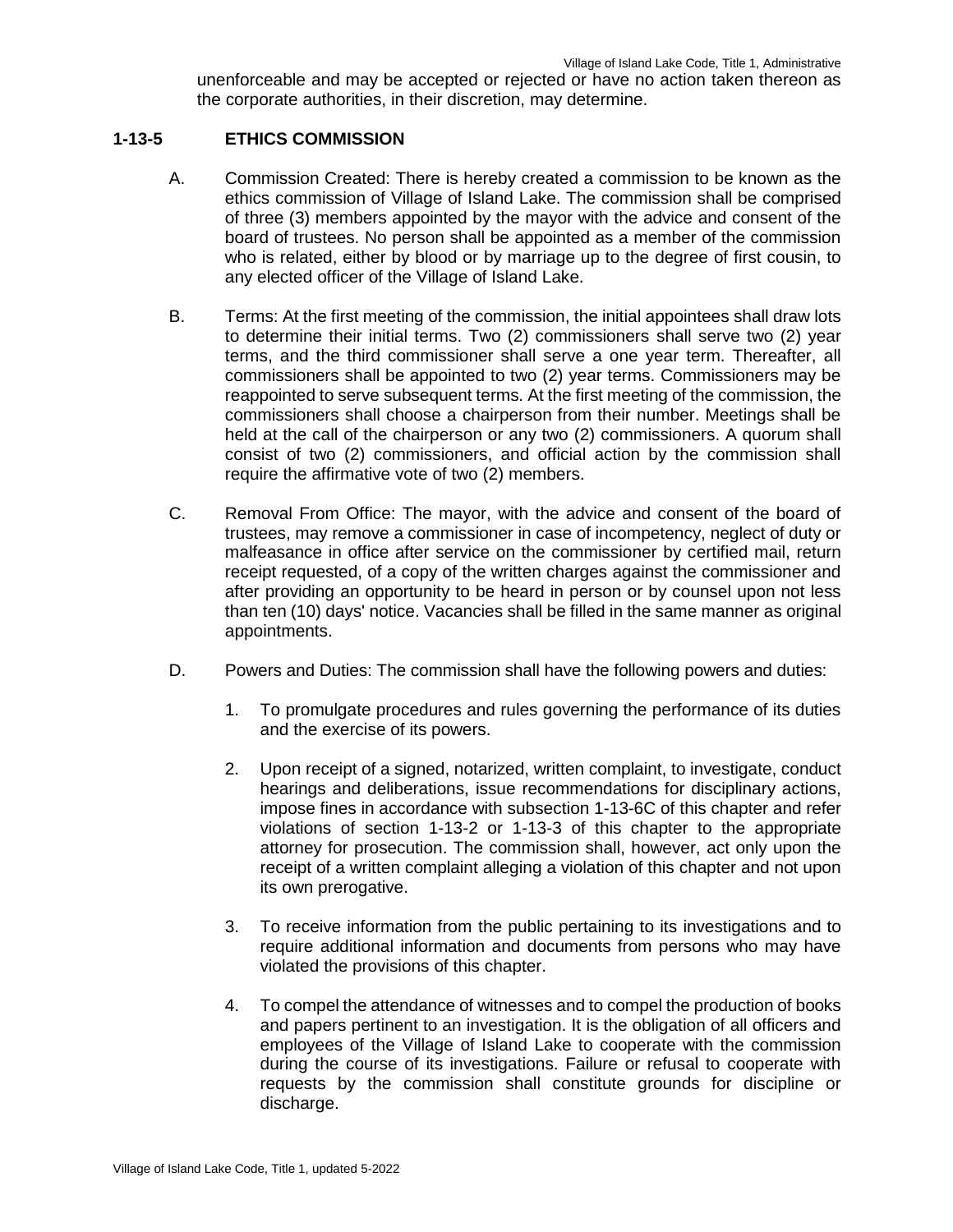- 5. The powers and duties of the commission are limited to matters clearly within the purview of this chapter.
- E. Complaints:
	- 1. Complaints alleging a violation of this chapter shall be filed with the ethics commission.
	- *2.* Within three (3) business days after the receipt of a complaint, the commission shall send by certified mail, return receipt requested, a notice to the respondent that a complaint has been filed against him or her and a copy of the complaint. The commission shall send by certified mail, return receipt requested, a confirmation of the receipt of the complaint to the complainant within three (3) business days after receipt by the commission. The notices to the respondent and the complainant shall also advise them of the date, time, and place of the meeting to determine the sufficiency of the complaint and to establish whether probable cause exists to proceed.
	- 3. Upon not less than forty eight (48) hours' public notice, the commission shall meet to review the sufficiency of the complaint and, if the complaint is deemed sufficient to allege a violation of this chapter, to determine whether there is probable cause, based on the evidence presented by the complainant, to proceed. The meeting may be closed to the public to the extent authorized by the open meetings act. The commission shall issue notice to the complainant and the respondent of the commission's ruling on the sufficiency of the complaint and, if necessary, on probable cause to proceed within seven (7) business days after receiving the complaint.

If the complaint is deemed sufficient to allege a violation of section 1-13-3 of this chapter and there is a determination of probable cause, then the commission's notice to the parties shall include a hearing date scheduled within four (4) weeks after the complaint's receipt. Alternatively, the commission may elect to notify in writing the attorney designated by the board of trustees to prosecute such actions and request that the complaint be adjudicated judicially. If the complaint is deemed not sufficient to allege a violation or if there is no determination of probable cause, then the commission shall send by certified mail, return receipt requested, a notice to the parties of the decision to dismiss the complaint, and that notice shall be made public.

If the complaint is deemed sufficient to allege a violation of section 1-13-2 of this chapter, then the commission shall notify in writing the attorney designated by the mayor and board of trustees to prosecute such actions and shall transmit to the attorney the complaint and all additional documents in the custody of the commission concerning the alleged violation.

- 4. On the scheduled date and upon at least forty eight (48) hours' public notice of the meeting, the commission shall conduct a hearing on the complaint and shall allow both parties the opportunity to present testimony and evidence. The hearing may be closed to the public only if authorized by the open meetings act.
- 5. Within thirty (30) days after the date the hearing or any recessed hearing is concluded, the commission shall either: a) dismiss the complaint or b) issue a recommendation for discipline to the alleged violator and to the mayor, or impose a fine upon the violator, or both. The particular findings in the case, any recommendation for discipline, and any fine imposed shall be a matter of public information.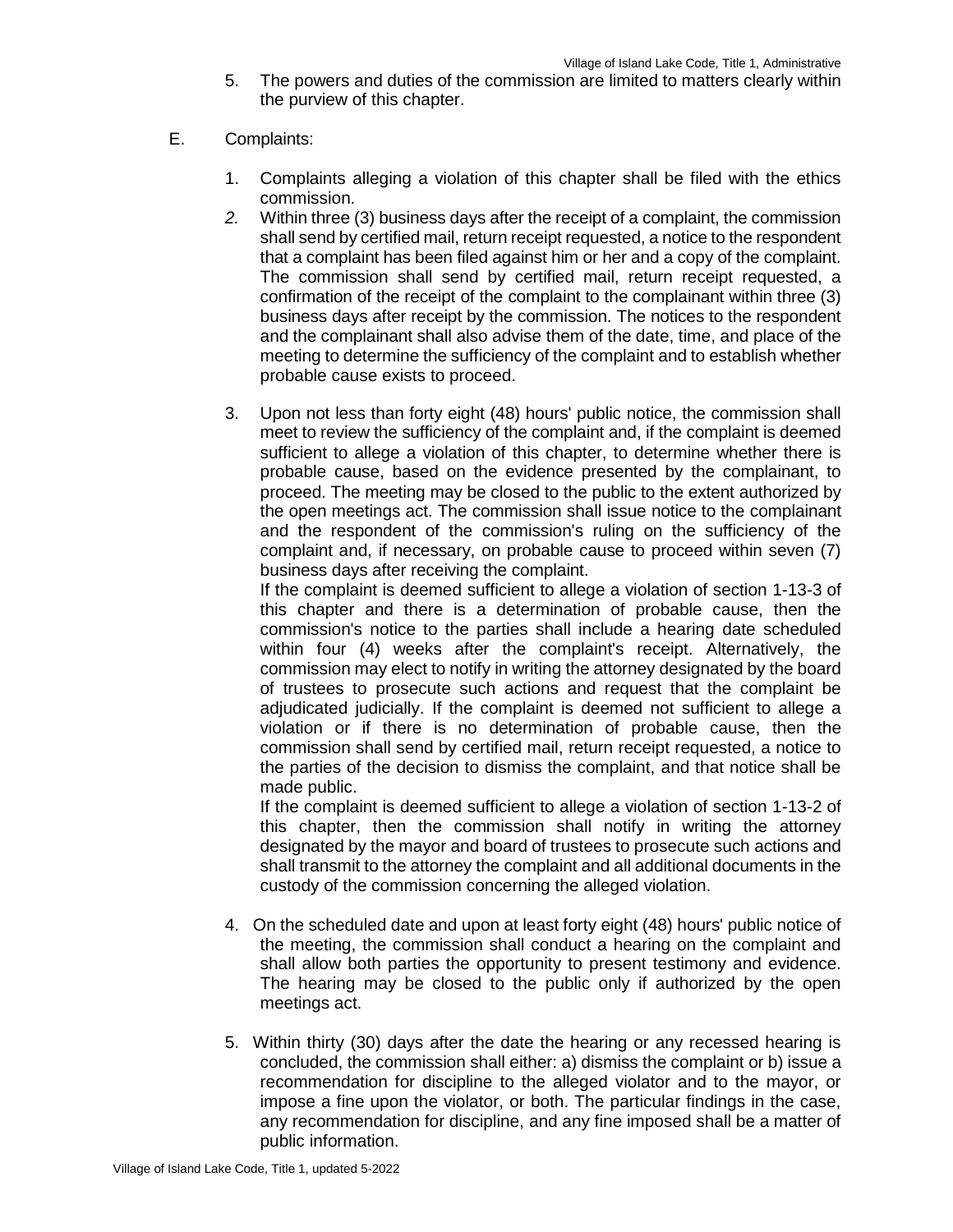- 6. If the hearing was closed to the public, the respondent may file a written demand for a public hearing on the complaint within seven (7) business days after the issuance of the recommendation for discipline or imposition of a fine, or both. The filing of the demand shall stay the enforcement of the recommendation of fine. Within fourteen (14) days after receiving the demand, the commission shall conduct a public hearing on the complaint upon at least forty eight (48) hours' public notice of the hearing and allow both parties the opportunity to present testimony and evidence. Within seven (7) days thereafter, the commission shall publicly issue a final recommendation to the alleged violator and to the mayor or impose a fine upon the violator, or both.
- 7. If a complaint is filed during the sixty (60) days preceding the date of any election at which the respondent is a candidate, the commission shall render its decision as required under subsection E5 of this section within seven (7) days after the complaint is filed, and during the seven (7) days preceding that election, the commission shall render such decision before the date of that election, if possible.
- 8. A complaint alleging the violation of this chapter must be filed within one year after the alleged violation.

## **1-13-6 PENALTIES**

- A. A person who intentionally violates any provision of section 1-13-2 of this chapter may be punished by a term of incarceration in a penal institution other than a penitentiary for a period of not more than three hundred sixty four (364) days, and may be fined in the amount set forth in the annual fee ordinance schedule contained in section 1-16-3 of this code.
- B. A person who intentionally violates any provision of section 1-13-3 of this chapter is subject to a fine in the amount set forth in the annual fee ordinance schedule contained in section 1-16-3 of this code.
- C. The commission may fine any person who knowingly files a frivolous complaint alleging a violation of this chapter in the amount set forth in the annual fee ordinance schedule contained in section 1-16-3 of this code. The commission may recommend any appropriate discipline up to and including discharge.
- D. Any person who intentionally makes a false report alleging a violation of any provision of this chapter to the local enforcement authorities, the state's attorney or any other law enforcement official may be punished by a term of incarceration in a penal institution other than a penitentiary for a period of not more than three hundred sixty four (364) days, and may be fined in the amount set forth in the annual fee ordinance schedule contained in section 1-16-3 of this code.
- E. A violation of section 1-13-2 of this chapter shall be prosecuted as a criminal offense by an attorney for the Village of Island Lake by filing in the circuit court an information, or sworn complaint, charging such offense. The prosecution shall be under and conform to the rules of criminal procedure. Conviction shall require the establishment of the guilt of the defendant beyond a reasonable doubt.
- F. A violation of section 1-13-3 of this chapter may be prosecuted as a quasi-criminal offense by an attorney for the Village of Island Lake, or, if an ethics commission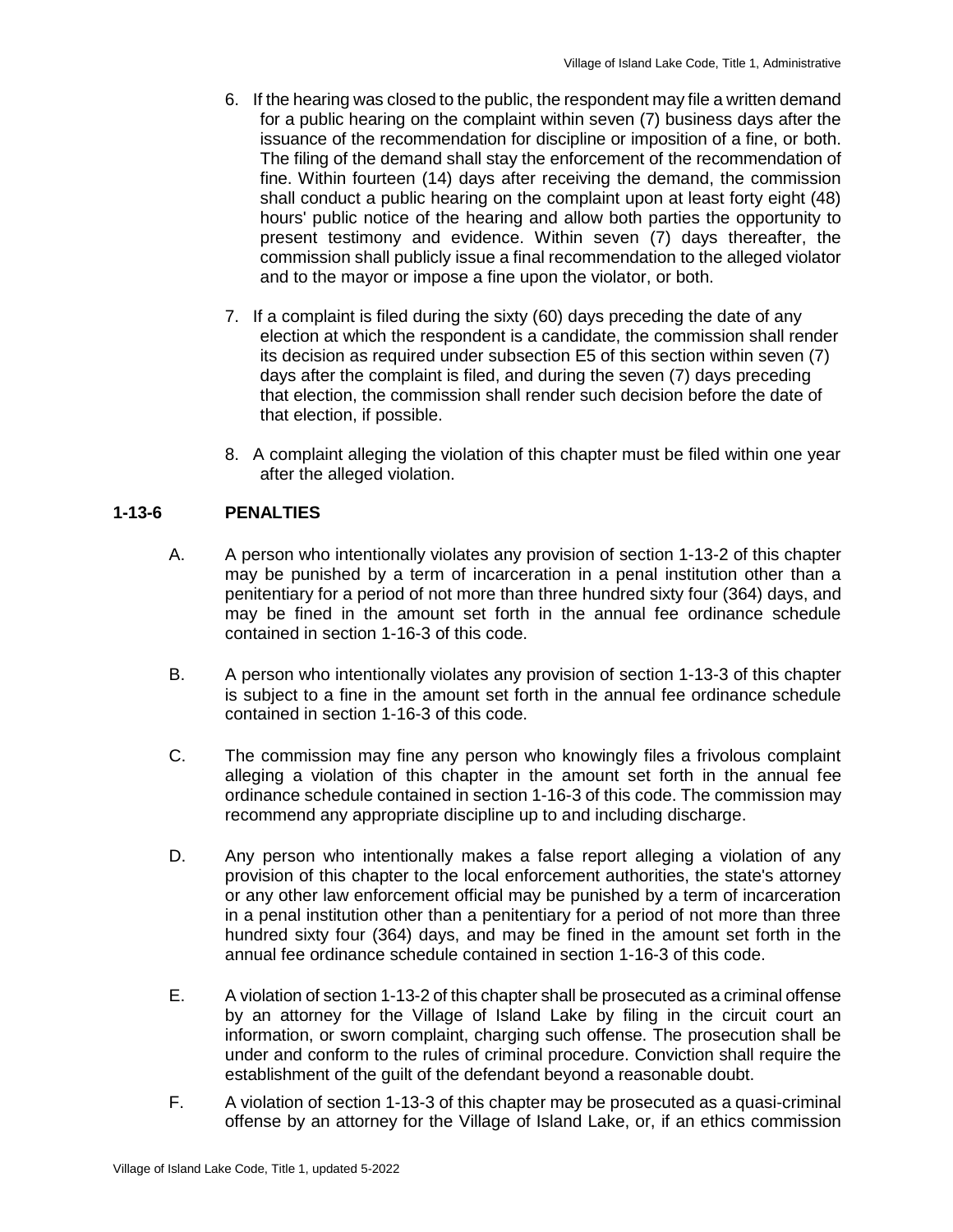has been created, by the commission through the designated administrative procedure.

G. In addition to any other penalty that may be applicable, whether criminal or civil, an officer or employee who intentionally violates any provision of section 1-13-2 or 1-13-3 of this chapter is subject to discipline or discharge to the extent permitted by law.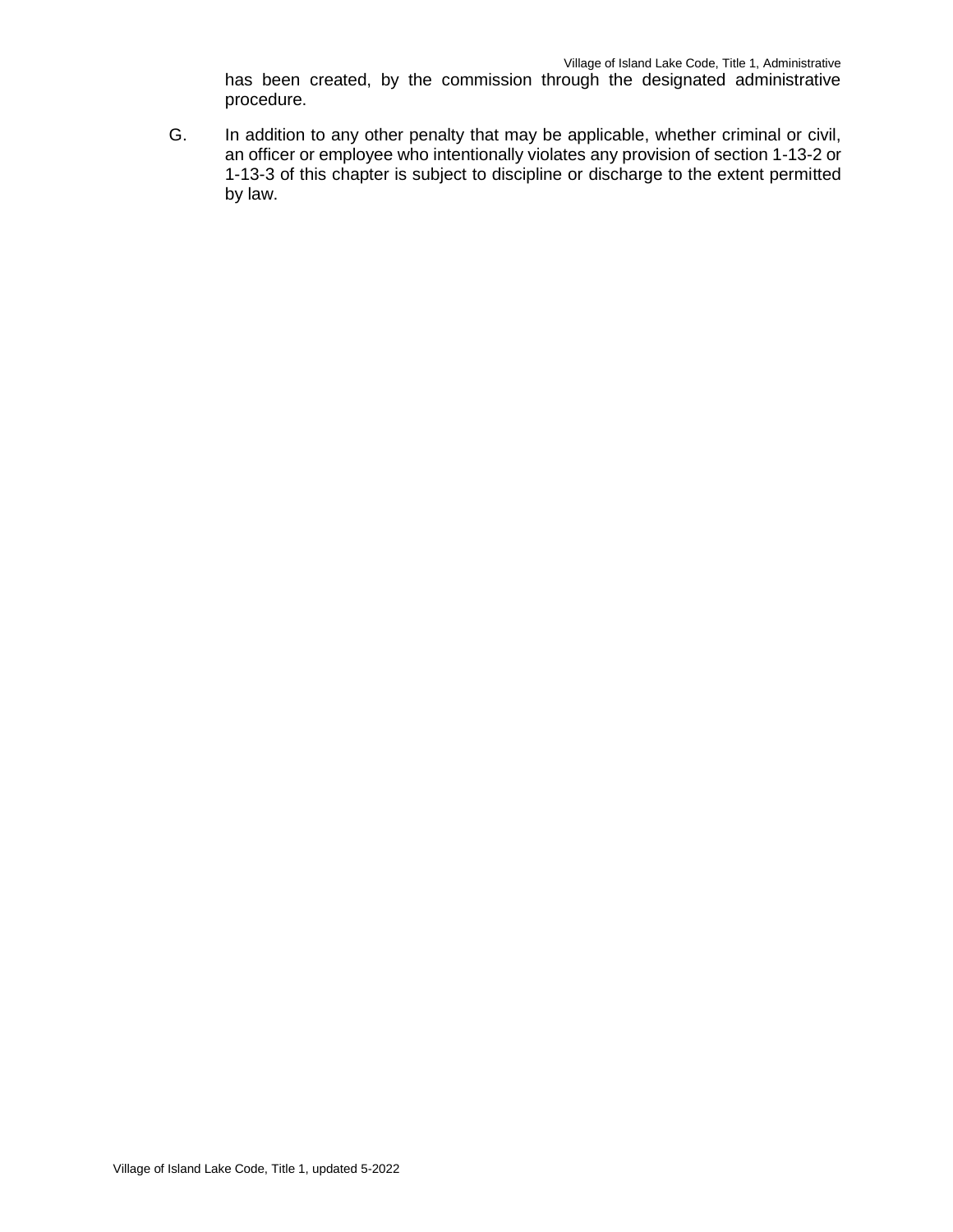## **CREDIT OR DEBIT CARD PAYMENT**

#### **1-14-1 DEFINITIONS**

AUTHORIZED OBLIGATION: In connection with the village, any fine (non-court related), fee, charge, tax, or cost imposed by, owing to, or collected by or on behalf of the village.

CREDIT CARD: Any instrument or device, whether known as a credit card, bank card, charge card, debit card, automated teller machine card, secured credit card, smart card, electronic purse, prepaid card, affinity card, or by any other name, issued with or without fee by an issuer for the use of the holder to obtain credit, money, goods, services, or anything else of value.

#### **1-14-2 ACCEPTANCE FOLLOWING ELECTION**

- A. Following election of the Village (by approval of this chapter) to accept credit card payments for authorized obligations, the Village may enter into agreements with one or more financial institutions or other service providers to facilitate the acceptance and processing of credit card payments. Said agreements shall conform with the requirements of 50 ILCS 345/20(a) and are subject to cancellation by the Village upon giving the proper notice of intent to cancel.
- B. The Village may pay the amounts due a financial institution or other service provider by paying upon receipt of the invoice or by allowing the financial institution or other service provider to withhold the amount of the fees from the credit card payment.

### **1-14-3 RELIEF FROM THE UNDERLYING OBLIGATION**

Any person who makes a credit card payment to the Village for an authorized obligation as provided herein shall not be relieved from liability of the authorized obligation except to the extent that the Village realizes final payment of the authorized obligation in cash or the equivalent. If the credit card payment is made by some party other than the credit card issuer or guarantor of payment in the credit card transaction, then the authorized obligation shall survive and the Village shall retain all remedies of law for enforcement of said authorized obligation.

#### **1-14-4 LIABILITY OF VILLAGE'S EMPLOYEES**

No Village employee who accepts payment by credit card in accordance with this chapter shall incur any personal liability for the final collection of the payment.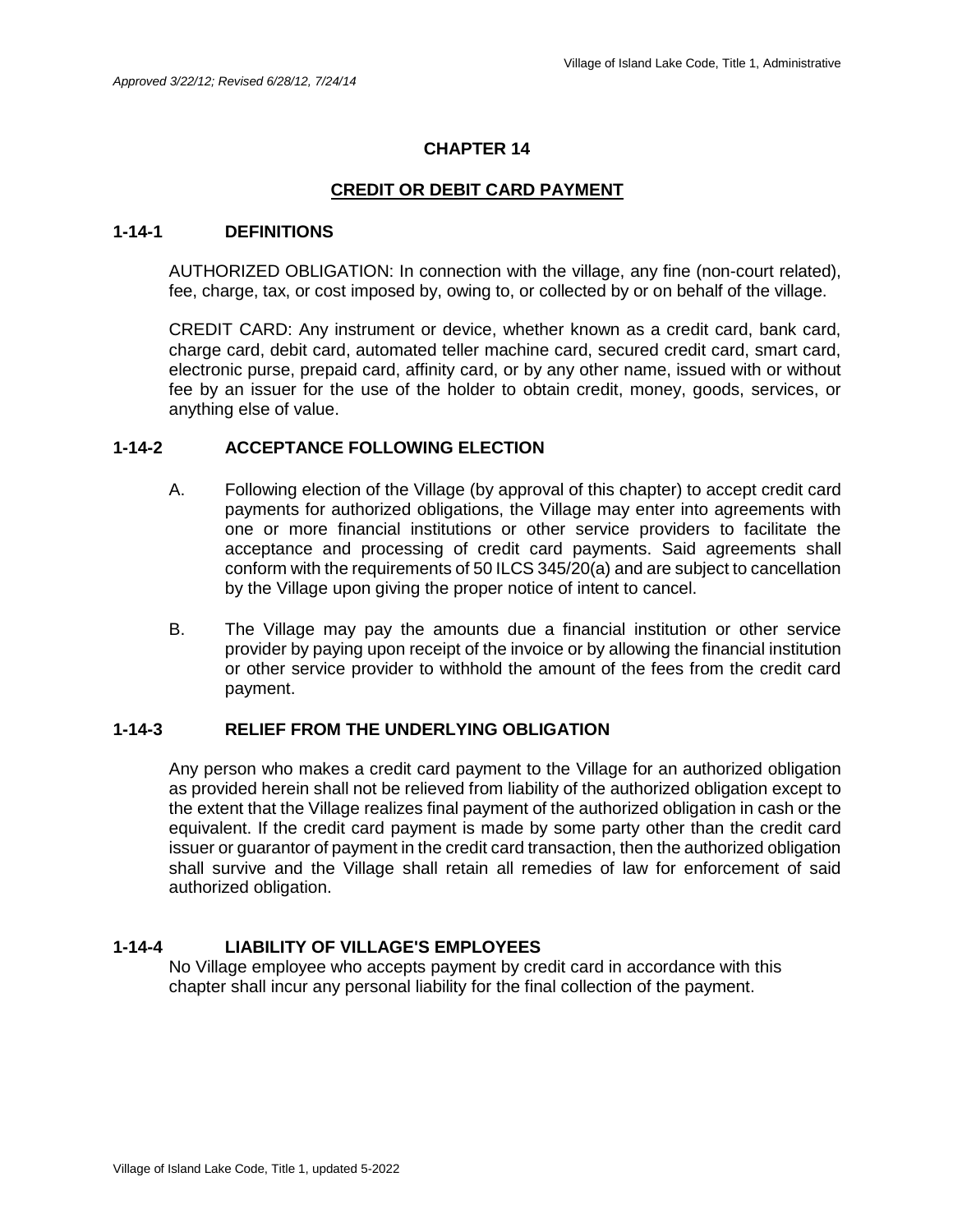#### **DEPOSITS REQUIRED FOR RETAINED PERSONNEL EXPENSES**

#### **1-15-1 PAYMENT AND REIMBURSEMENT**

Unless excused by Village Board action, any person or entity seeking Village approval of an annexation, subdivision, land development or zoning relief relating to any land ("applicant's application") shall pay to and reimburse the Village for any and all expenses, including special meeting costs and all fees and costs incurred by the Village by its retained consultants; e.g., engineers, attorneys, land planners, for work in connection with the applicant's application and shall enter into a written agreement which provides, in substance, as follows:

#### *VILLAGE OF ISLAND LAKE*

#### *Retained Personnel Reimbursement Agreement*

| <b>OWNER:</b>                                                                    |  |  |  |
|----------------------------------------------------------------------------------|--|--|--|
| Name/address of Property Owner                                                   |  |  |  |
| Telephone Number:_________Fax:__________________E-mail: ________________________ |  |  |  |
| <b>PETITIONER:</b>                                                               |  |  |  |
|                                                                                  |  |  |  |
|                                                                                  |  |  |  |
| General Location of Property in Question (attach legal description):             |  |  |  |

*Total Acreage: PIN(S):* 

- *1. Deposit: In the event that it is necessary for the Village to obtain professional services, including attorneys, engineers, planners, architects, surveyors, traffic or drainage experts, or other consultants, in connection with any Petitioner's request for the Village to consider or otherwise take action upon its Petition regarding any annexation, zoning change, subdivision development, PUD or other improvement or development upon real property, then the Petitioner and Owner of the property shall be jointly and severally be liable for the payment of such professional fees. Petitioner will be required to deposit an amount of \$5,000, or a lesser amount as determined exclusively by the Mayor, as an initial deposit to be credited against fees and costs incurred for the abovedescribed services.*
- *2. Invoices, Payment of Fees: Upon submission of bills by all professional staff and retained consultants deemed necessary by the Village, the Village shall pay said fees out of the deposit. At such time as the deposit balance is reduced, the Village may demand an additional sum of money that, in addition to the deposit balance, shall equal the amount originally required.*
- *3. Default: Upon the failure of the Owner or Petitioner to reimburse the Village in accordance with*  this Agreement no action on any request made by the Owner or Petitioner will be processed until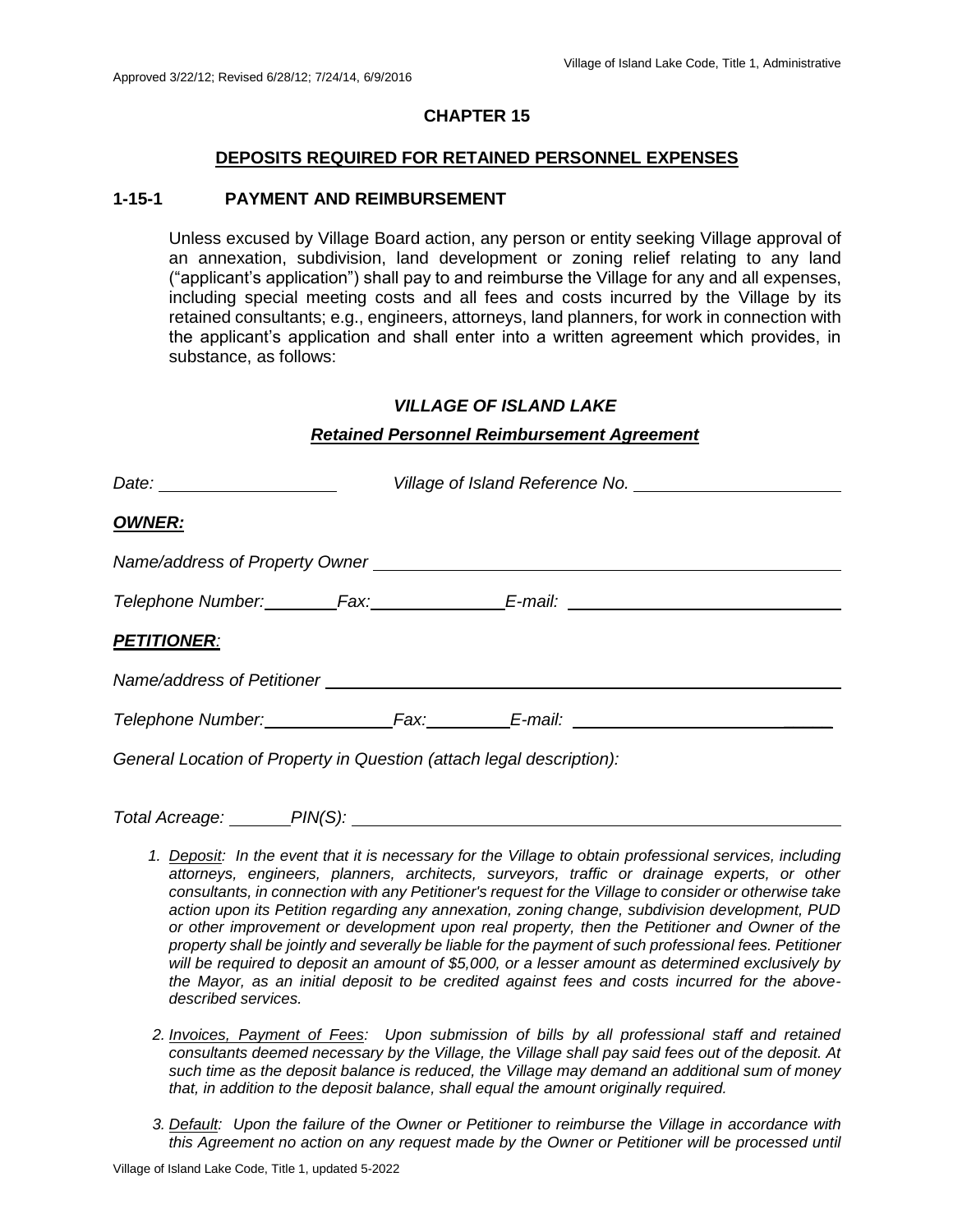*all outstanding fees are paid in full. The Owner and Petitioner agree that the Village may withhold any other action, legislative or ministerial, which may include the issuance of permits, licenses, approval, execution or recording of plats, approval of zoning actions, or any other Village action for, on or upon the subject property, until the default is cured.* 

- *4. Assigning Authority: The Mayor is authorized to assign professional services to the Village staff or to consultants as he deems appropriate.*
- *5. Remedies: The remedies available to the Village as set forth hereinabove are non-exclusive and nothing herein shall be construed to limit or waive the Village's right to proceed against any or all parties in a court of law of competent jurisdiction.*
- *6. Refund: Any surplus funds in the deposit account of the Petitioner or Owner shall be returned*  within sixty (60) days after receipt of a final statement by all professional staff and retained *consultants, upon written request by the Petitioner and/or Owner.*

*Village of Island Lake:*

*Petitioner Mayor*

*.*

*By:* 

*Print Name*

*Owner*

*Print Name*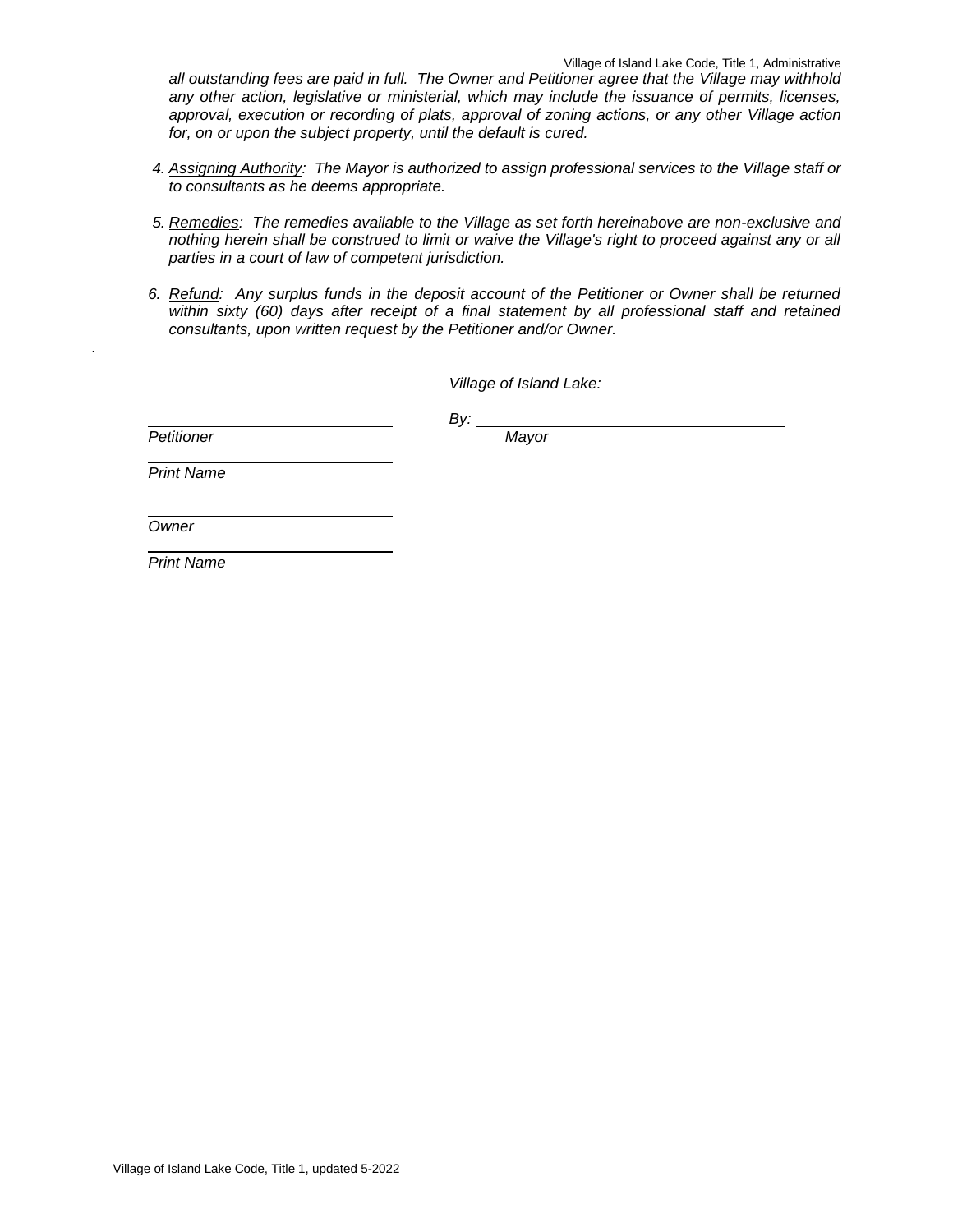*Approved 3/22/12; Revised 3/10/16, 6/28/12, 7/24/14, 2/15/16, 2/25/16, 3/10/16, 6/9/16, 8/26/16, 9/22/16, 8/10/17, 10/12/17, 12/14/17, 1/11/18, 11/20/18, 7/25/2019, 8/8/2019, 9/1/2019, 8/13/2020, 1/9/20220, 3/11/2021, 11/12/2021, 12/09/2021, 1/20/2022, 2/24/2022*

## **CHAPTER 16**

#### **ANNUAL FEE ORDINANCE**

#### **1-16-1 PURPOSE**

The purpose of this chapter is to conveniently locate within one chapter of the Island Lake Village Code all fees, fines, and penalties of the Village.

#### **1-16-2 CONFLICT**

The provisions of this chapter supersede any provision of this code or ordinance or resolution of the Village board which is inconsistent with this chapter. To the extent fees or penalties are imposed by other provisions of this code or by ordinance or resolution of the Village board and such fee or penalty is not also provided for in this chapter, then such other provisions apply notwithstanding this section.

| <b>Code</b><br><b>Reference</b> | <b>Description</b>                                                                    | <b>Amount</b>                                                                                                                    |
|---------------------------------|---------------------------------------------------------------------------------------|----------------------------------------------------------------------------------------------------------------------------------|
| <b>Title 1, Administrative</b>  |                                                                                       |                                                                                                                                  |
| $1 - 4 - 1$                     | <b>General Penalty</b>                                                                | Not less than \$25.00 and not more than<br>\$750.00, except as expressly provided<br>otherwise in this code. (Revised 3/11/2021) |
| $1 - 13 - 6A$                   | Penalty for violation of Prohibited Political<br>Activities Regulations (Sec. 1-13-2) | Not to exceed \$2,500.00                                                                                                         |
| $1 - 13 - 6B$                   | Penalty for violation of Gift Ban Regulations<br>(Sec. 1-13-3)                        | Not less than \$1,001.00 and not more than<br>\$5,000.00                                                                         |
| $1 - 13 - 6C$                   | Penalty for filing a frivolous ethics complaint                                       | Not less than \$1,001.00 and not more than<br>\$5,000.00                                                                         |
| $1 - 13 - 6D$                   | Penalty for filing a false ethics complaint                                           | Not to exceed \$2,500.00                                                                                                         |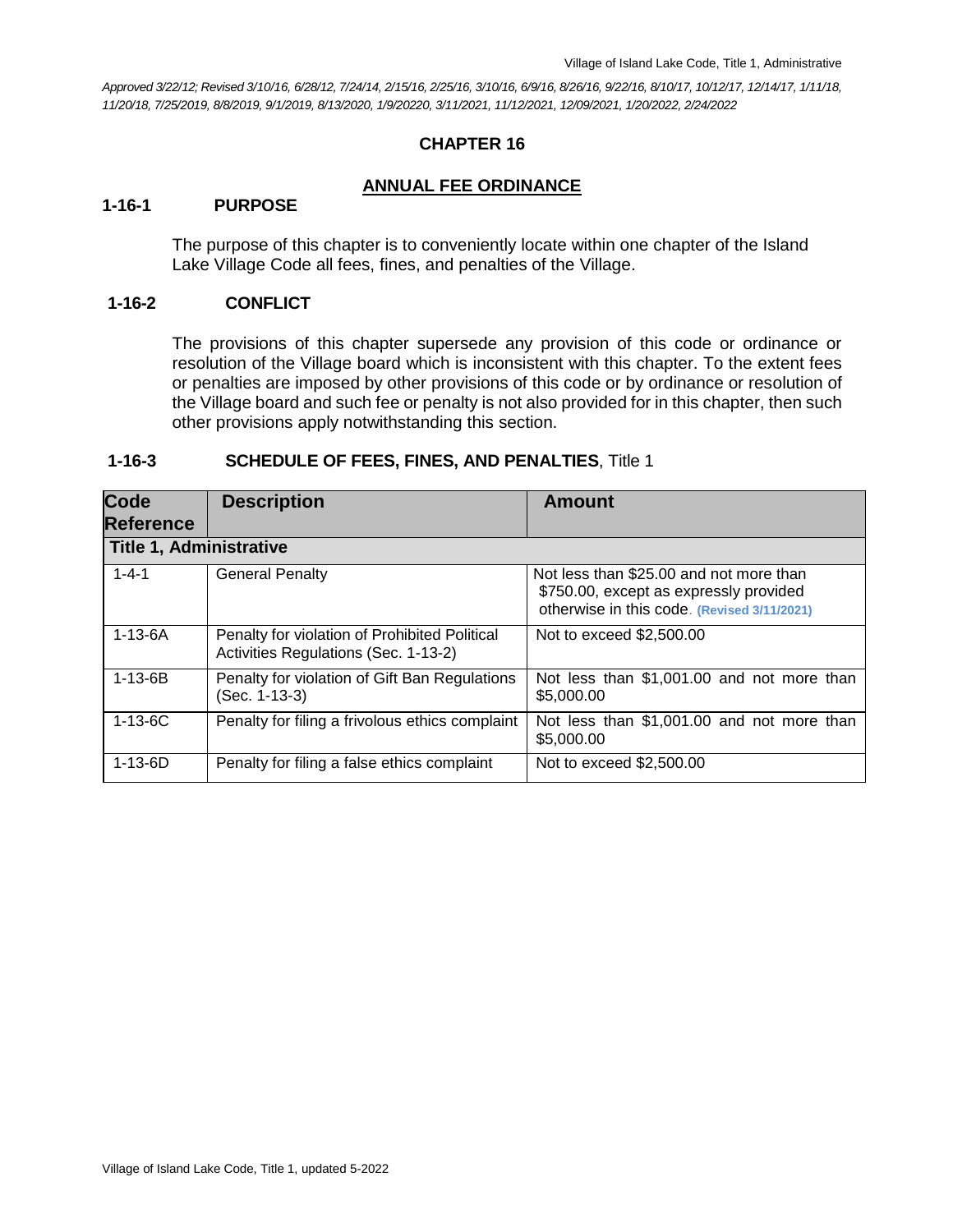#### **Reference Title 3, Business Regulations** 3-1-1F4F Violation of Municipal Utility Tax **Provisions** Not less than \$100.00 nor more than <u>\$750.00</u><br>Class 3-2-4-4B Annual Liquor License Fees Class Initial Fee and Renewal Fee A \$2,500.00, annually A1 \$250.00 annually AA \$2,500.00, annually B \$1,500.00, annually C \$2,000.00, annually SE \$25.00/event 3-2-4B3 Liquor License Application Fee | Initial Fee: \$250.00 Reapplication Fee: \$100.00 3-2-4B3 Background Check Fee \$100.00 (each background check after the first check) 3-2-8E Penalty for Violation of Social Hosting **Regulations** First offense: \$500.00 - \$750.00 Each subsequent offense: not less than \$750.00 3-2-9 **Penalty for Violation of Liquor Regulations** Not less than \$500.00 for each violation and not more than \$1,000.00 3-3-9A & B Sexually Oriented Business Application and Investigation Fee Initial Fee: \$5,000.00 Renewal Fee: \$2500.00 3-3-9C Sexually Oriented Business License Fee \$1,500.00 3-3-9D & E Sexually Oriented Business Employee Application, Investigation, and License Fee Initial Fee: \$250.00 Renewal Fee: \$200.00 3-3-16 Penalty for Violation of Sexually Oriented Business Regulations \$750.00 3-4-3F Solicitation Fee Basic fee (per 3 day permit): \$500.00 Additional fee for each solicitor (per 3 day permit): \$200.00. *Notwithstanding the above, no permit fee shall be required for a governmental entity or an organization that provides evidence to the Village of registration with the State of Illinois as a non-profit organization.* **Penalty b**  $\frac{1}{250.00}$  per offense **[revised 10/12/17]** 3-5-4A Coin Operated Amusement License Fee Annual Fee: \$100.00 per device Temporary License Fee: \$200.00 per device 3-5-7B 3 b Video Gaming Terminal Fee, per terminal \$150.00 **(1/20/2022)** 3-6-3B6 Violation of Garage Sale Sign Limitations | \$35.00 per sign 3-7-8 Violation of Raffle Regulations Not to exceed \$750.00 for each offense. 3-10B-3 Penalties for Violation of the Cable and Video Protection Law Not to exceed \$750.00 for each day of a material breach, and not to exceed \$25,000.00 for each occurrence of a material breach per customer 3-11-14 Contractor License Fee Type Of License Fee

3-12-2 Business Registration Certificate | Annual Registration: \$50.00

3-13-9 Massage Establishment License Fee Annually: \$200.00, May – April **[revised 4/08/2021]**

General Contractor: \$75 Other Contractors: \$50

Violations: Minimum \$100.00,

Maximum \$500

## **1-16-3 SCHEDULE OF FEES, FINES, AND PENALTIES**, Title 3

**Description Amount** 

**Code**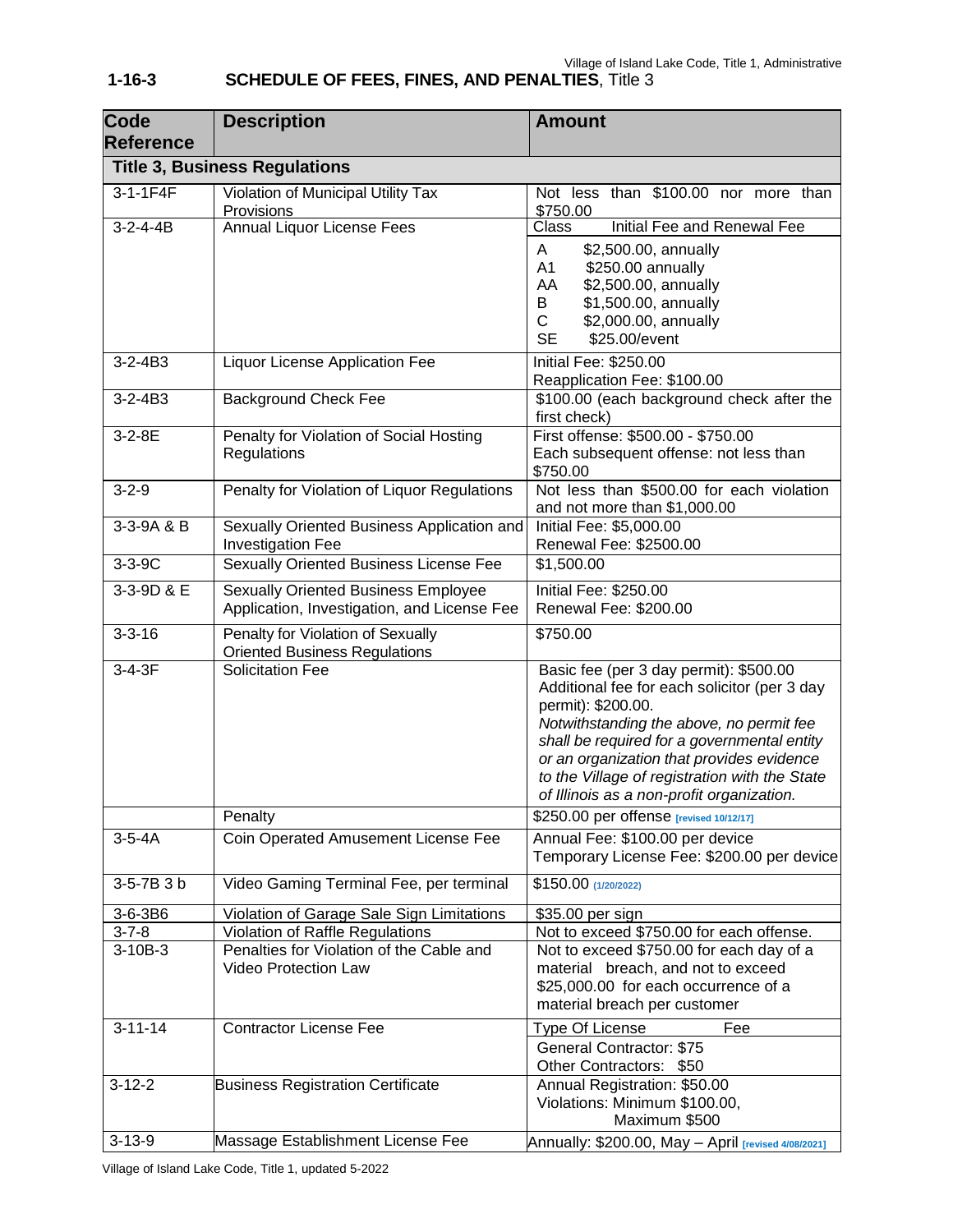| <b>Code</b><br><b>Reference</b> | <b>Description</b>                                                                                   | <b>Amount</b>                                                                                                                                                                                                                                                                                          |
|---------------------------------|------------------------------------------------------------------------------------------------------|--------------------------------------------------------------------------------------------------------------------------------------------------------------------------------------------------------------------------------------------------------------------------------------------------------|
|                                 | <b>Title 4, Public Ways and Property</b>                                                             |                                                                                                                                                                                                                                                                                                        |
| $4 - 1 - 1B$                    | <b>Street Contractor Bond Permit Fee</b>                                                             | \$25.00                                                                                                                                                                                                                                                                                                |
| $4 - 1 - 2C$                    | <b>Excavation Contractor Permit Fee</b>                                                              | \$50.00                                                                                                                                                                                                                                                                                                |
| $4 - 1 - 2E$                    | <b>Street Opening Security Deposit</b>                                                               | \$10.00 for each square foot of opening                                                                                                                                                                                                                                                                |
|                                 | (refundable at completion of project)                                                                |                                                                                                                                                                                                                                                                                                        |
| 4-4-8D                          | <b>Meter Testing Fee</b>                                                                             | \$100.00                                                                                                                                                                                                                                                                                               |
| 4-4-8E                          | <b>Water Shutoff Fee</b><br><b>Water Reinstatement Fee</b>                                           | \$50.00<br>\$50.00                                                                                                                                                                                                                                                                                     |
| 4-4-9A1                         | <b>Water Connection Fee</b>                                                                          | Size Of Pipe<br>Fee as of 2018                                                                                                                                                                                                                                                                         |
|                                 | (To be adjusted for CPI each September)                                                              | 1" or smaller<br>\$8,747.56<br>$1\frac{1}{4}$<br>\$13,121.34<br>$1 \frac{1}{2}$<br>\$16,47.81<br>plus \$2,210.00 per 1/4"<br>Larger than 2"<br>increase in pipe diameter beyond 2"<br>[revised 12/14/17, 11/20/18, 9/1/2018 for CPI, 9/1/2019 for CPI,<br>9/1/2020 for CPI, 9/1/2021 CPI]              |
| 4-4-9A2                         | <b>Additional Water Connection Charges</b>                                                           | \$8,299.39 (2020 CPI), plus applicable                                                                                                                                                                                                                                                                 |
|                                 | for Multi-Family, Hotel, Motel, or<br>Dormitory Buildings (To be adjusted for<br>CPI each September) | connection fee in section 4-4-9A1 <sub>Irevised</sub><br>1/11/18, 11/20/18, 9/1/2018 for CPI, 9/1/2020 for CPI]                                                                                                                                                                                        |
| 4-4-9B1                         | <b>Water Availability Charges</b>                                                                    | Size Of Pipe<br>Fee (per quarter)                                                                                                                                                                                                                                                                      |
|                                 |                                                                                                      | $Res - 1"$ or smaller<br>\$34.00<br>Comm. $- 1 \frac{1}{4}$ "<br>\$72.00<br>Comm. $-1^{1/2}$<br>\$110.00<br>Comm. $-2"$<br>\$148.00<br>Comm. - Larger than 2"<br>\$205.00                                                                                                                              |
| 4-4-9B4                         | <b>Water Service Charges</b>                                                                         | Rate code<br>Quarterly Min.<br>Per 1,000 gal.                                                                                                                                                                                                                                                          |
|                                 |                                                                                                      | R <sub>1</sub><br>\$34.00<br>\$7.50<br>C <sub>2</sub><br>\$72.00<br>\$7.50<br>C <sub>3</sub><br>\$110.00<br>\$7.50<br>C <sub>4</sub><br>\$148.00<br>\$7.50<br>C <sub>5</sub><br>\$205.00<br>\$7.50<br>C <sub>6</sub><br>\$7.50<br>\$148.00<br>[revised 8/10/17, 8/8/19, 11/12/2021-effective 1/1/2022] |
| $4 - 4 - 9D$                    | Fee to Discontinue Water Service                                                                     | \$50.00                                                                                                                                                                                                                                                                                                |
| 4-4-9F                          | Service Call Charge                                                                                  | \$100.00 per hour                                                                                                                                                                                                                                                                                      |
| 4-4-9G1                         | <b>Temporary Water Meter Rental</b><br>Charge                                                        | \$50.00 per day [revised 5/12/2022]                                                                                                                                                                                                                                                                    |
| 4-4-9G2                         | Temporary Water Setup and Administrative<br>Charge                                                   | \$50.00, plus \$20.00 per 1,000 gallons used<br>[revised 8/10/17, 8/8/19, 11/12/2021-effective 1/1/2022, 5/12/2022]                                                                                                                                                                                    |
| $4 - 4 - 10C$                   | Red Tag Notice Fee                                                                                   | \$35.00                                                                                                                                                                                                                                                                                                |
| $4 - 4 - 10C$                   | <b>Water Shutoff Fee</b>                                                                             | \$50.00                                                                                                                                                                                                                                                                                                |
| 4-4-10C                         | <b>Water Reconnection Fee</b>                                                                        | \$50.00                                                                                                                                                                                                                                                                                                |
| 4-4-10D                         | <b>Additional Lien Fee</b>                                                                           | \$75.00                                                                                                                                                                                                                                                                                                |
| $4 - 4 - 11K$                   | <b>Equipment Damage Fee</b>                                                                          | \$500.00 per violation                                                                                                                                                                                                                                                                                 |
| $4 - 5 - 15$                    | <b>Contamination Reconnection Fee</b>                                                                | \$500.00                                                                                                                                                                                                                                                                                               |
| $4 - 5 - 17H$                   | Penalty for Violation of Cross- Connection<br>Regulations                                            | Not less than \$100.00 nor more than<br>\$750.00 for each offense                                                                                                                                                                                                                                      |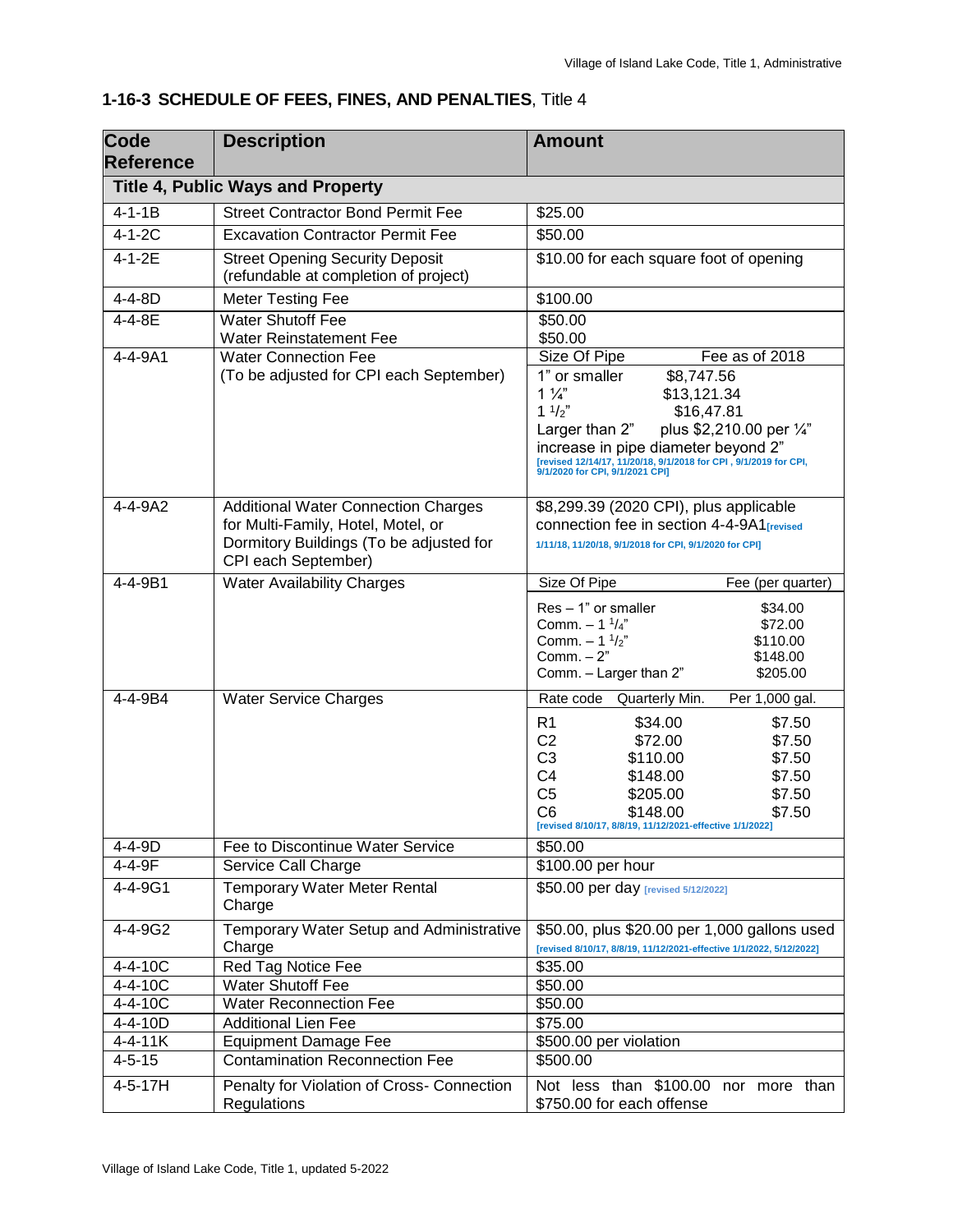|               |                                                                    | Village of Island Lake Code, Title 1, Administrative                      |
|---------------|--------------------------------------------------------------------|---------------------------------------------------------------------------|
| $4 - 6 - 5$   | Penalty for Violation of Beach Regulations                         | First Offense: Not less than \$10.00, nor<br>more than \$100.00           |
|               |                                                                    | Each Subsequent Offense: Not less than<br>\$25.00, nor more than \$200.00 |
| $4 - 10 - 4F$ | <b>Right of Way Utility</b><br><b>Construction Application Fee</b> | \$200.00                                                                  |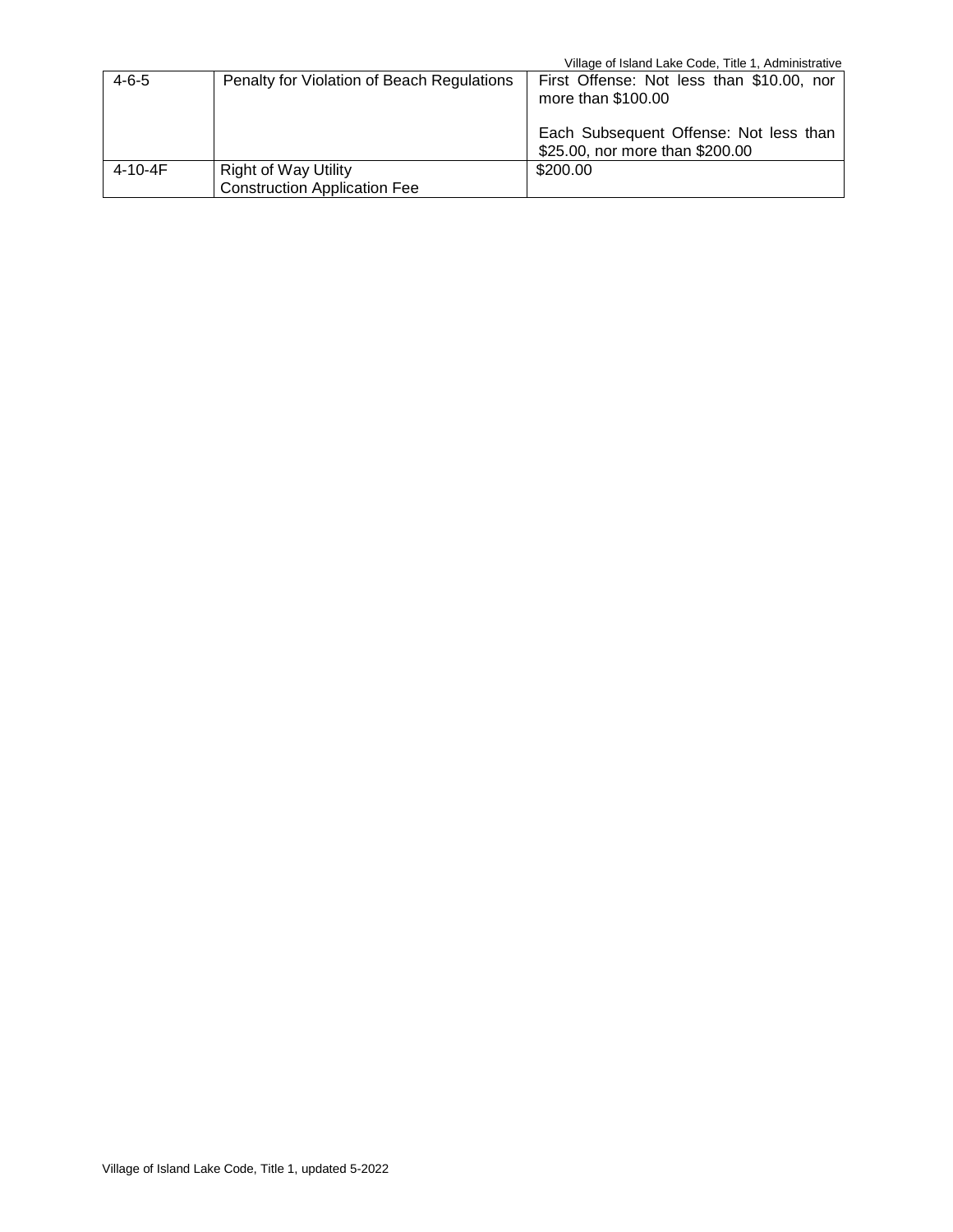| <b>Code</b><br><b>Reference</b> | <b>Description</b>                                          | <b>Amount</b>                                                                                                                              |
|---------------------------------|-------------------------------------------------------------|--------------------------------------------------------------------------------------------------------------------------------------------|
|                                 | <b>Title 5, Health and Sanitation</b>                       |                                                                                                                                            |
| $5 - 1B - 4$                    | Penalty for Violation of Open Burning<br>Regulations        | First Offense: Not less than \$75.00 nor more<br>than \$100.00<br>Each Subsequent Offense: Not less than<br>\$10.00 nor more than \$500.00 |
| $5 - 2 - 6B$                    | <b>Garbage Collection Service Charge</b>                    | \$54.00 per quarter, except for those<br>eligible for 20% senior discount under<br>Section 5-2-6C [revised 8/10/17, 7/25/19]               |
| $5 - 3 - 3$                     | Penalty for Violation of Weed Control<br><b>Regulations</b> | Not less than \$200.00 after 7 day notice                                                                                                  |

| <b>Code</b><br><b>Reference</b> | <b>Description</b>                                                     | <b>Amount</b>                                                                                          |
|---------------------------------|------------------------------------------------------------------------|--------------------------------------------------------------------------------------------------------|
|                                 | Title 6, Police and Public Safety Regulations                          |                                                                                                        |
| $6 - 4 - 10B$                   | Animal Impoundment Fee                                                 | \$25.00 per day.                                                                                       |
| $6 - 5 - 28$                    | Penalty for Violation of Criminal Offenses                             | \$50.00<br>Not less than<br>nor more than<br>\$750.00                                                  |
| $6 - 6 - 1D$                    | Penalty for Violation of Curfew Regulations                            | \$50.00<br>Not less than<br>nor more than<br>\$750.00                                                  |
| $6 - 6 - 2E$                    | Penalty for Violation of Parental<br><b>Responsibility Regulations</b> | \$50.00<br>Not less than<br>nor more than<br>\$750.00                                                  |
| $6 - 7 - 5A$                    | False Alarm Service Charge                                             | Second and Third False Alarms: \$100.00<br>Subsequent Offenses within any 12 month<br>period: \$250.00 |
| $6 - 7 - 5A2$                   | Alarm Reconnection Charge                                              | \$250.00                                                                                               |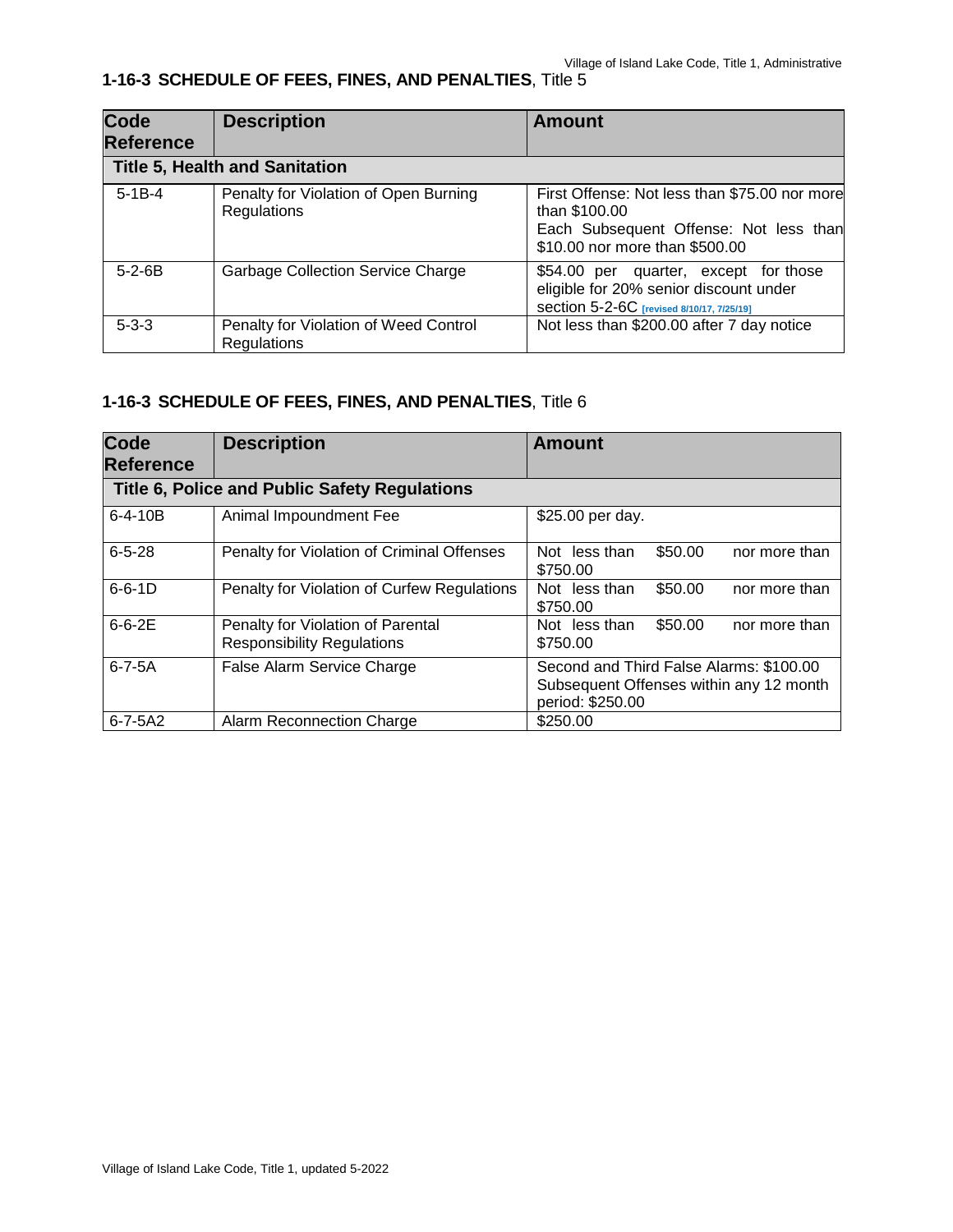| Code<br><b>Reference</b> | <b>Description</b>                                                                                              | <b>Amount</b>                                                                                                                                                                                                                                                                                                                                      |  |
|--------------------------|-----------------------------------------------------------------------------------------------------------------|----------------------------------------------------------------------------------------------------------------------------------------------------------------------------------------------------------------------------------------------------------------------------------------------------------------------------------------------------|--|
|                          | <b>Title 7, Motor Vehicles and Traffic</b>                                                                      |                                                                                                                                                                                                                                                                                                                                                    |  |
| $7 - 1 - 2A$             | Penalty for Driving Under the Influence<br>and/or Driving While a License is Revoked or \$2,500.00<br>Suspended | Not less than \$1,250.00 and not more than                                                                                                                                                                                                                                                                                                         |  |
| $7-2-3A$                 | Vehicle Sticker Fees                                                                                            | Type of Vehicle<br>Fee<br>Passenger vehicle for private use<br>and trucks of less than 2 ton capacity \$25.00<br>Freight or merchandise carrying vehicles or<br>trucks 2 tons capacity and over \$27.50<br>\$18.75<br>Motorcycles<br>Motor Scooters \$18.75<br>Golf Carts<br>\$18.75 (Added 9/24/2020)<br>Recreational Off-highway Vehicle \$18.75 |  |
|                          |                                                                                                                 | (Added 9/24/2020)<br>Public passenger vehicles with capacity<br>over 7 persons (motor buses) \$40.00<br>Public passenger vehicles having capacity of<br>less than 7 persons<br>\$21.25<br>Others vehicles \$33.75                                                                                                                                  |  |
| $7 - 2 - 3B$             | Additional Fee for Failure to Purchase<br>Vehicle Sticker, in addition to license fee                           | \$25.00                                                                                                                                                                                                                                                                                                                                            |  |
| $7 - 2 - 3C$             | Senior Citizen Vehicle Sticker Fee                                                                              | \$6.25                                                                                                                                                                                                                                                                                                                                             |  |
| $7 - 2 - 3D$             | Veteran Vehicle Sticker Fee                                                                                     | \$15.00 (12/09/2021)                                                                                                                                                                                                                                                                                                                               |  |
| $7 - 3 - 20$             | Penalty for Violation of Abandoned or<br>Inoperable Vehicle Regulations                                         | First Offense: Not less than \$35.00<br>Second Offense: \$70.00<br>Subsequent Offenses: \$150.00                                                                                                                                                                                                                                                   |  |
| $7-4-2D$                 | Penalty for Violation of Vehicle Size, Weight, Not less than \$100.00<br>and Load Restrictions                  | nor more than \$750.00                                                                                                                                                                                                                                                                                                                             |  |
| $7 - 5 - 1B1$            | Boating Sticker Fee, Resident                                                                                   | \$20.00 for the first boat<br>\$15.00 for each additional boat                                                                                                                                                                                                                                                                                     |  |
| $7 - 5 - 1B1$            | Boating Sticker Fee: Nonresident                                                                                | \$40.00 for each boat                                                                                                                                                                                                                                                                                                                              |  |
| $7 - 5 - 1B1$            | Penalty for Violation of Boat Sticker Fee<br>Requirement, Resident and Nonresident                              | \$50.00 for each boat                                                                                                                                                                                                                                                                                                                              |  |
| 7-5-1B2                  | Senior Citizen Boating Sticker Fee                                                                              | \$6.00                                                                                                                                                                                                                                                                                                                                             |  |
| $7-5-5K$                 | Penalty for Violation of Horsepower<br><b>Restrictions</b>                                                      | Not less than \$200.00<br>nor more than \$750.00                                                                                                                                                                                                                                                                                                   |  |
| 7-7-4A                   | Penalty for Violation of Parking Regulations                                                                    | less than<br><b>Not</b><br>\$35.00<br>nor more than<br>\$100.00                                                                                                                                                                                                                                                                                    |  |
| 7-7-5B                   | Penalty for Violation of Disabled Parking<br>Regulations                                                        | \$250.00                                                                                                                                                                                                                                                                                                                                           |  |
| $7 - 12 - 6$             | Penalty for Driving without a Valid Safety<br>Sticker                                                           | Not less than \$250.00                                                                                                                                                                                                                                                                                                                             |  |
| $7 - 13 - 3$             | <b>Towing Bond</b>                                                                                              | \$500.00                                                                                                                                                                                                                                                                                                                                           |  |
| $7 - 13 - 4$             | <b>Administrative Towing Fee</b>                                                                                | \$500.00                                                                                                                                                                                                                                                                                                                                           |  |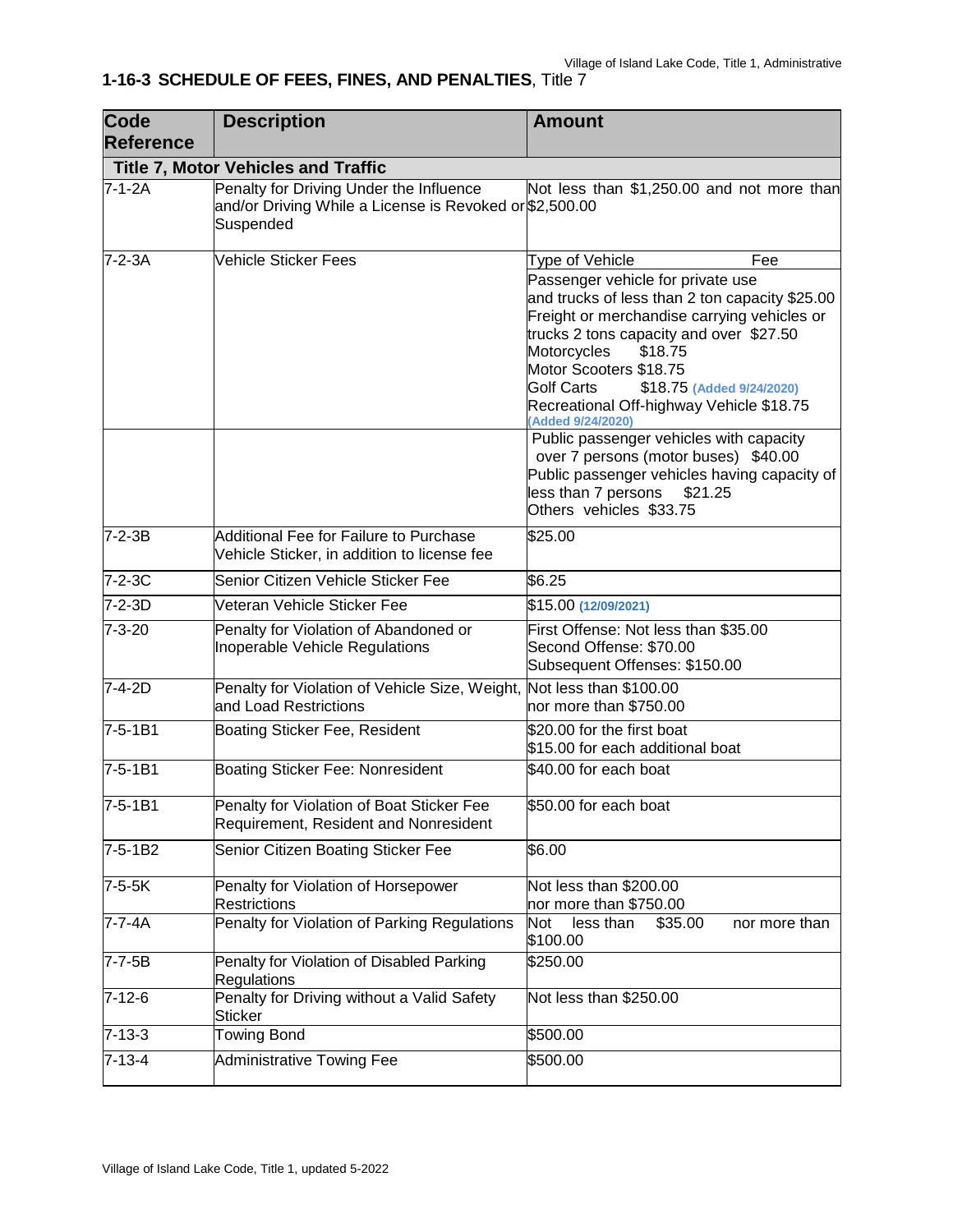When applying for Permits, the following **MUST BE SUBMITTED** all at once or the permit **WILL NOT be accepted**: a completed Permit Application; Plat of Survey or Blueprint when applicable; Contractors Registration; Approval Letter from HOA if applicable.

| <b>Description</b><br>total project cost. | Note: Under each project are the required inspection fee; add the cost and the fee to get the | Cost         |
|-------------------------------------------|-----------------------------------------------------------------------------------------------|--------------|
| <b>Shed</b>                               | 10' X 10" X 12' maximum                                                                       | \$<br>100.00 |
|                                           | 2 insp. - Base/Final (concrete slab or wood base with post 42" deep                           | \$<br>60.00  |
| Garage                                    | 24' X 24' maximum                                                                             | \$<br>200.00 |
|                                           | 4 insp. - footing/slab/rough carpentry. /final                                                | \$<br>120.00 |
|                                           | if it has electric - additional                                                               | \$<br>100.00 |
| <b>Temporary Structure</b>                | 12' X 12' X 10' maximum                                                                       | \$100.00     |
|                                           | 3 inspections - Base, final construction, take down/removal                                   | \$90.00      |
| Decks - Patios -                          |                                                                                               | \$100.00     |
| <b>Gazebos</b>                            | 3 inspections - post holes/base/rough framing/final                                           | \$90.00      |
| Fence                                     |                                                                                               | \$<br>100.00 |
|                                           | 2 inspections - post holes/final (if repairing 6 panels or less, no permit<br>needed)         | \$<br>60.00  |
| <b>Roofs</b>                              | $(2$ inspections – ice/final - \$60)                                                          | \$<br>100.00 |
|                                           |                                                                                               |              |
| Siding                                    |                                                                                               | \$<br>100.00 |
|                                           | 2 inspections - Tyvek/final                                                                   | \$<br>60.00  |
| <b>Windows - Doors</b>                    | More than $2 - no$ size change $- 1\%$ of cost or minimum                                     | \$100.00     |
|                                           | 1 inspection - final                                                                          | \$<br>30.00  |
|                                           | if opening is made larger $-2$ inspections                                                    | \$<br>60.00  |
| <b>Driveways</b>                          |                                                                                               | \$<br>100.00 |
|                                           | 2 inspections - base/final                                                                    | \$<br>60.00  |
| <b>Sidewalks - Porches</b>                |                                                                                               | \$<br>100.00 |
|                                           | 2 inspections - base/final                                                                    | \$<br>60.00  |
|                                           |                                                                                               |              |
| <b>Finish Basements</b>                   | no bathrooms                                                                                  | \$<br>100.00 |
|                                           | 4 inspections - base/final, electric                                                          | \$<br>60.00  |
|                                           | with bathroom                                                                                 | \$<br>100.00 |
|                                           | 6 inspections - rough/final electric                                                          | \$<br>100.00 |
|                                           | rough/final carpentry                                                                         | \$<br>60.00  |
|                                           | rough/final plumbing                                                                          | \$<br>160.00 |
| <b>Fireplaces</b>                         | Masonry                                                                                       | \$<br>200.00 |
|                                           | 2 inspections - rough/final                                                                   | \$<br>60.00  |
|                                           | Pre-Fab                                                                                       | \$<br>100.00 |
|                                           | 2 inspections - rough/final                                                                   | \$<br>60.00  |
|                                           |                                                                                               |              |
| <b>HVAC</b>                               |                                                                                               | \$<br>100.00 |
|                                           | 1 inspection - final - \$50                                                                   | \$<br>50.00  |
|                                           |                                                                                               |              |
| <b>Electric Service -</b>                 |                                                                                               | \$<br>100.00 |
| New/upgrade - 100                         | 2 inspections - rough/final electric                                                          | \$<br>100.00 |
| Amp                                       | each additional 100 amps                                                                      | \$<br>100.00 |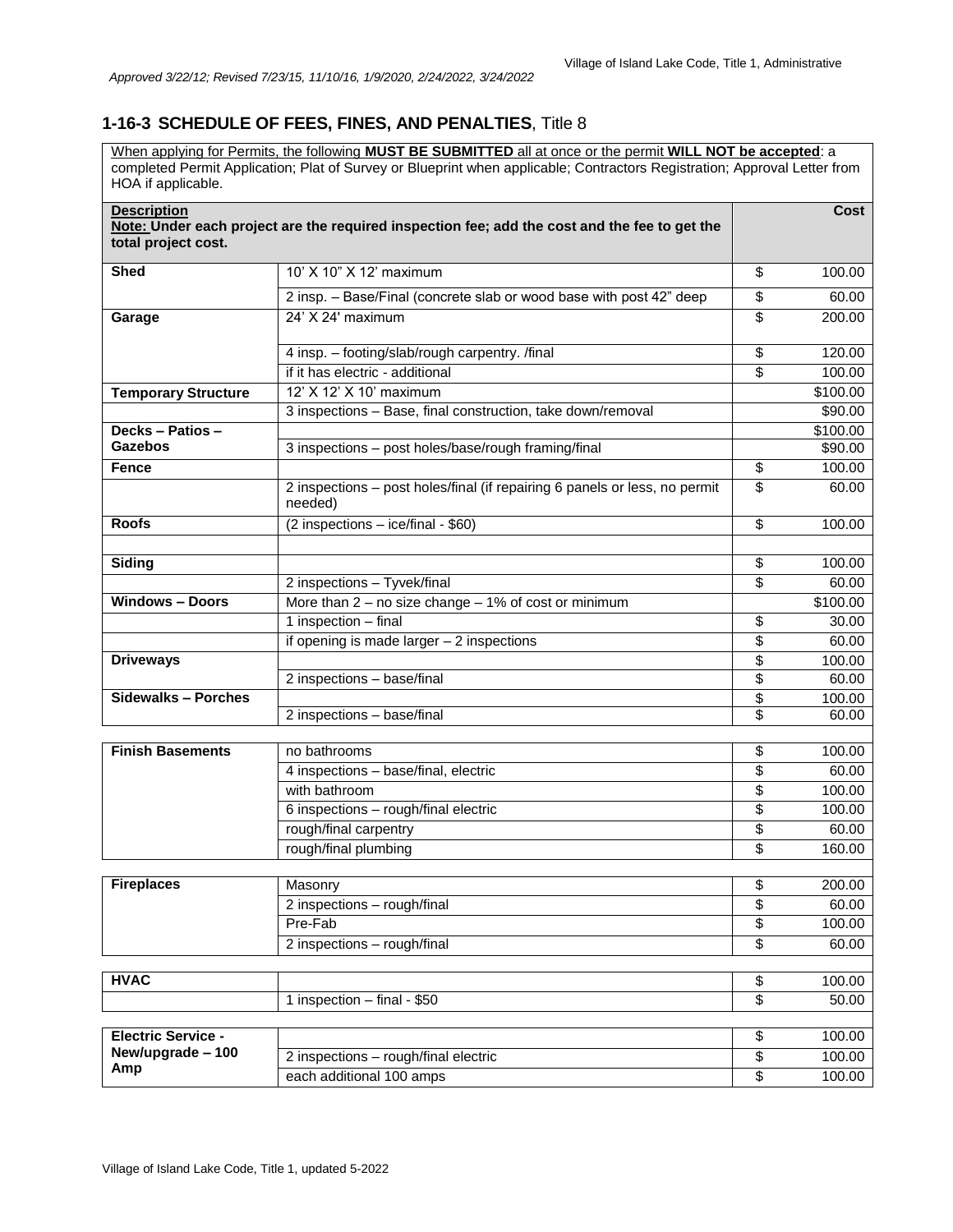| <b>Description</b>                          |                                                                                                                                                                                                 |              | Cost             |
|---------------------------------------------|-------------------------------------------------------------------------------------------------------------------------------------------------------------------------------------------------|--------------|------------------|
| <b>Electric Upgrades -</b>                  |                                                                                                                                                                                                 | \$           | 50.00            |
| <b>Adding new</b>                           | 2 inspections - rough/final electric                                                                                                                                                            | \$           | 100.00           |
| <b>Outlets/Switches/Lights</b>              | 1st opening                                                                                                                                                                                     | \$           | 50.00            |
|                                             | each additional opening                                                                                                                                                                         | \$           | 25.00            |
|                                             | Residential                                                                                                                                                                                     | \$           | 150.00           |
|                                             | 2 inspections - rough/final electric                                                                                                                                                            | \$           | 100.00           |
|                                             | Commercial                                                                                                                                                                                      | \$           | 250.00           |
|                                             | 2 inspections - rough/final electric                                                                                                                                                            | \$           | 100.00           |
| <b>Solar Panels</b>                         | 1% of cost or minimum                                                                                                                                                                           |              | \$125.00 min.    |
|                                             | 2 inspections - rough/final electric                                                                                                                                                            | \$           | 100.00           |
|                                             | Review Fee (2/24/2022)                                                                                                                                                                          | \$           | 275.00           |
| <b>Whole House Power</b>                    | Permit                                                                                                                                                                                          |              | \$100.00         |
| <b>Generator (2/24/2022)</b>                |                                                                                                                                                                                                 | $$80.00$ per |                  |
|                                             | Inspection fee                                                                                                                                                                                  | inspection   |                  |
|                                             | <b>Review Fee</b>                                                                                                                                                                               |              | \$275.00         |
| Pole Lights - Antenna -<br><b>Flag Pole</b> | fee includes final inspection                                                                                                                                                                   | \$           | 75.00            |
|                                             |                                                                                                                                                                                                 |              |                  |
| <b>Plumbing</b>                             | <b>Water Line Repair</b>                                                                                                                                                                        |              | \$100.00 min.    |
|                                             | 1% of cost or minimum                                                                                                                                                                           |              |                  |
|                                             | 3 inspections - tap on/backfill/final - \$180)                                                                                                                                                  | \$           | 180.00           |
|                                             | <b>Sewer Repair</b>                                                                                                                                                                             |              | \$100.00 min.    |
|                                             | 1% of cost or minimum                                                                                                                                                                           |              |                  |
|                                             | 3 inspections - tap on/backfill/final                                                                                                                                                           | \$           | 180.00           |
| <b>Under Ground</b><br><b>Irrigation</b>    | 1% of cost or min                                                                                                                                                                               |              | \$100.00 min.    |
|                                             | 2 inspections - trench/final                                                                                                                                                                    | \$           | 120.00           |
|                                             | 2 elect. $-$ rough/final $-$ \$100                                                                                                                                                              | \$           | 100.00           |
|                                             | Also need RPZ Backflow Preventer - not included                                                                                                                                                 |              |                  |
| If remodeling and                           | Sinks, tubs, showers, toilets, etc.: 1st fixture                                                                                                                                                | \$           | 50.00            |
| moving or adding:                           | 2 inspections - rough/final                                                                                                                                                                     | \$           | 120.00           |
|                                             | Sinks, tubs, showers, toilets, etc. (each additional)                                                                                                                                           | \$           | 25.00            |
|                                             | NOTE: If remodeling and only replacing fixtures in the same place, no supply lines or drainage<br>lines are moved, hot water tanks are replaced and the same size in the same space, no permits |              |                  |
| are required.                               |                                                                                                                                                                                                 |              |                  |
|                                             |                                                                                                                                                                                                 |              |                  |
| Pool(s):                                    | In Ground                                                                                                                                                                                       | \$           | 250.00           |
|                                             | 2 inspections - plumbing - rough/final<br>2 increations algebra reughling \$100                                                                                                                 | \$<br>¢      | 120.00<br>100.00 |

| POOI(S).                         | ın Ground                                                                                           | Φ      | ZOU.UU      |
|----------------------------------|-----------------------------------------------------------------------------------------------------|--------|-------------|
|                                  | 2 inspections - plumbing - rough/final                                                              | \$     | 120.00      |
|                                  | 2 inspections. - electric - rough/final - \$100                                                     | \$     | 100.00      |
|                                  | <b>Above Ground</b>                                                                                 | \$     | 100.00      |
|                                  | 2 inspections – plumbing - rough/final                                                              | \$     | 120.00      |
|                                  | 2 inspections – electric – rough/final                                                              | \$     | 100.00      |
| <b>Hot Tub</b>                   |                                                                                                     |        | 75.00       |
|                                  | 2 inspections – plumbing - rough/final                                                              | \$     | 120.00      |
|                                  | 2 inspections - electric - rough/final                                                              |        | 100.00      |
|                                  | NOTE: If applying for a pool, you must have a minimum of a 48" fence around the perimeter of the    |        |             |
|                                  | pool or your yard. If you do not have a fence in place, you must have a contract and a fence permit |        |             |
|                                  | issued before your pool permit will be approved and issued. Your fence must be in before pool is    |        |             |
| completed and filled with water. |                                                                                                     |        |             |
|                                  |                                                                                                     |        |             |
| 0.111                            |                                                                                                     | $\sim$ | $1 - 2 - 2$ |

| Sea Wall  |                    | e<br>w | 150.00 |
|-----------|--------------------|--------|--------|
|           | inspection - final | w      | 30.00  |
| Dock/Pier |                    | мD     | 100.00 |
|           | inspection - final | - 13   | 30.00  |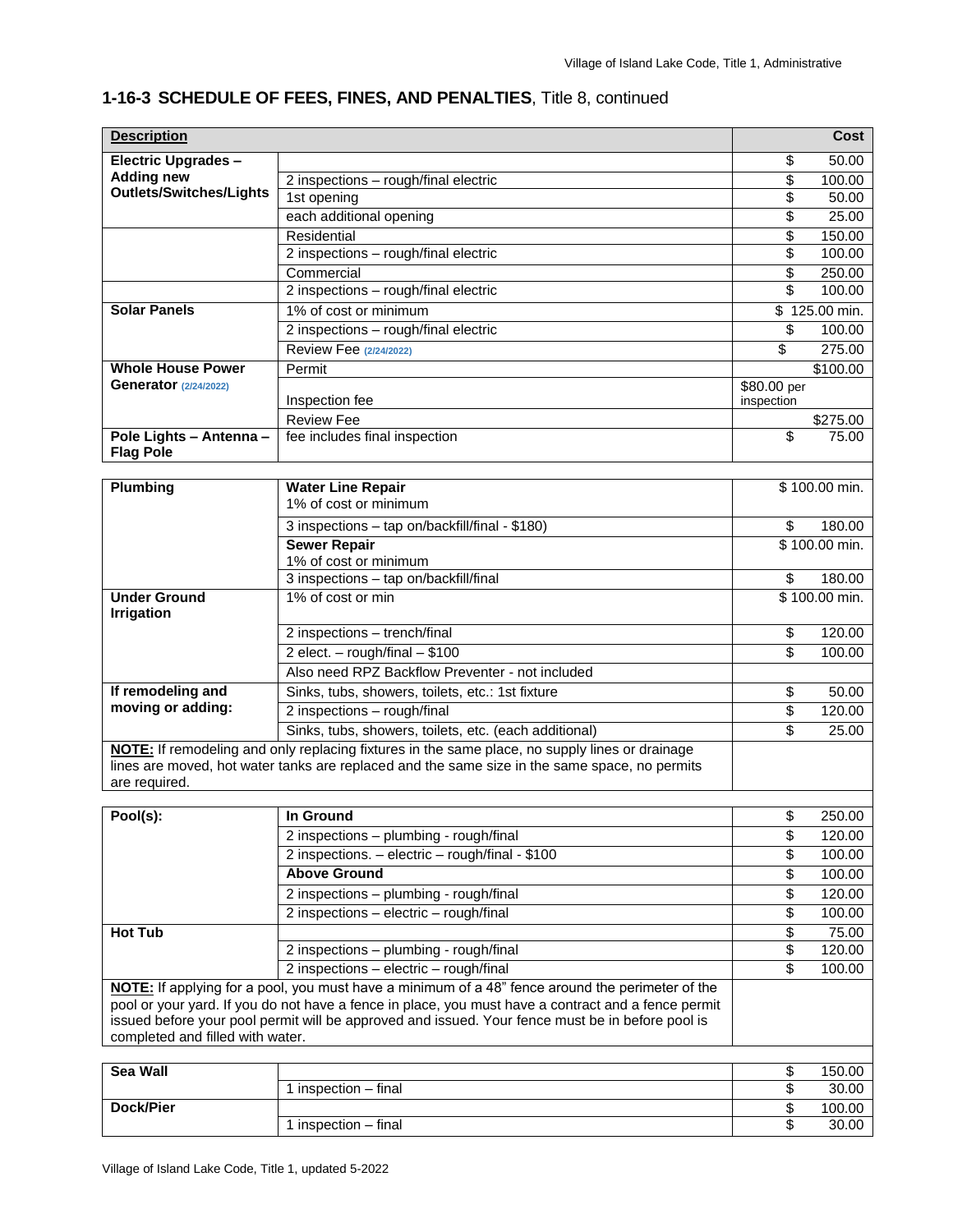| <b>Description</b>                                          |                 | <b>Cost</b>  |
|-------------------------------------------------------------|-----------------|--------------|
| <b>Landscaping Bond</b><br><b>Deposit</b>                   |                 | \$<br>500.00 |
| <b>Retaining Wall</b>                                       |                 | \$<br>50.00  |
| <b>Replace lost Permit Card</b>                             |                 | \$<br>10.00  |
| <b>Permit Extensions</b>                                    | 90 days maximum | \$<br>100.00 |
|                                                             |                 |              |
| <b>Inspections</b>                                          | Carpentry       | \$<br>30.00  |
|                                                             | Electric        | \$<br>50.00  |
|                                                             | Plumbing        | \$<br>60.00  |
| <b>Dumpster</b>                                             | 30 days         | \$<br>50.00  |
| <b>Construction Trailers</b>                                | per 6 months    | \$<br>250.00 |
| <b>Projects not specifically</b><br>covered in this Section | 1% or minimum   | \$100.00     |

#### **Rental Registration**

| <b>Inspection</b>             |                                                           |        |
|-------------------------------|-----------------------------------------------------------|--------|
| <b>Residential Inspection</b> | payable upon submission of application                    | 50.00  |
|                               | re-inspection                                             | 30.00  |
|                               | Late Application Fee                                      | 150.00 |
|                               | Penalty each and every day the violation continues up to: | 750.00 |

#### **Vacant Property Fees**

| <b>Registration</b> | lannually                                                                     | 200.00 |
|---------------------|-------------------------------------------------------------------------------|--------|
| <b>Inspection</b>   |                                                                               | 500.00 |
|                     | $ $ (FINE: not less than \$100 and not more than \$750 per day per violation) |        |

#### **Residential (R-1) Permit Fees**

| <b>Single Family</b>             | <b>New Construction</b>                                                      |                |
|----------------------------------|------------------------------------------------------------------------------|----------------|
| Initial Application Fee          |                                                                              | \$<br>100.00   |
| Initial Plan Review Fee          |                                                                              | \$<br>250.00   |
| Carpentry: (up to 1,300 sq. ft.) | (plus .65 per sq. ft. over 1,300 sq. ft. $-$ Includes basements and garages) | \$<br>1,500.00 |
| Plumbing                         | <b>Basic Fee</b>                                                             | \$<br>300.00   |
|                                  | plus per fixture                                                             | \$<br>25.00    |
| Electrical                       | 100 Amp Service                                                              | \$<br>300.00   |
|                                  | each additional 100 amps                                                     | \$<br>100.00   |
| <b>HVAC</b>                      | per unit                                                                     | \$<br>300.00   |
| Fireplaces:                      | Masonry                                                                      | \$<br>250.00   |
|                                  | Pre-fab                                                                      | \$<br>125.00   |
| Patios/Decks                     |                                                                              | \$<br>150.00   |
| Inspections                      | Carpentry                                                                    | \$<br>30.00    |
|                                  | Electric                                                                     | \$<br>50.00    |
|                                  | Plumbing                                                                     | \$<br>60.00    |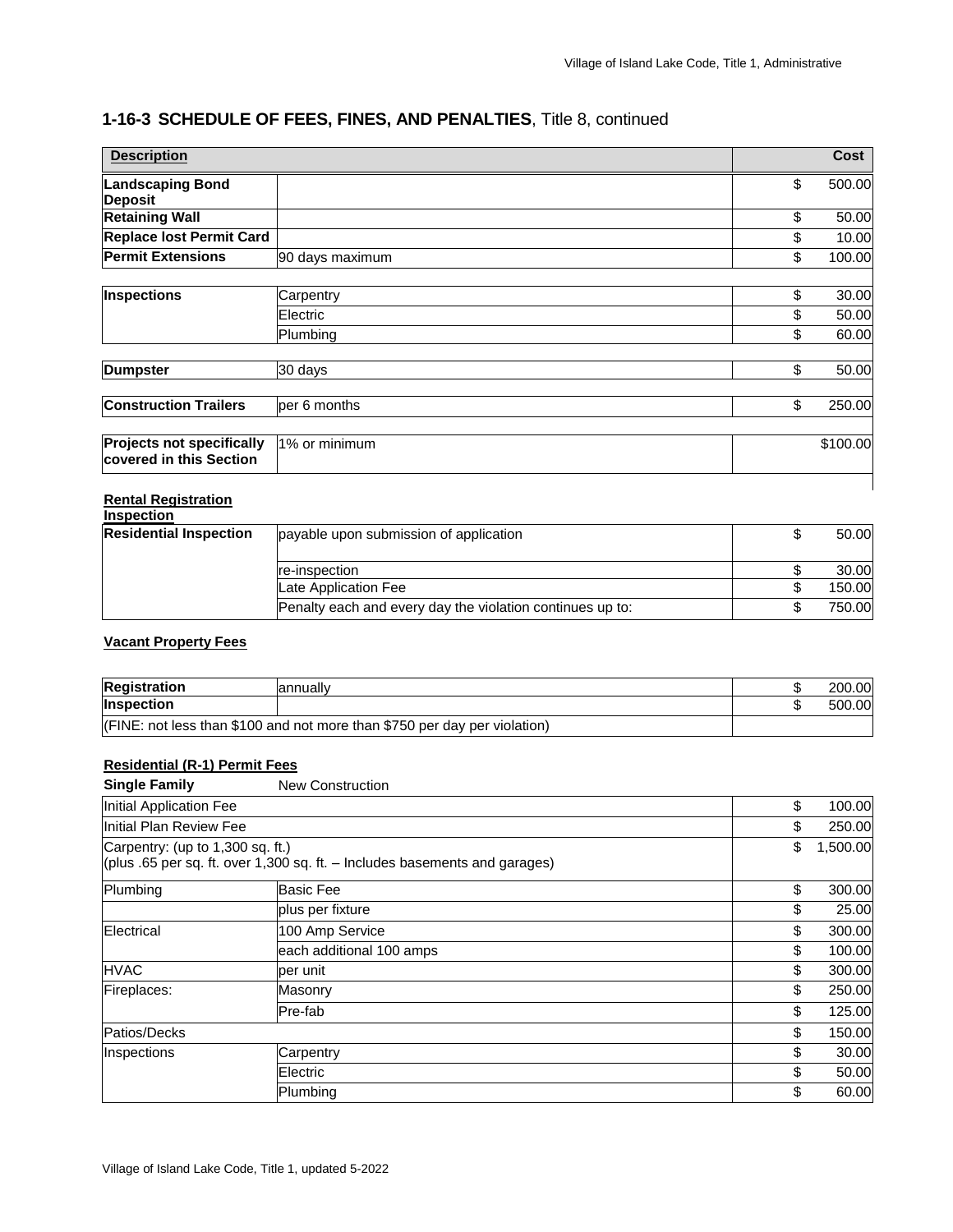| <b>Description</b>                              |                                                                                                                                                                                                                                                                       | Cost           |
|-------------------------------------------------|-----------------------------------------------------------------------------------------------------------------------------------------------------------------------------------------------------------------------------------------------------------------------|----------------|
| Inspections<br>(minimum 19 required             | footing, foundation, backfill, basement slab, garage slab, electrical<br>service, water tap on/backfill, sewer tap on/backfill, rough<br>carpentry/plumbing/electric/HVAC, final<br>carpentry/plumbing/electric/HVAC, driveway/sidewalk base, final, final<br>grading | \$<br>750.00   |
| Certificate of Occupancy                        |                                                                                                                                                                                                                                                                       | \$<br>200.00   |
| Temporary Certificate of Occupancy (additional) |                                                                                                                                                                                                                                                                       | \$<br>100.00   |
| Violations                                      | Fee #1: working without a permit                                                                                                                                                                                                                                      | \$<br>100.00   |
|                                                 | Fee #2: working without required inspections                                                                                                                                                                                                                          | \$<br>100.00   |
| Stop Work Order                                 | in addition to violation fees                                                                                                                                                                                                                                         | \$<br>100.00   |
| Permit Extensions                               | 90 days maximum                                                                                                                                                                                                                                                       | \$<br>100.00   |
| <b>Impact Fees</b>                              |                                                                                                                                                                                                                                                                       |                |
| School Impact Fee                               | 2 bedrooms                                                                                                                                                                                                                                                            | \$<br>1,066.00 |
|                                                 | 3 bedrooms                                                                                                                                                                                                                                                            | \$<br>3,317.00 |
|                                                 | 4 bedrooms                                                                                                                                                                                                                                                            | \$<br>5,687.00 |
| Library Impact Fee                              | per dwelling unit                                                                                                                                                                                                                                                     | \$<br>266.00   |
| Municipal Impact Fee                            | per dwelling unit                                                                                                                                                                                                                                                     | \$<br>2,500.00 |
| Lake Management Impact<br>Fee                   | per dwelling unit                                                                                                                                                                                                                                                     | \$<br>500.00   |
| Park Land/Open Space<br>Impact Fee              | per dwelling unit                                                                                                                                                                                                                                                     | \$<br>1,000.00 |
| <b>Single Family</b>                            | Additions                                                                                                                                                                                                                                                             |                |
| Initial Application Fee                         |                                                                                                                                                                                                                                                                       | \$<br>50.00    |
| <b>Initial Plan Review Fee</b>                  |                                                                                                                                                                                                                                                                       | \$<br>120.00   |
|                                                 | Carpentry: (up to 400 sq. ft.) (plus .65 per sq. ft. over 400 sq. ft.                                                                                                                                                                                                 | \$<br>400.00   |
| Plumbing                                        | <b>Basic Fee</b>                                                                                                                                                                                                                                                      | \$<br>100.00   |
|                                                 | (plus per fixture)                                                                                                                                                                                                                                                    | \$<br>25.00    |
| Electrical                                      | 100 Amp Service                                                                                                                                                                                                                                                       | \$<br>300.00   |
|                                                 | each additional 100 amps                                                                                                                                                                                                                                              | \$<br>100.00   |
| <b>HVAC</b>                                     | per unit                                                                                                                                                                                                                                                              | \$<br>300.00   |
| Fireplaces:                                     | Masonry                                                                                                                                                                                                                                                               | \$<br>250.00   |
|                                                 | Pre-fab                                                                                                                                                                                                                                                               | \$<br>125.00   |
| Inspections                                     | Carpentry                                                                                                                                                                                                                                                             | \$<br>30.00    |
|                                                 | Electric                                                                                                                                                                                                                                                              | \$<br>50.00    |
|                                                 | Plumbing                                                                                                                                                                                                                                                              | \$<br>60.00    |
| Inspections (minimum 11<br>required)            | footing, foundation, backfill, rough carpentry/plumbing/electric/HVAC,<br>final carpentry/plumbing/electric/HVAC                                                                                                                                                      | \$<br>420.00   |
|                                                 |                                                                                                                                                                                                                                                                       |                |
| Certificate of Occupancy                        |                                                                                                                                                                                                                                                                       | \$<br>200.00   |
| Temporary Certificate of Occupancy (additional) |                                                                                                                                                                                                                                                                       | \$<br>100.00   |
| Violations                                      | Fee #1: working without a permit                                                                                                                                                                                                                                      | \$<br>100.00   |
|                                                 | Fee #2: working without required inspections                                                                                                                                                                                                                          | \$<br>100.00   |
| Stop Work Order                                 | in addition to violation fees                                                                                                                                                                                                                                         | \$<br>100.00   |
| Replace lost Permit Card                        |                                                                                                                                                                                                                                                                       | \$<br>10.00    |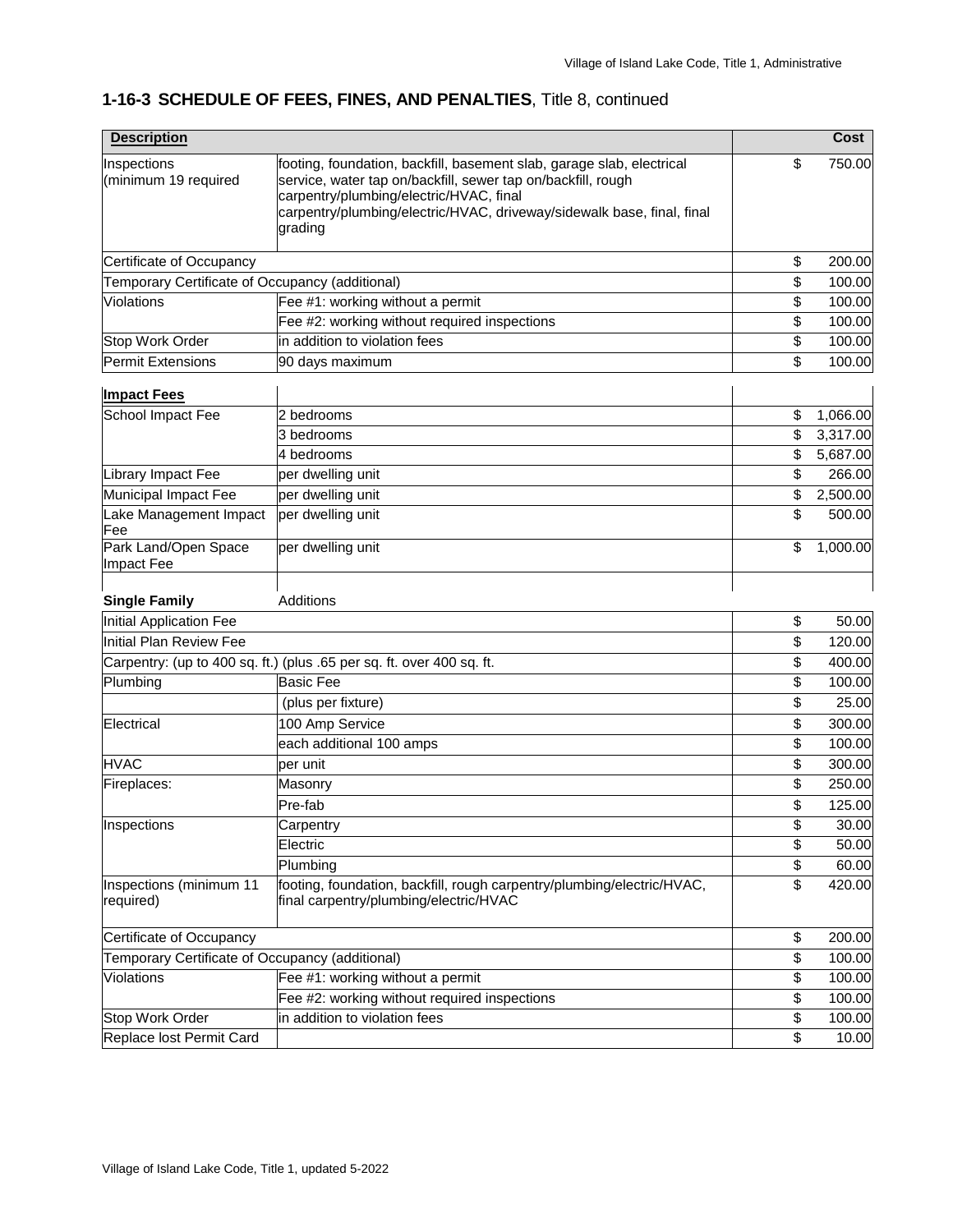| <b>Description</b>                              |                                                                                                                                                                                                                                                                       |                          | Cost     |
|-------------------------------------------------|-----------------------------------------------------------------------------------------------------------------------------------------------------------------------------------------------------------------------------------------------------------------------|--------------------------|----------|
| <b>Residential (R-2) Permit Fees</b>            |                                                                                                                                                                                                                                                                       |                          |          |
| <b>Multiple Family</b>                          | <b>New Construction</b>                                                                                                                                                                                                                                               |                          |          |
| <b>Initial Application Fee</b>                  |                                                                                                                                                                                                                                                                       | \$                       | 100.00   |
| <b>Initial Plan Review Fee</b>                  |                                                                                                                                                                                                                                                                       | \$                       | 250.00   |
|                                                 | Subsequent Plan Review Fee                                                                                                                                                                                                                                            | \$                       | 100.00   |
| Carpentry: (up to 1,300 sq. ft.)                |                                                                                                                                                                                                                                                                       | \$                       | 1,500.00 |
|                                                 | (plus .65 per sq. ft. over 1,300 sq. ft. - Includes basements and garages)                                                                                                                                                                                            |                          |          |
| Plumbing                                        | <b>Basic Fee</b>                                                                                                                                                                                                                                                      | \$                       | 300.00   |
|                                                 | plus per fixture                                                                                                                                                                                                                                                      | \$                       | 25.00    |
| Electrical                                      | 100 Amp Service                                                                                                                                                                                                                                                       | \$                       | 300.00   |
|                                                 | each additional 100 amps                                                                                                                                                                                                                                              | \$                       | 100.00   |
| <b>HVAC</b>                                     | per unit                                                                                                                                                                                                                                                              | \$                       | 500.00   |
| Fireplaces:                                     | Masonry                                                                                                                                                                                                                                                               | $\overline{\$}$          | 250.00   |
|                                                 | Pre-fab                                                                                                                                                                                                                                                               | \$                       | 125.00   |
| Patios/Decks                                    |                                                                                                                                                                                                                                                                       | \$                       | 150.00   |
| Inspections                                     | Carpentry                                                                                                                                                                                                                                                             | \$                       | 30.00    |
|                                                 | Electric                                                                                                                                                                                                                                                              | $\overline{\$}$          | 50.00    |
|                                                 | Plumbing                                                                                                                                                                                                                                                              | \$                       | 60.00    |
| Inspections<br>(minimum 19 required             | footing, foundation, backfill, basement slab, garage slab, electrical<br>service, water tap on/backfill, sewer tap on/backfill, rough<br>carpentry/plumbing/electric/HVAC, final<br>carpentry/plumbing/electric/HVAC, driveway/sidewalk base, final, final<br>grading | $\overline{\mathcal{S}}$ | 750.00   |
| Certificate of Occupancy                        |                                                                                                                                                                                                                                                                       | \$                       | 200.00   |
| Temporary Certificate of Occupancy (additional) |                                                                                                                                                                                                                                                                       | \$                       | 100.00   |
| Violations                                      | Fee #1: working without a permit                                                                                                                                                                                                                                      | \$                       | 100.00   |
|                                                 | Fee #2: working without required inspections                                                                                                                                                                                                                          | \$                       | 100.00   |
| <b>Stop Work Order</b>                          | in addition to violation fees                                                                                                                                                                                                                                         | \$                       | 100.00   |
| <b>Permit Extensions</b>                        | 90 days maximum                                                                                                                                                                                                                                                       | \$                       | 100.00   |
|                                                 |                                                                                                                                                                                                                                                                       |                          |          |
| <b>Impact Fees</b>                              |                                                                                                                                                                                                                                                                       |                          |          |
| School Impact Fee                               | 2 bedrooms                                                                                                                                                                                                                                                            | \$                       | 1,066.00 |
|                                                 | 3 bedrooms                                                                                                                                                                                                                                                            | \$                       | 3,317.00 |
|                                                 | 4 bedrooms                                                                                                                                                                                                                                                            | \$                       | 5,687.00 |
| Library Impact Fee                              | per dwelling unit                                                                                                                                                                                                                                                     | $\overline{\mathcal{S}}$ | 266.00   |
| Municipal Impact Fee                            | per dwelling unit                                                                                                                                                                                                                                                     | \$                       | 2,500.00 |
| Lake Management<br>Impact Fee                   | per dwelling unit                                                                                                                                                                                                                                                     | \$                       | 500.00   |
| Park Land/Open Space<br>Impact Fee              | per dwelling unit                                                                                                                                                                                                                                                     | \$                       | 1,000.00 |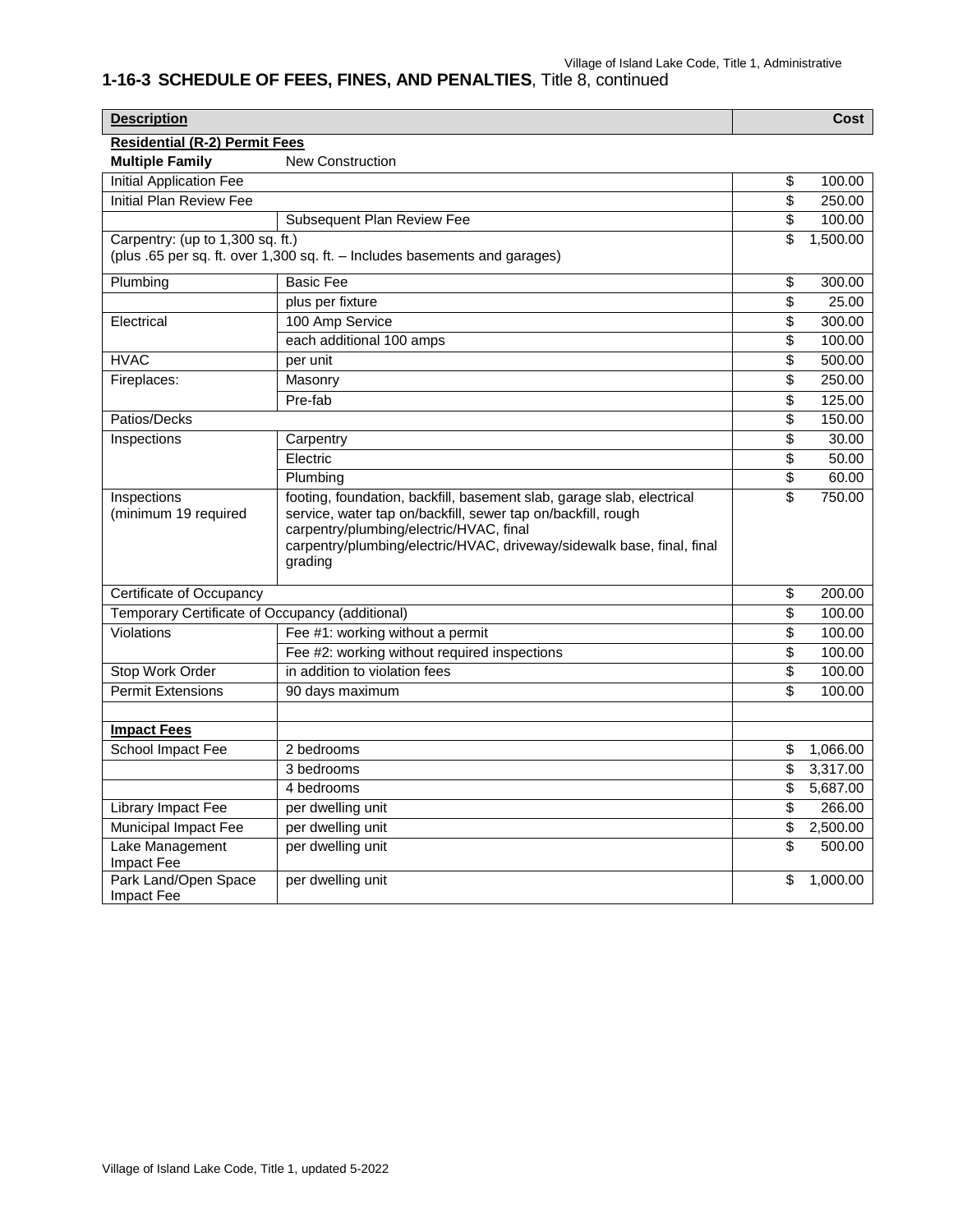| <b>Description</b>                              |                                                                                                                  | Cost         |
|-------------------------------------------------|------------------------------------------------------------------------------------------------------------------|--------------|
| <b>Multiple Family</b>                          | Additions                                                                                                        |              |
| Initial Application Fee                         |                                                                                                                  | \$<br>50.00  |
| Initial Plan Review Fee                         |                                                                                                                  | \$<br>120.00 |
|                                                 | Subsequent Plan Review Fee                                                                                       | \$<br>100.00 |
| Carpentry: (up to 1,300 sq. ft.)                | (plus .65 per sq. ft. over 1,300 sq. ft. - Includes basements and garages)                                       | \$<br>500.00 |
| Plumbing                                        | <b>Basic Fee</b>                                                                                                 | \$<br>100.00 |
|                                                 | plus per fixture                                                                                                 | \$<br>25.00  |
| Electrical                                      | 100 Amp Service                                                                                                  | \$<br>300.00 |
|                                                 | each additional 100 amps                                                                                         | \$<br>100.00 |
| <b>HVAC</b>                                     | per unit                                                                                                         | \$<br>300.00 |
| Fireplaces:                                     | Masonry                                                                                                          | \$<br>250.00 |
|                                                 | Pre-fab                                                                                                          | \$<br>125.00 |
| Inspections                                     | Carpentry                                                                                                        | \$<br>30.00  |
|                                                 | Electric                                                                                                         | \$<br>50.00  |
|                                                 | Plumbing                                                                                                         | \$<br>60.00  |
| Inspections<br>(minimum 11 required             | footing, foundation, backfill, rough carpentry/plumbing/electric/HVAC,<br>final carpentry/plumbing/electric/HVAC | \$<br>750.00 |
| Certificate of Occupancy                        |                                                                                                                  | \$<br>200.00 |
| Temporary Certificate of Occupancy (additional) |                                                                                                                  | \$<br>100.00 |
| Violations                                      | Fee #1: working without a permit                                                                                 | \$<br>100.00 |
|                                                 | Fee #2: working without required inspections                                                                     | \$<br>100.00 |
| Stop Work Order                                 | in addition to violation fees                                                                                    | \$<br>100.00 |
| <b>Permit Extensions</b>                        | 90 days maximum                                                                                                  | \$<br>100.00 |

#### **Commercial – Industrial**

| Preliminary Plan Review                         |                                                                                     | \$<br>200.00   |
|-------------------------------------------------|-------------------------------------------------------------------------------------|----------------|
| Initial Application Fee                         |                                                                                     | \$<br>300.00   |
| Initial Plan Review Fee                         |                                                                                     | \$<br>400.00   |
|                                                 | plus for each 1,000 sq. ft. or fraction thereof over 2,000 sq. ft.                  | \$<br>100.00   |
|                                                 |                                                                                     |                |
|                                                 | Subsequent plan review fee/Field Changes                                            | \$<br>150.00   |
| Structural                                      | up to 2,000 sq. ft.                                                                 | \$<br>1.500.00 |
| Plumbing                                        | <b>Basic Fee</b>                                                                    | \$<br>400.00   |
|                                                 | plus per fixture                                                                    | \$<br>50.00    |
| Electrical                                      | 100 Amp Service                                                                     | \$<br>400.00   |
|                                                 | each additional 100 amps                                                            | \$<br>200.00   |
| <b>HVAC</b>                                     | per unit                                                                            | \$<br>400.00   |
| Inspections                                     | Structural                                                                          | \$<br>75.00    |
|                                                 | Electric                                                                            | \$<br>50.00    |
|                                                 | Plumbina                                                                            | \$<br>60.00    |
| Inspections                                     | footing, foundation, backfill, slab, electric service, water tap on/backfill,       | \$<br>750.00   |
| (minimum 20 required                            | sewer tap on/backfill, rough structural/plumbing/electric/HVAC, final               |                |
|                                                 | structural/plumbing/electric/HVAC, driveway/sidewalk parking base,<br>final grading |                |
|                                                 |                                                                                     |                |
|                                                 |                                                                                     |                |
| Certificate of Occupancy                        |                                                                                     | \$<br>200.00   |
| Temporary Certificate of Occupancy (additional) |                                                                                     | \$<br>200.00   |
| Violations                                      | Fee #1: working without a permit                                                    | \$<br>200.00   |
|                                                 | Fee #2: working without required inspections                                        | \$<br>200.00   |
| Stop Work Order                                 | in addition to violation fees                                                       | \$<br>200.00   |
| <b>Permit Extensions</b>                        | 90 days maximum                                                                     | \$<br>100.00   |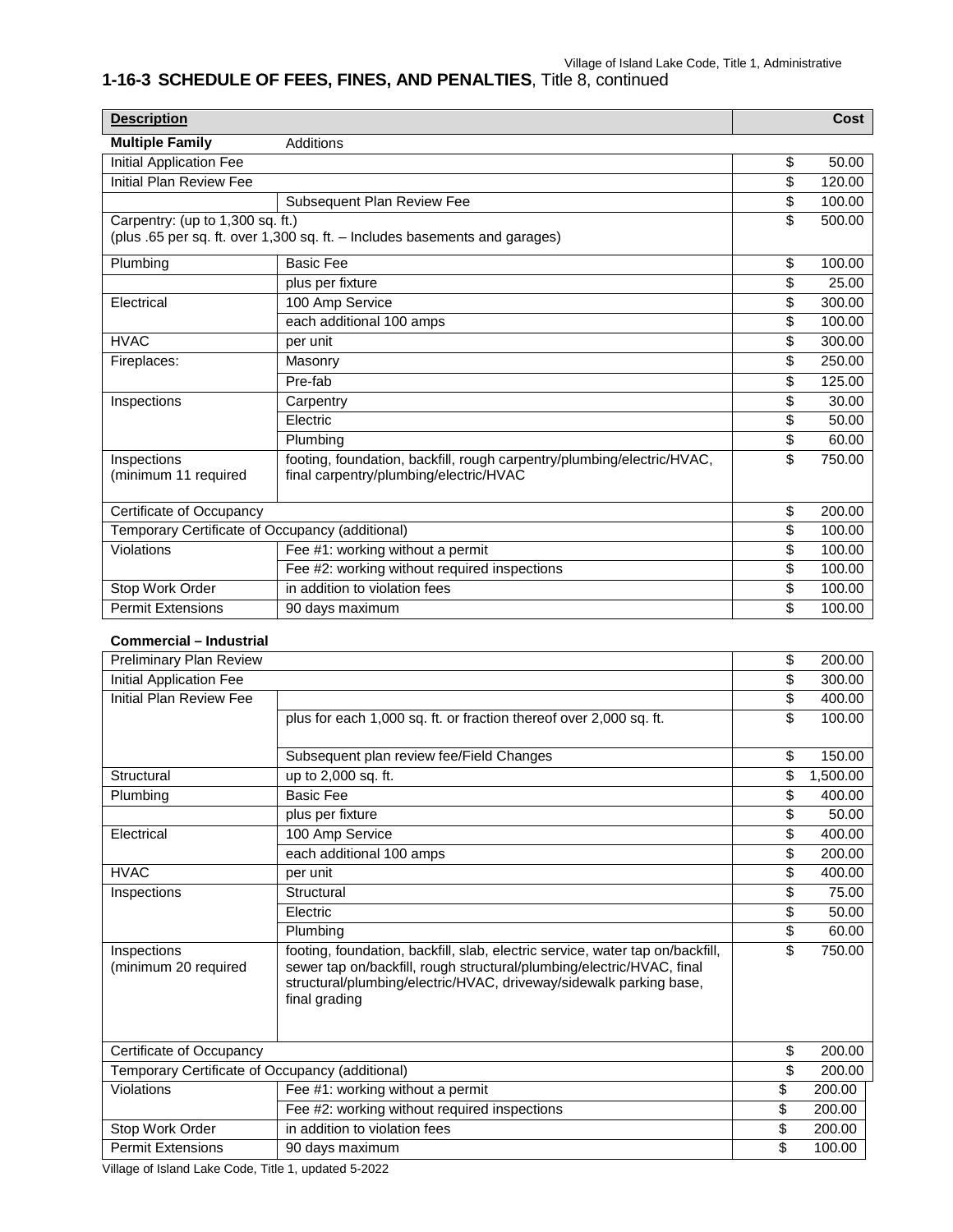#### **Description Cost Commercial – Industrial** Alterations/Accessory Structures/Miscellaneous Preliminary Plan Review **1988** 200.00 Initial Application Fee  $\overline{ }$  300.00 Initial Plan Review Fee **\$ 400.00**  $\frac{1}{3}$  400.00 plus for each 1,000 sq. ft. or fraction thereof over 2,000 sq. ft.  $\frac{1}{100.00}$ Subsequent plan review fee/Field Changes **150.00 150.00** Structural up to 2,000 sq. ft.  $\qquad \qquad$  \$ 1,000.00 Plumbing Basic Fee \$ 400.00 plus per fixture  $\sim$  50.000  $\sim$  50.000  $\sim$  50.000  $\sim$  50.000  $\sim$  50.000  $\sim$ Electrical 100 Amp Service **100 Amp Service** 100 Amp Service 100 Amp Service 100 Amp Service 100 Amp Service 100 Amp Service 100 Amp Service 100 Amp Service 100 Amp Service 100 Amp Service 100 Amp Service 100 Amp Service 1 each additional 100 amps **but all the set of the set of the set of the set of the set of the set of the set of the set of the set of the set of the set of the set of the set of the set of the set of the set of the set of t** Inspections | Structural \$ 75.00 Electric  $\begin{array}{ccccccc} \text{50.00} & & & \text{50.00} \end{array}$ Plumbing \$ 60.00 Inspections (minimum 13 required @ \$75.00) footing, foundation, backfill, slab, electric service, rough structural, structural/plumbing/electric/HVAC, final structural/plumbing/electric/HVAC, driveway/sidewalk parking base, final grading \$ 975.00 Certificate of Occupancy \$ 200.00 Temporary Certificate of Occupancy (additional)  $\qquad \qquad$  200.00 Violations Fee #1: working without a permit  $\frac{1}{3}$  8 200.00 Fee #2: working without required inspections \$ 200.00 Stop Work Order in addition to violation fees <br> **Stop Work Order** in addition to violation fees <br> **Stop Work Order** Permit Extensions 90 days maximum but contained the state of the state of the state of the state of the state of the state of the state of the state of the state of the state of the state of the state of the state of the s **Commercial – Industrial** Miscellaneous Fees Grease Collector New, Replaced, Repaired or Modified  $\qquad \qquad$  100.00 2 inspections – plumbing  $\sim$  120.00 Cell Towers New, repaired or Modified: 3% of cost of work or minimum \$ 500.00 Signage non-electric: base price \$ 100.00 plus per sq. ft. \$ 3.00 2 inspections – structural \$ 150.00 electric: base price  $\sim$  125.00 plus per sq. ft. \$ 4.00 Temporary Signage | 30 days | \$ 100.00 Inspections | Structural \$ 75.00 Electric  $\begin{array}{ccccccc} \text{S} & 50.00 & \text{S} & 50.00 & \text{S} \end{array}$ Plumbing \$ 60.00

#### **1-16-3 SCHEDULE OF FEES, FINES, AND PENALTIES**, Title 8, continued

|                                                             | plus per sq. it.                                | Φ  | 3.UU   |
|-------------------------------------------------------------|-------------------------------------------------|----|--------|
|                                                             | 2 inspections - structural                      | \$ | 150.00 |
|                                                             | electric: base price                            | \$ | 125.00 |
|                                                             | plus per sq. ft.                                | \$ | 4.00   |
| <b>Temporary Signage</b>                                    | 30 days                                         | \$ | 100.00 |
| Inspections                                                 | Structural                                      | \$ | 75.00  |
|                                                             | Electric                                        | \$ | 50.00  |
|                                                             | Plumbing                                        | \$ | 60.00  |
| Parking Lot Paving,<br>Resurfacing, Repair                  | up to 2,000 sq. ft.                             | \$ | 300.00 |
|                                                             | plus for every 1,000 sq. ft. over 2,000 sq. ft. | \$ | 200.00 |
| Parking Lot Seal<br>Coating, Stripping                      | 2% of cost or minimum                           | \$ | 300.00 |
| <b>Construction Trailer or</b><br><b>Temporary Building</b> | per 6 months                                    | \$ | 300.00 |
| Fence or Dumpster Enclosure                                 |                                                 | \$ | 150.00 |
|                                                             |                                                 |    |        |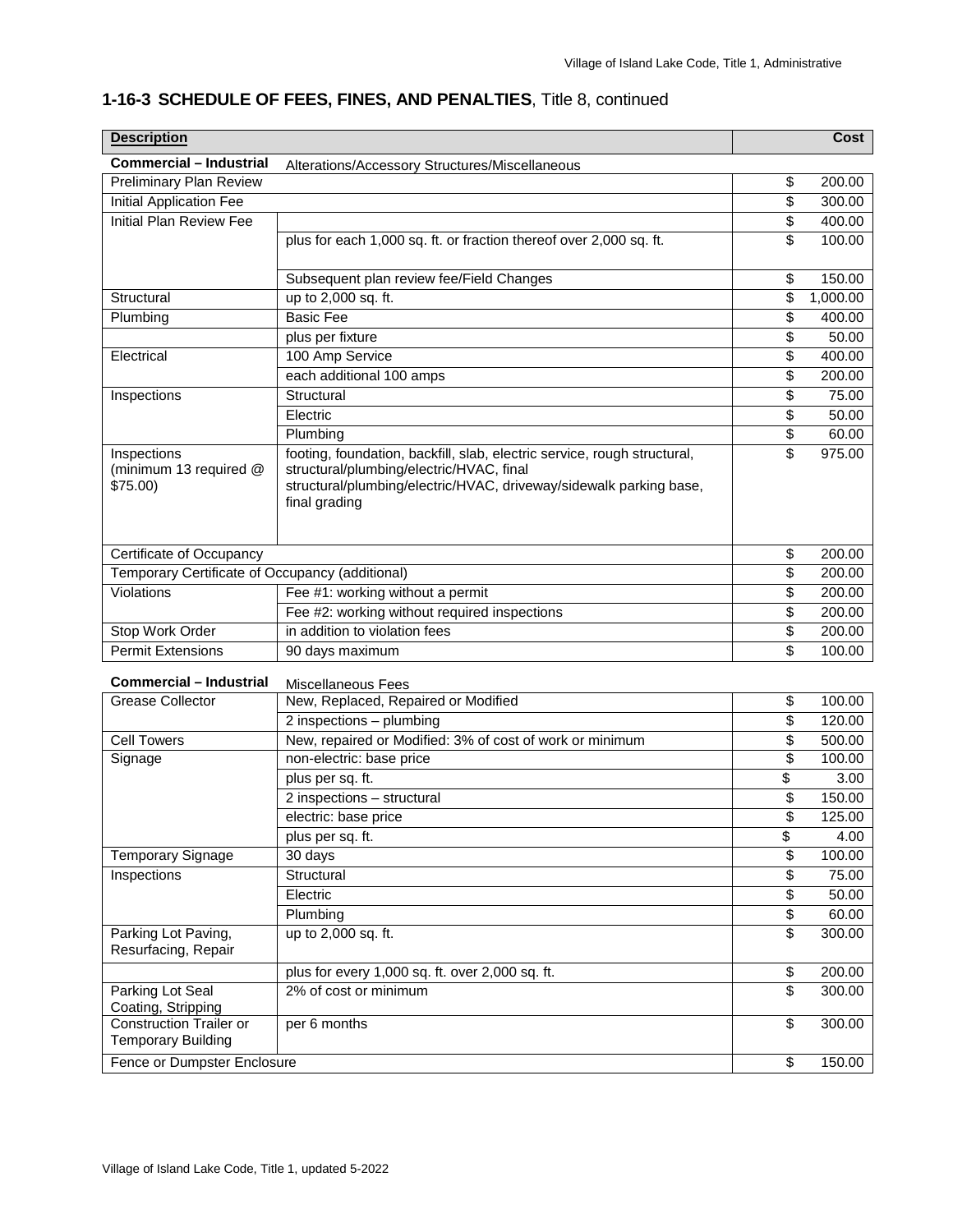| <b>Description</b>                                             |                                                                                    |    | <b>Cost</b> |
|----------------------------------------------------------------|------------------------------------------------------------------------------------|----|-------------|
| Roofing                                                        | 2% of cost or minimum                                                              | \$ | 200.00      |
| Fire Alarm or Sprinkler                                        | Low Voltage Systems                                                                | \$ | 200.00      |
| <b>Exterior Lighting</b>                                       | on building: 2% of cost or minimum                                                 | \$ | 100.00      |
|                                                                | 2 inspections: electric - rough/final                                              | \$ | 100.00      |
| <b>Commercial Swimming</b>                                     | 2% of cost or minimum                                                              | \$ | 400.00      |
| Pool Permit                                                    | inspection: minimum of 2 plumbing, 2<br>electric, 2 HVAC, 4 structural,<br>minimum | \$ | 650.00      |
| Underground Irrigation                                         | 2% of cost or minimum                                                              | \$ | 100.00      |
|                                                                | 2 inspections - trench/final                                                       | \$ | 120.00      |
|                                                                | 2 inspections electric - rough/final                                               | \$ | 100.00      |
|                                                                | also need RPZ Backflow Preventer -<br>not included                                 |    |             |
| License                                                        |                                                                                    | \$ | 100.00      |
|                                                                | annually                                                                           |    |             |
| <b>Fill Permit</b>                                             |                                                                                    | \$ | 50.00       |
| <b>Projects not covered</b><br>specifically in this<br>section | 2% of cost or minimum                                                              | \$ | 100.00      |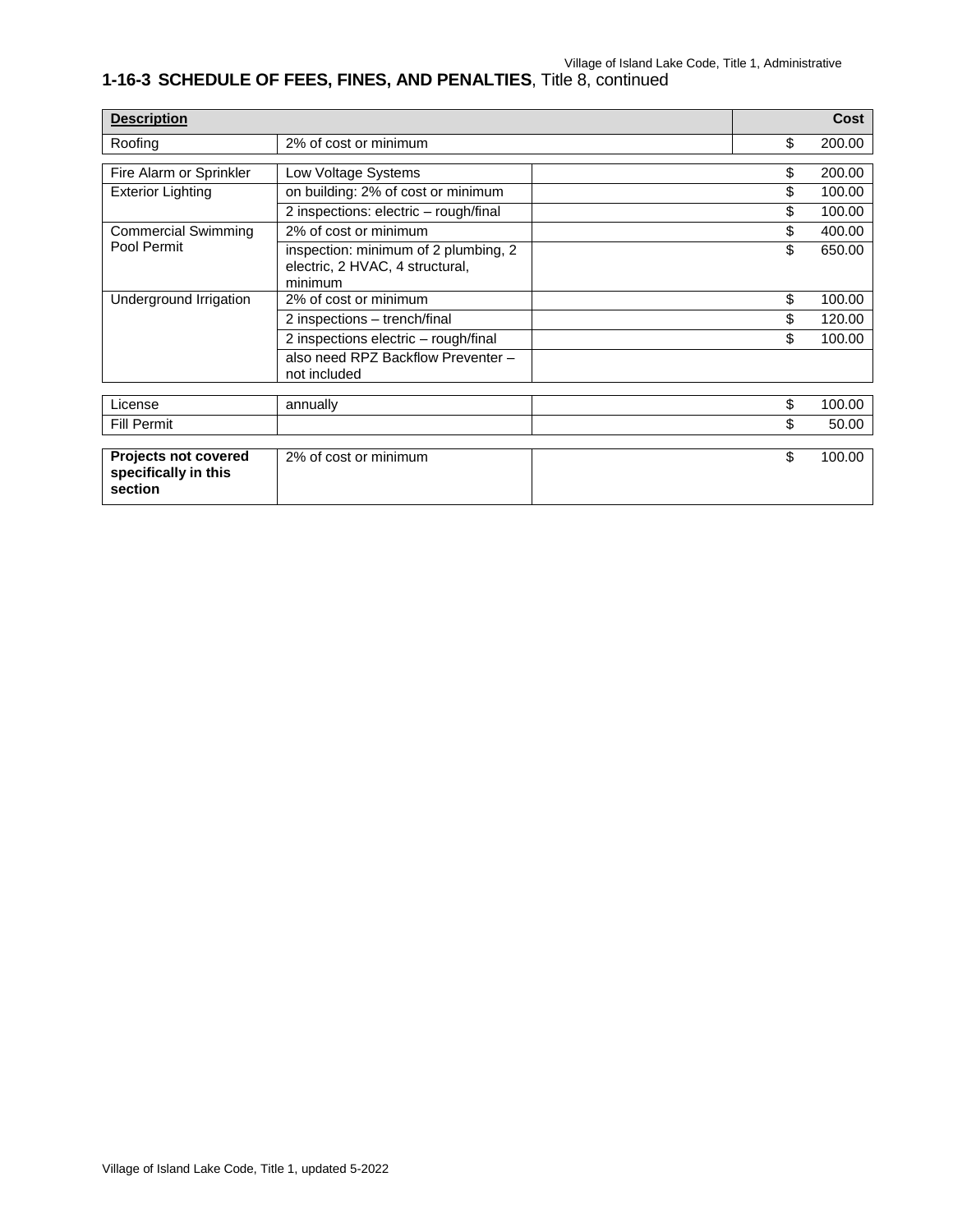| <b>Code</b><br><b>Reference</b>    | <b>Description</b>                                                                                        | <b>Amount</b>                                                                                                                                                                                                                                                                                                    |
|------------------------------------|-----------------------------------------------------------------------------------------------------------|------------------------------------------------------------------------------------------------------------------------------------------------------------------------------------------------------------------------------------------------------------------------------------------------------------------|
| <b>Title 9, Zoning Regulations</b> |                                                                                                           |                                                                                                                                                                                                                                                                                                                  |
| 9-9-3D.2m                          | Zoning Ordinance, annual fee for<br>temporary use permit for temporary<br>structure accessory to business | Size of Structure (square feet):<br>200 to 1,000 -- \$125.00<br>$\circ$<br>1,001 to 4,000 -- \$175.00<br>$\circ$<br>4,001 and greater -- \$250.00<br>O                                                                                                                                                           |
| $9 - 9 - 3D.1c$                    | Steel roll off dumpsters (30days)                                                                         | \$30.00 Revised 3/22/18                                                                                                                                                                                                                                                                                          |
| $9-11-8D$                          | <b>Zoning Ordinance,</b><br><b>Zoning Application Fees</b>                                                | Variation<br>\$500.00<br>\$250.00<br>Interpretation<br>Appeal<br>\$250.00<br><b>Text or Map Amendment</b><br>\$250.00<br><b>Planned Unit Development</b><br>or Special Use Permit<br>\$500.00<br>for 10 acres or fraction thereof<br>plus \$25.00 for each additional acre or<br>fraction thereof above 10 acres |
| $9 - 11 - 24$                      | Zoning Ordinance, violations                                                                              | Not less than \$25.00, nor more than<br>\$750.00, each day a violation exists shall<br>be a separate and distinct offense;<br>provided, however, that, if service of<br>summons is made by certified mail<br>pursuant to 65 ILCS 5/1-2-9.1, the<br>maximum fine shall not exceed \$200 for<br>each offense       |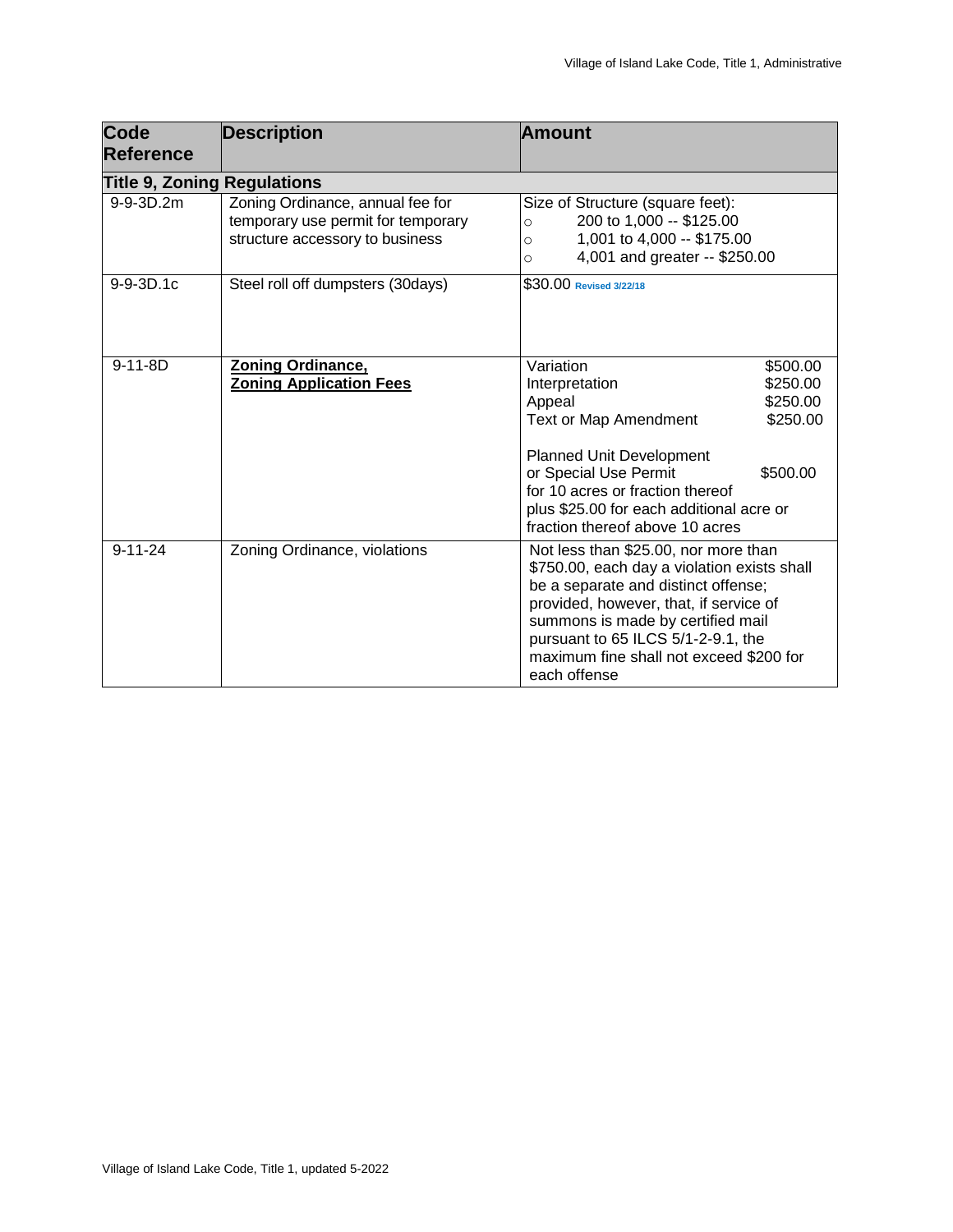| <b>Code</b>                   | <b>Description</b>                  | <b>Amount</b>                                                                                                                                           |
|-------------------------------|-------------------------------------|---------------------------------------------------------------------------------------------------------------------------------------------------------|
| <b>Reference</b>              |                                     |                                                                                                                                                         |
| <b>Title 10, Subdivisions</b> |                                     |                                                                                                                                                         |
| $10-1-3A$                     | <b>Administrative Fee</b>           | \$35.00 for the first lot or living unit and<br>twenty dollars (\$20.00) for each additional<br>lot or living unit                                      |
| $10 - 1 - 3B$                 | <b>Engineering Review Fee</b>       | \$200.00, or two percent (2%) of the<br>estimated construction cost, whichever is<br>greater, for each development.                                     |
| Sec 10-1-3C                   | <b>Utility Inspection Fee</b>       | \$200.00 per development or three percent<br>(3%) of the estimated cost involved in the<br>inspection procedure, whichever is greater                   |
| 10-3-10A2                     | <b>School Impact Fee</b>            | Unit Size<br>Fee                                                                                                                                        |
|                               |                                     | Single Family<br>(detached & attached)<br>Apartments / Condominium                                                                                      |
|                               |                                     | 2 bedroom<br>\$1,066.00<br>3 bedroom<br>\$3,317.00<br>4 bedroom<br>\$5,687.00                                                                           |
| 10-3-10A3                     | <b>Annexation Lag Time Fee</b>      | Projected Student<br>Fee<br>Unit<br>per dwelling unit                                                                                                   |
|                               |                                     | Single Family<br>(detached)                                                                                                                             |
|                               |                                     | 2 bedroom<br>0.204<br>\$772.73<br>0.726                                                                                                                 |
|                               |                                     | \$2,750.00<br>3 bedroom<br>1.188<br>\$4,500.00<br>4 bedroom                                                                                             |
|                               |                                     | Single Family<br>(attached)                                                                                                                             |
|                               |                                     | 2 bedroom<br>0.174<br>\$659.09                                                                                                                          |
|                               |                                     | 0.361<br>\$1,367.42<br>3 bedroom<br>4 bedroom<br>0.649<br>\$2,458.33                                                                                    |
|                               |                                     | Apartment/Condominium                                                                                                                                   |
|                               |                                     | \$659.09<br>2 bedroom<br>0.174                                                                                                                          |
|                               |                                     | 0.475<br>\$1,799.24<br>3 bedroom                                                                                                                        |
| 10-3-10B                      | Park Land and Open Space Impact Fee | \$1,000.00 per dwelling unit                                                                                                                            |
| $10-3-10C$                    | Library Impact Fee                  | \$266.00 per dwelling unit                                                                                                                              |
| $10 - 3 - 10D$                | <b>Municipal Impact Fee</b>         | \$2,500.00 per dwelling unit                                                                                                                            |
| 10-3-10E                      | Lake Management Fee                 | \$500.00 per dwelling unit                                                                                                                              |
| $10 - 4 - 1A$                 | <b>Annexation Fees</b>              | For territory up to 5 acres: \$1,000.00<br>For territory 5 acres or greater: \$1,000.00<br>plus \$100.00 per acre for each acre in<br>excess of 5 acres |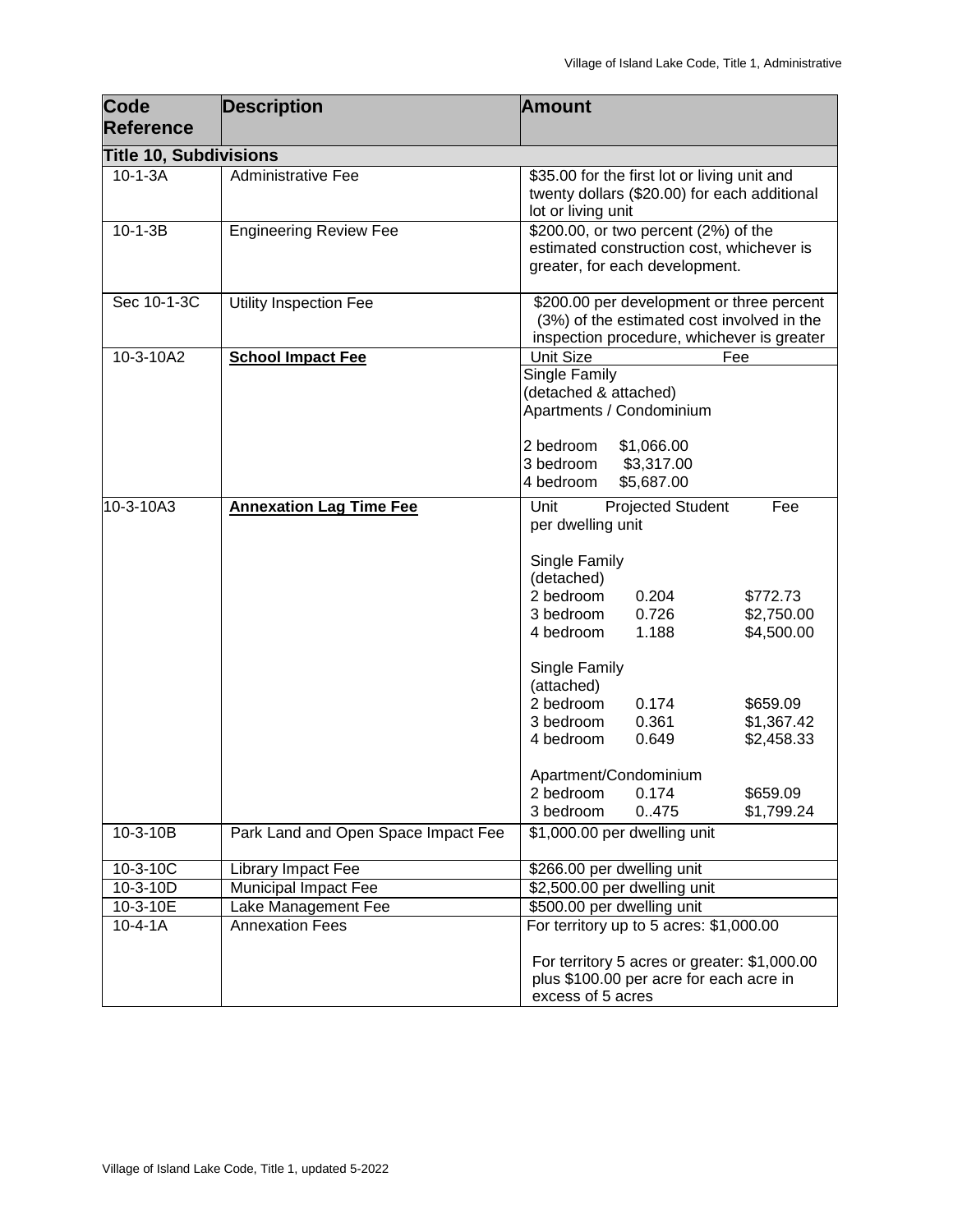#### **ADMINISTRATIVE HEARINGS**

## **1-17-1 PURPOSE; RESERVATIONS OF RIGHTS; AUTHORITY**

The purpose of this article is to provide a fair and efficient method of enforcing the Village's regulations through administrative adjudication of charges of non-vehicular violations of the Village ordinances. All provisions of the Village ordinances may be enforced through the administrative adjudication system, provided the system shall have no authority to impose a penalty of incarceration or adjudicate an offense under the Illinois Motor Vehicle Code which is a traffic regulation governing moving vehicles. The Village reserves its right to employ all other means and methods available under the law to enforce its Village ordinances, including direct application to the courts.

#### **1-17-2 ADMINISTRATIVE ADJUDICATION DIVISION**

The system of administrative adjudication of non-vehicular regulations violations shall be composed of an Administrative Adjudication Division which shall be comprised of an Administrative Law Judge and may include any one or more of the following: an administrator, a computer operator/system coordinator and hearing room personnel (police officer), with the power, authority and limitations as are hereinafter set forth:

#### **1-17-3 POWERS OF THE ADMINISTRATIVE LAW JUDGE**

- A. The Administrative Law Judge shall have all of the powers granted to Administrative Law Judges under state law, set forth at 65 ILCS 5/1-2.2-5, the provisions of which are incorporated herein by this reference, including the power to:
- 1. Preside over all administrative hearings as the adjudicator.
	- 2. Administer oaths.
	- 3. Hear testimony and accept evidence that is relevant to the existence of the ordinance violation.
	- 4. Issue subpoenas to secure the attendance of witnesses and the production of relevant papers or documentation upon the request of the parties or their representative.
	- 5. Hold conferences for the simplification or settlement of issues.
	- 6. Rule upon objections and the admissibility of evidence.
	- 7. Preserve and authenticate the record of the hearing and all exhibits and evidence introduced at the hearing.
	- 8. Issue a determination, based on the evidence presented at the hearing, of whether a Village ordinance violation exists. The determination shall be in writing and shall include a written finding of fact, decision, and order setting forth the fine, penalty, or action with which the person found liable must comply.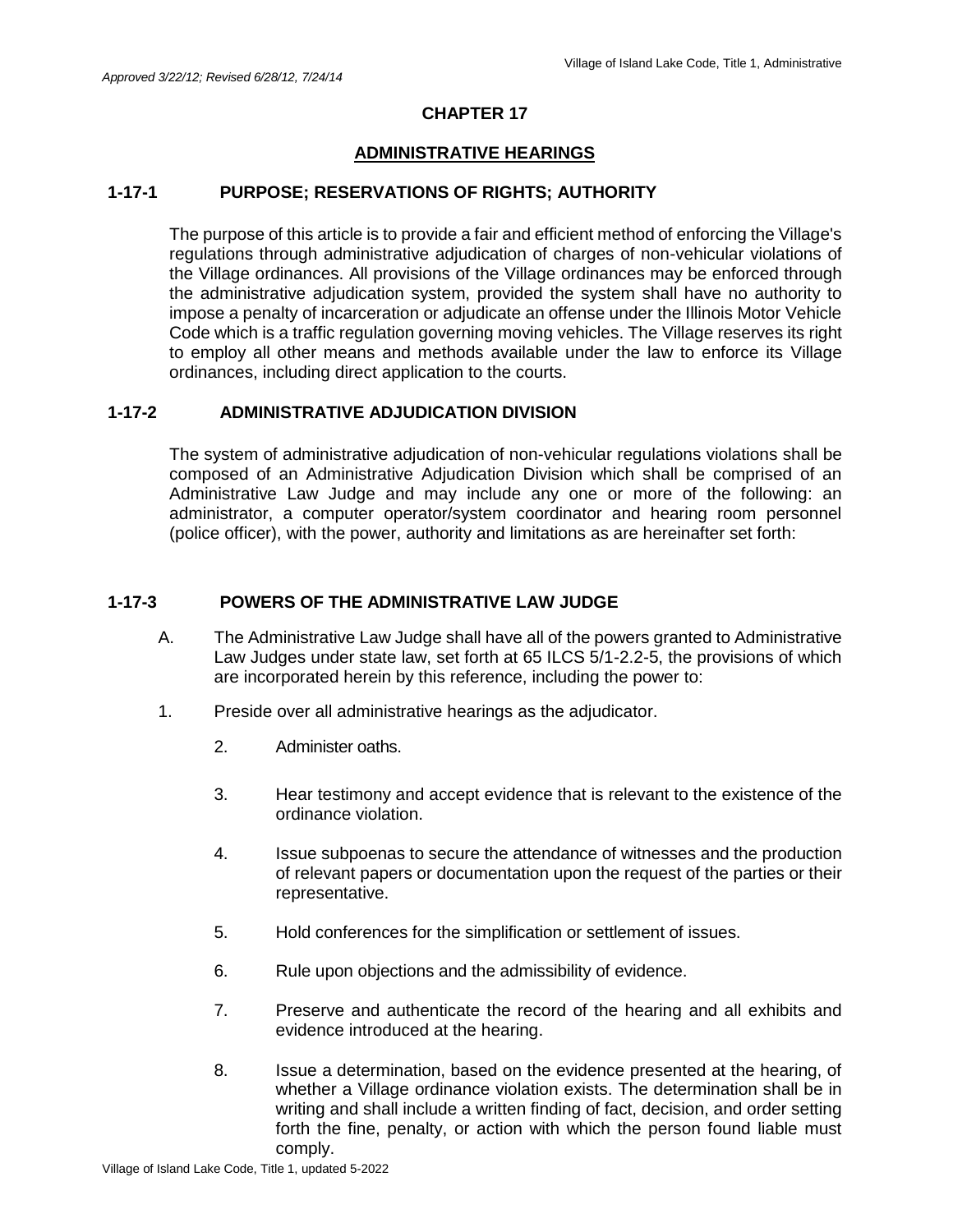- 9. Impose penalties consistent with applicable Village ordinance provisions and assess costs upon finding a party liable for the charged violation. The Administrative Law Judge shall have the authority to impose fines and penalties in excess of the maximum authorized by the Illinois Compiled Statutes exclusive of costs of enforcement, costs imposed to secure compliance, costs of abatement and any other costs which may be provided for by the municipal ordinance of the Village. A fine or penalty may be assessed for each day an offense continues.
- 10. Impose a term of community service.
- B. In no event shall an Administrative Law Judge have the authority to:
	- 1. Impose a penalty of incarceration.
	- 2. Impose a fine in excess of the maximum authorized by the Illinois Compiled Statutes.

## **1-17-4 POWERS OF THE ADMINISTRATOR**

The Mayor shall designate a person to serve as the administrator who shall be empowered and is authorized and directed to:

- A. Operate and manage this system of administrative adjudication of non-vehicular Village ordinance violations.
- B. Adopt, distribute and process Village ordinance violation notices and other notices as may be required to carry out the purpose of this article.
- C. Collect monies paid as fines and/or penalties assessed after a final determination of a Village ordinance violation.
- D. Promulgate rules and regulations reasonably required to operate and maintain this administrative adjudication system.
- E. Collect unpaid fines and penalties and otherwise pursue all post-judgment remedies available under law.
- F. Compromise or otherwise settle violation notices prior to a hearing date. However, any such compromise should be made of record by the administrator on the date the violation notice was scheduled to appear for hearing, with an explanation by the administrator as to the reasons for such compromise. The Administrative Law Judge is also required to approve any such compromise or settlement at the hearing

## **1-17-5 POWERS OF THE SYSTEM COORDINATOR**

The system coordinator/computer operator shall operate and maintain computer programs for the administrative adjudication system created hereunder, on a day-to-day basis, including, but not limited to:

- A. Input of violation notice information.
- Village of Island Lake Code, Title 1, updated 5-2022 B. Input of hearing and notice dates.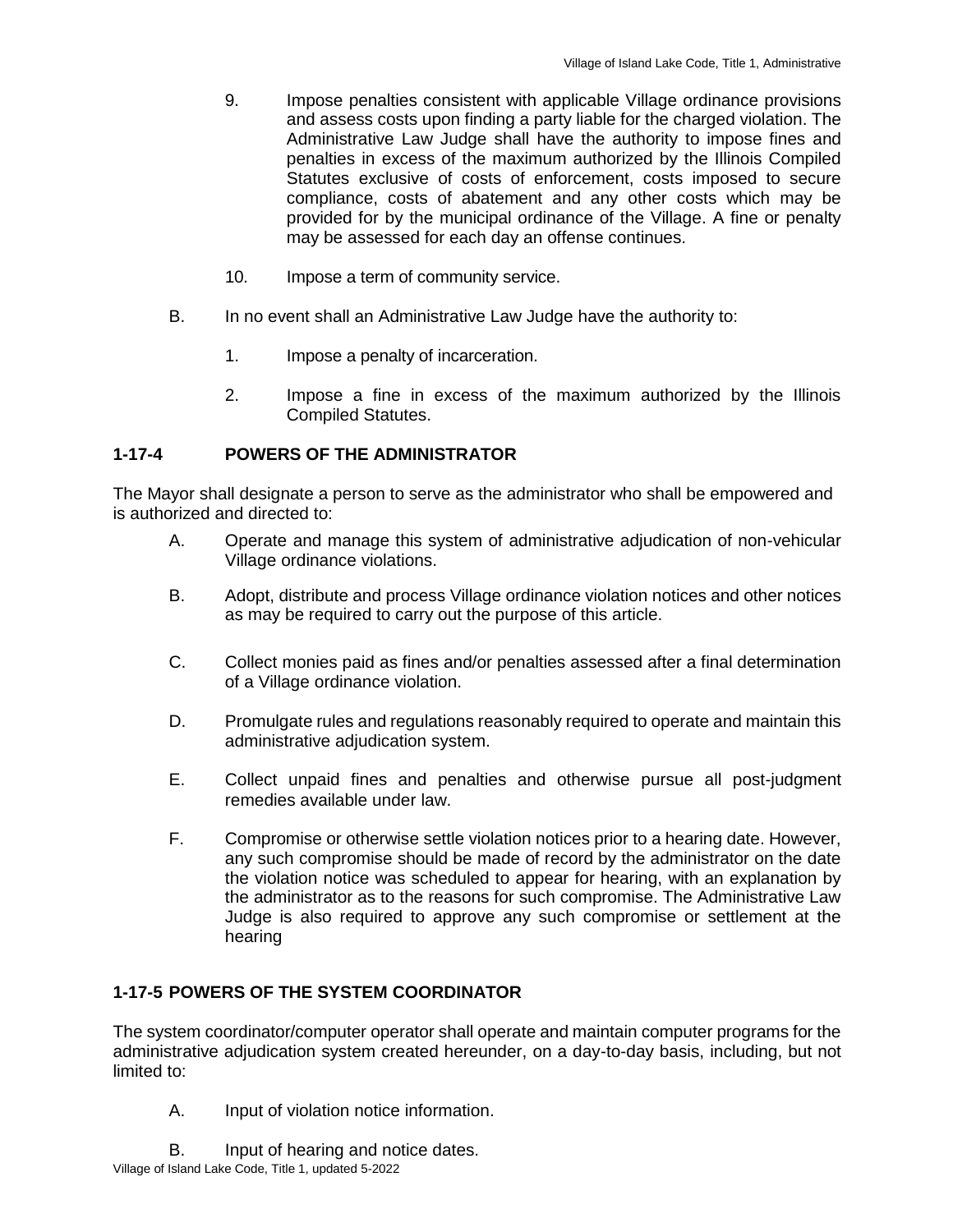- C. Input of fine and penalty assessments and payments.
- D. Issuance of receipts for payment.
- E. Issuance of succeeding notices of hearing dates or court dates and/or final determination of liability as directed by the administrator or by the Administrative Law Judge in accordance with the provisions hereinafter set forth.
- F. Maintenance of accurate records of hearing dispositions, fines and penalties assessed and paid.

#### **1-17-6 POWERS OF THE HEARING ROOM PERSONNEL**

The hearing room personnel shall be full-time, part-time or auxiliary police officers. The hearing room personnel shall:

- A. Maintain hearing room decorum.
- B. Have and carry out such authority as is granted by law.
- C. Perform such other duties or acts as may reasonably be required to maintain hearing room decorum.

#### **1-17-7 SELECTION AND APPOINTMENT OF PERSONNEL**

The persons who shall hold the positions of Administrative Law Judge, administrator, system coordinator and hearing room personnel under this article shall be selected and appointed according to the following procedures:

- A. The Mayor is hereby authorized to appoint a person(s) to hold the position of Administrative Law Judge.
- B. In making selections, the Mayor shall consider all pertinent information, including, at a minimum:
	- 1. The candidate's ability to comply with the job descriptions as set forth herein; and
	- 2. Background and performance data on file with the Village, or otherwise obtained by the Village; and
	- 3. The candidate meets the statutory criteria set forth in 65 ILCS 5/1-2-2-40 as an attorney licensed to practice law in the State of Illinois for at least three years.
- C. The Mayor shall assign the duties of administrator, system coordinator and hearing room personnel to Village employees.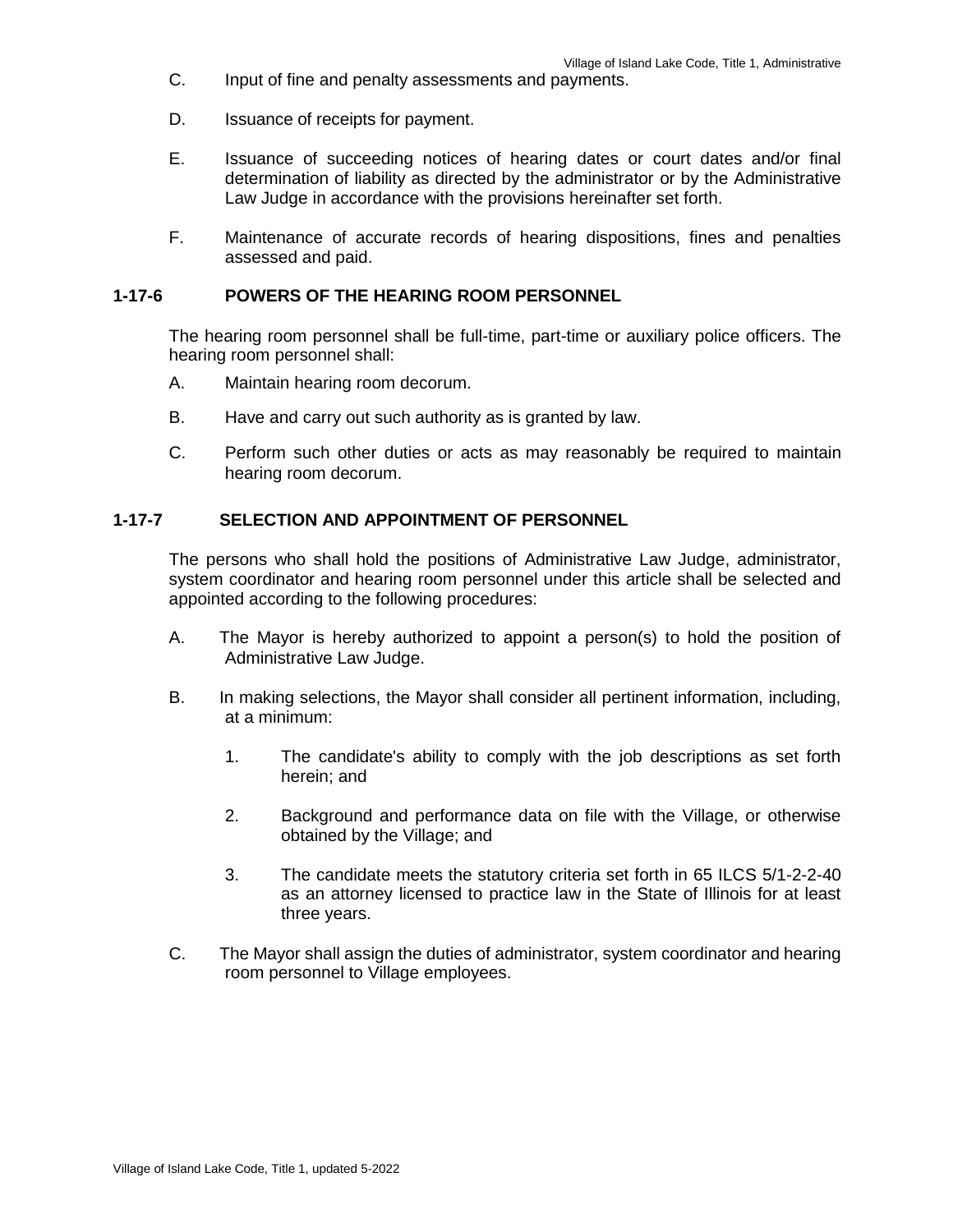## **1-17-8 COMPENSATION**

Compensation to be paid for any of the above-stated positions shall all be established annually by the Village Board through the annual budget and appropriation ordinance or by contract with the administrative law judge.

## **1-17-9 PROCEDURE**

The system of administrative adjudication of non-vehicular regulations violations shall be conducted in accordance with the following procedures to assure defendants are afforded due process of law:

- A. Issuance of violation notices. Village ordinance violation notices ("violation notices") may be issued by any authorized person and shall contain information and shall be served, certified and have evidentiary value as hereinafter stated. Certain violation notices may be issued in the form of a "VO" ticket (Village Ordinance ticket), which may allow the recipient to pay the stated fine prior to any hearing. If the recipient fails to pay the required fine within the allotted time under the ordinance violation ticket, the violation notice will be processed through the administrative adjudication system as otherwise provided for in this article.
- B. Authorization. All police officers and other specifically appointed individuals, including, but not limited to, the Village's Building Inspector and his/her designees, shall have the authority to issue violation notices.
- C. Detection of Violations. Any individual authorized to issue a violation notice, within his/her scope of responsibility, who detects a violation of any non-vehicular regulation may issue a notice of violation thereof and shall serve the violation notice as herein provided.
- D. Content. Violation notices shall contain, at a minimum:
	- 1. The date, time and place of the alleged violation occurrence;
	- 2. The particular Village ordinance section or regulation violated;

3. The common address of the building or property alleged to be in violation (the "cited property"), if applicable;

4. The name of the individual alleged to be liable for the violation (the "respondent"), including the respondent's date of birth, address, and telephone number, if applicable;

5. The signature and identification number, if applicable, of the person issuing the violation notice;

6. The date, time and place of the administrative hearing at which the charge may be contested on its merits. This date shall be no less than 15 days after the date of service of the violation notice. A hearing may be set at a date less than 15 days after the date of service of the violation in an emergency situation where the violation constitutes a threat to public interest, safety or welfare;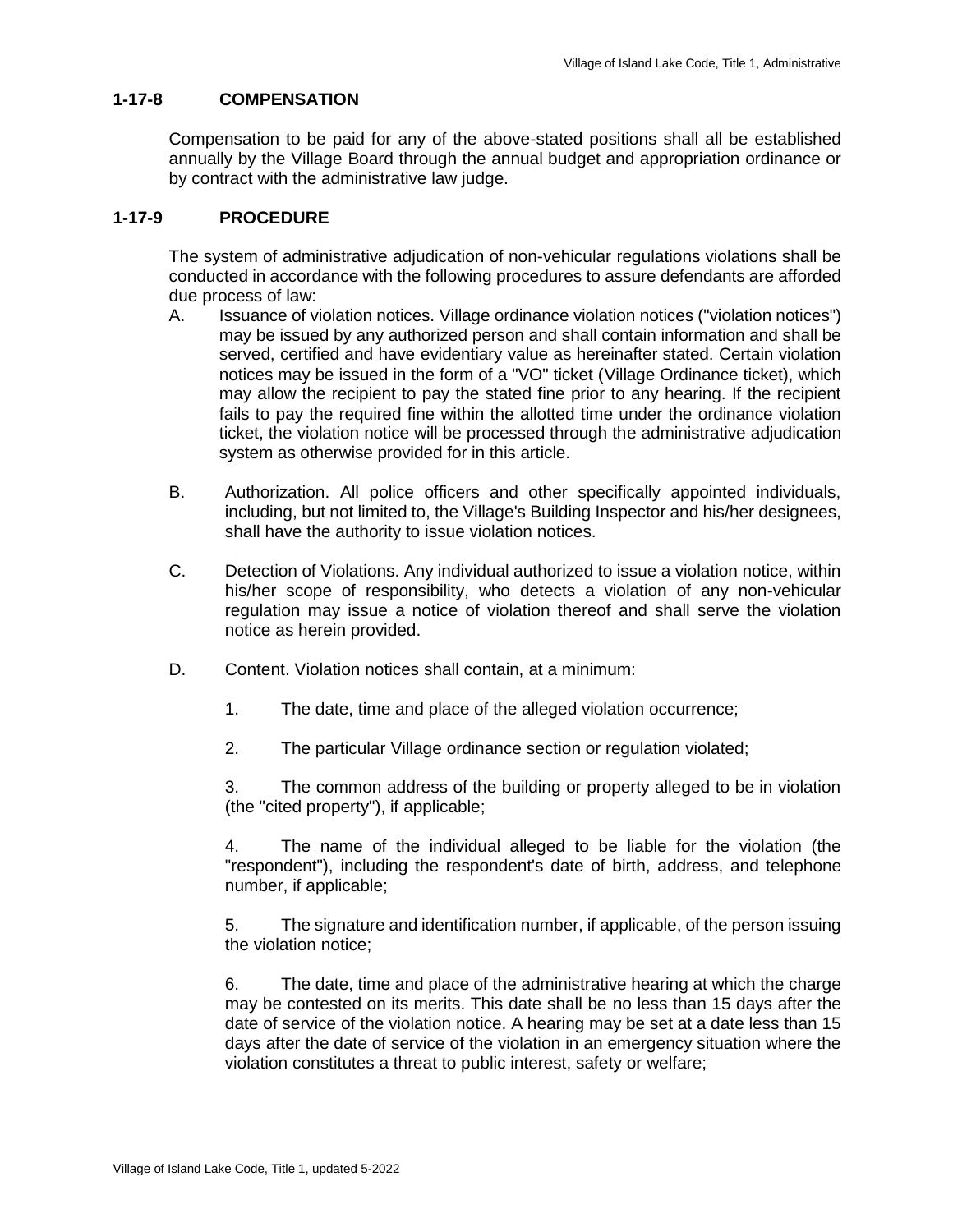- 7. A statement of penalties for failure to appear at the hearing;
- 8. If the violation notice is issued as an ordinance compliance ticket ("VO ticket"), the notice shall include the amount of the fine and, if applicable, the date required for payment of the fine in lieu of appearing for an administrative hearing, in which case the notice shall also state that failing to timely pay the stated fine shall operate to process the violation notice within the administrative adjudication system as otherwise provided for by this article; and
- 9. The legal authority and jurisdiction under which the hearing will be held.
- E. Service of Violation Notices. Service of violation notices shall be made in a manner reasonably calculated to give the defendant actual notice by:
	- 1. Handing a copy of the violation notice to the person charged; or
	- 2. Delivering a copy of the violation notice to the person charged by first class mail, certified mail, return receipt, or via commercial carrier. Such service shall be completed as of the date of deposit in the United States.
	- 3. Mail, or deposit with a commercial carrier. 3. If a building ordinance violation is alleged where the person charged is an owner or manager of the property, service may also be made by posting a copy on the cited property where service cannot be made by either method described immediately above in Subsection 1 and 2 above.
- F. Certification. The correctness of facts contained in the violation notice shall be certified by the issuing person by:
	- 1. Signing his/her name to the violation notice at the time of issuance; or
	- 2. In the case of a violation notice produced by a computer device, by signing a single certificate, to be kept by the administrator, attesting to the correctness of all violation notices produced by the device while under his/her control.
- G. Business Records. The original or complete copy of the violation notice shall be retained and kept as a record in the ordinary course of Village business.
- H. Prima Facie Evidence. Any violation notice issued, signed and served in accordance herewith, or a complete copy of the notice, shall be deemed prima facie correct and shall be considered prima facie evidence of the facts alleged therein.
- I. Admissibility. The violation notices shall be admissible in any subsequent administrative or legal proceeding.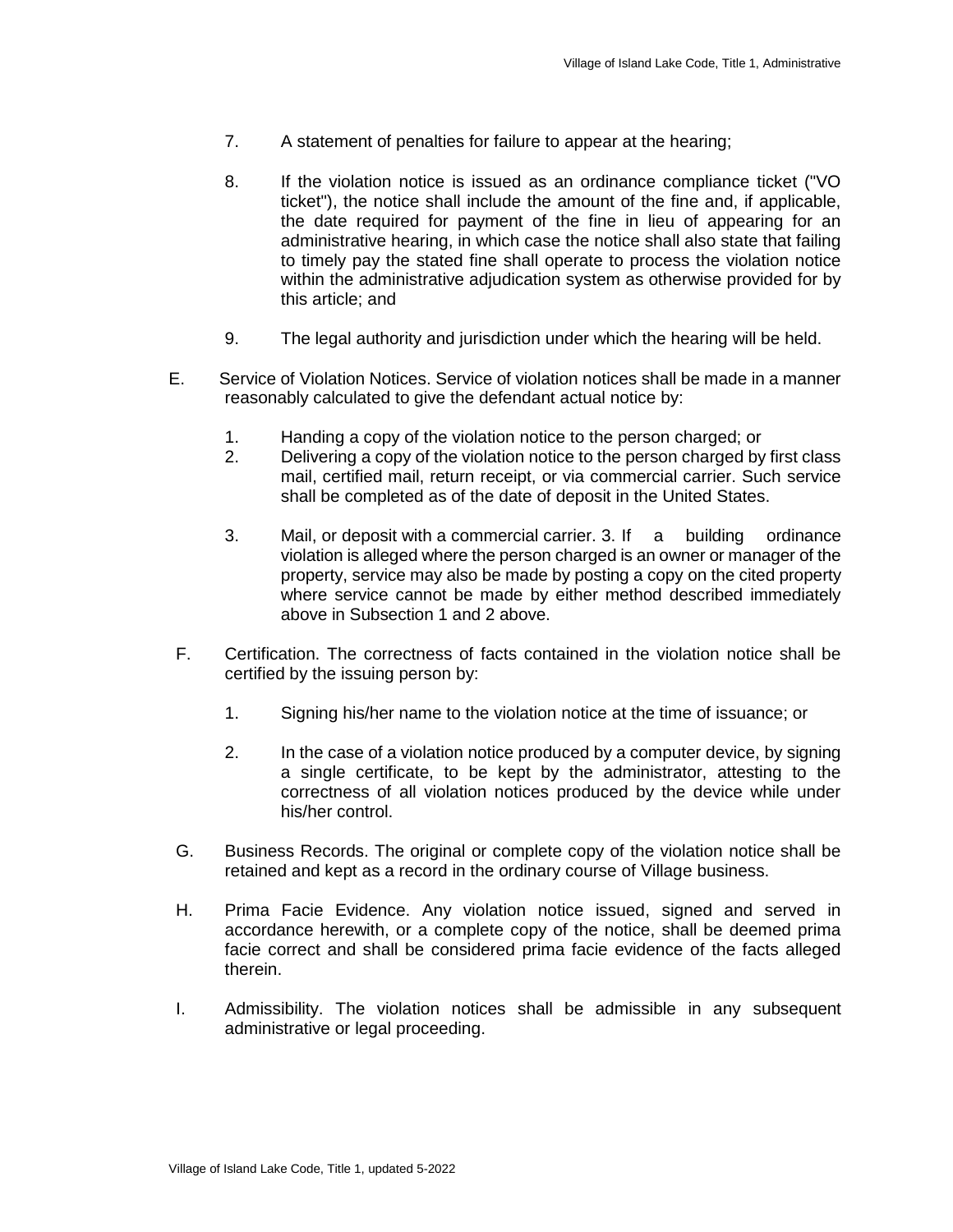## **1-17-10 ADMINISTRATIVE HEARINGS**

Hearings shall be held to adjudicate alleged violations of all Village ordinance sections, except those that are excluded by law from the Village's administrative adjudication system, pursuant to the following standards:

- A. Time and date. Hearings shall be on the date, time and place as set forth in the violation notice issued and served.
- B. Recording. Hearings shall be tape recorded.
- C. Default judgment. Respondents who do not appear on their scheduled hearing date may have a default judgment entered against them. A notice of judgment entered by default shall be forwarded to any respondent who fails to appear and shall contain the same information as a determination of liability, but shall also state that the judgment may be set aside by the Administrative Law Judge if, within 21 days of issuance of the judgment, a motion is filed and received by the administrator stating good cause for failure to appear or timely respond to the violation notice. The default judgment shall state that it shall constitute a final determination of liability if such motion is not timely received; a hearing on the motion shall be scheduled within 21 days of receipt of the filed motion. If at the hearing on the motion the Administrative Law Judge determines that good cause has been established by the respondent, the default judgment shall be set aside and a new hearing shall proceed on the merits of the violation notice. If the motion is denied or if the respondent fails to appear for a hearing on the motion, the default judgment shall constitute a final determination of liability.
- D. Rules of evidence. The formal and technical rules of evidence shall not apply in an administrative hearing conducted in compliance with this article. Evidence, including hearsay, may be admitted pursuant 65 ILCS 5/1-2.2-35.
- E. Hearing rights. Persons appearing to contest an alleged Village ordinance violation may be represented by counsel of their own choice at their own expense, may present witnesses, may present testimony and documents, may crossexamine opposing witnesses, and may request the issuance of subpoenas to compel the appearance of relevant witnesses or the production of relevant documents.
- F. Evidentiary Standard. No violation may be established except by proof by a preponderance of the evidence.
- G. Conclusion of Hearing**.** Upon the conclusion of a hearing, the Administrative Law Judge shall make a determination of liability or no liability. If a hearing results in a determination of liability, the Administrative Law Judge shall assess fines and penalties in accordance with this article and applicable fine provisions of the municipal ordinance of this Village. The Administrative Law Judge may also order the respondent to take corrective action. Further, in lieu of imposing a fine, the Administrative Law Judge may order a respondent to perform a term of community service.
- H. Finding, Decision and Order. The decision of the Administrative Law Judge regarding liability and any applicable penalties made at the conclusion of a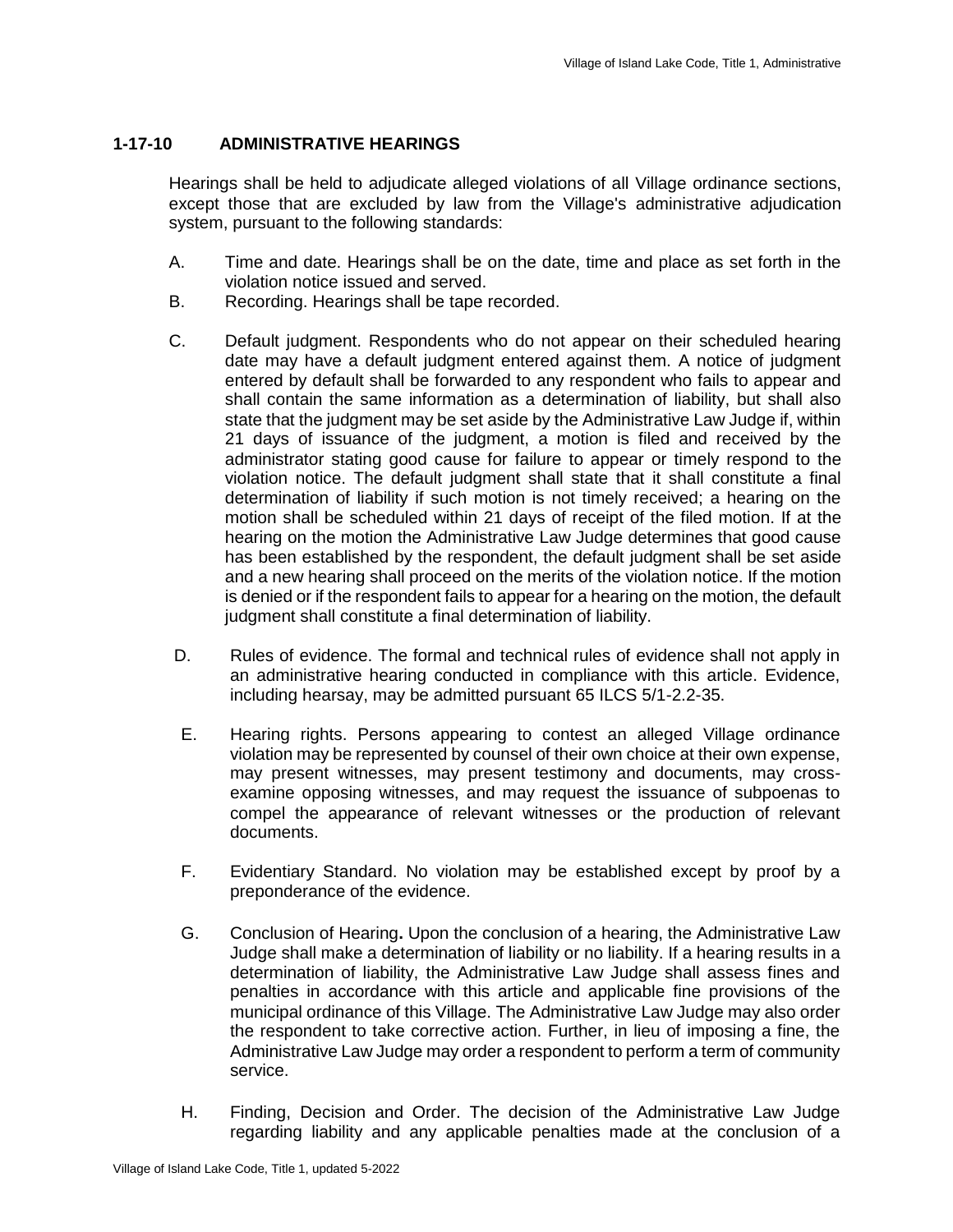hearing shall be written and serve as a final determination. The order shall also contain, at a minimum, the following information and warnings:

- 1. A statement that the unpaid fine and any penalty assessed is a debt due and owing the Village.
- 2. A date by which the violation must be brought into compliance with the Village Ordinance, if applicable.
- 3. A statement that the respondent may appeal the decision to the Circuit Court within 35 days, pursuant to the Illinois Administrative Review Act set forth in 735 ILCS 5/3-101 et seq.
- I. Final Determination. The determination of liability shall constitute a final determination for purposes of judicial review and shall be subject to review under the Illinois Administrative Review Law as set forth in 735 ILCS 5/3-101, et seq.

#### **1-17-11 ADMINISTRATIVE REVIEW**

Administrative review of final determinations issued by the Administrative Law Judge under this article shall be subject to the provisions of the Administrative Review Law as set forth in 735 ILCS 5/3-101 et seq. of the Illinois Code of Civil Procedure, which sections are incorporated herein by reference. Any person seeking administrative review of a final decision shall be required to reimburse the Village for the costs of preparing and certifying the record of proceedings. The failure of the person seeking administrative review to reimburse the Village shall be grounds for the dismissal of a complaint for administrative review which is brought pursuant to 735 ILCS 5/3-101. In the event the reviewing court reverses the findings, decision or order of the hearing officer, the Village shall reimburse the respondent for the costs for preparing and certifying the record of proceedings.

## **1-17-12 JUDGMENT AND COLLECTION**

- A. Enforcement. Upon expiration of the period in which judicial review under the Illinois Administrative Review Law may be sought for a final determination of liability for a Village ordinance violation, unless stayed by a court of competent jurisdiction, the findings, decision and order of the Administrative Law Judge may be enforced in the same manner as a judgment entered by a court of competent jurisdiction.
- B. Court costs, attorneys' fees and costs of collection. In any case in which a person has failed to comply with an Administrative Law Judge's judgment ordering the correction of a Village ordinance violation or imposing any fine or other sanction as a result of a Village ordinance violation, any expenses incurred by the Village to enforce the judgment, including, but not limited to, attorneys' fees, court costs, and costs related to property demolition or foreclosure, after they are fixed by a court of competent jurisdiction or by the Administrative Law Judge, shall be a debt due and owing the Village and may be collected in accordance with applicable law.
- 1. Prior to any expenses being fixed by the Administrative Law Judge pursuant to this subsection, the Village shall provide notice to the person that states that the person shall appear at a hearing before the Administrative Law Judge to determine whether the person has failed to comply with the judgment. The notice